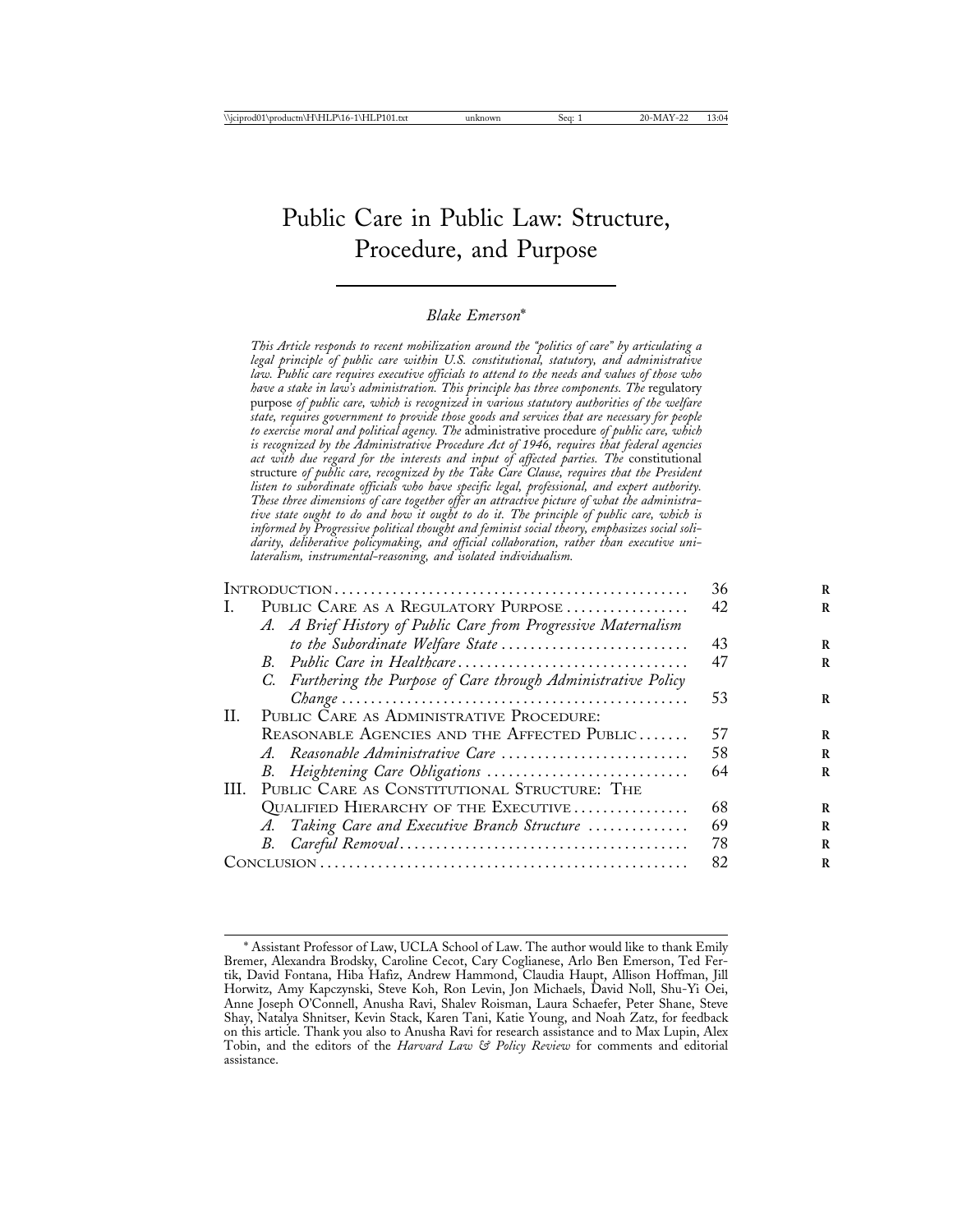#### **INTRODUCTION**

As the vote tallies turned in his favor, then-Vice President Biden appeared in Wilmington, Delaware to address an anxious, divided, and afflicted nation. He described his upcoming "responsibility as President" as a "duty of care for all Americans."1 It was a brief but important moment. Biden's invocation of "care" resonated with some lasting features of the American constitutional order as well as with the crises of the present moment. The concept of care is recognized in the Constitution, which provides that the President "shall take Care that the Laws be faithfully executed."2 He must ensure that the officers and agencies who carry out the law do so diligently and responsibly. But Biden spoke of a duty to the people themselves, to "all Americans." Here his understanding of care went beyond attention to what the legal rules require and toward the ultimate beneficiaries and addressees of the law.

This understanding of the presidency as a caregiving role was a central theme of the Biden campaign, which not only portrayed Biden as personally caring but also focused on policy reforms in health, child, and elder care.<sup>3</sup> As the television networks called the election for Biden but President Trump did not concede, Biden said that it was "time to heal"—to heal from the aggression and division of the past four years, yes; but also to heal, in a literal sense, from a deadly pandemic that had stricken and paralyzed the nation for months on end.4

In this last aspect, Biden's rhetoric of care overlapped with what Amy Kapczynski and Gregg Gonsalves have called a "politics of care," a bold proposal to respond to the pandemic and rebuild the welfare state on the model of mutual aid and support.5 Gonsalves and Kapczynski argue that the federal government should employ social workers, health educators, home health aides, and other caregivers to address the pandemic as well as the broader public health crises caused by unemployment and the destruction of the social safety net. Their policy agenda responds to what Nancy Fraser, Emma Dowling, and others have described as the "crisis of care" brought about by

<sup>1</sup> Lynn Sweet, *Text: Joe Biden, on Verge of Victory Says, "We're Beating Donald Trump,"* CHI. SUN-TIMES (Nov. 6, 2020), https://chicago.suntimes.com/politics/2020/11/6/21553752/ text-joe-biden-verge-victory-says-we-are-beating-donald-trump [https://perma.cc/EV3N-

<sup>&</sup>lt;sup>2</sup> U.S. CONST. art. II, § 3.<br><sup>3</sup> Anne Linskey & Matt Viser, *Biden Unveils \$775 Billion Plan for Universal Preschool*, *Child Care and Elder Care*, WASH. POST (July 21, 2020), https://www.washingtonpost.com/ politics/biden-to-unveil-775-billion-plan-for-universal-preschool-child-care-and-elder-care/ 2020/07/20/e273dabc-cae7-11ea-91f1-28aca4d833a0\_story.html [https://perma.cc/Y4K4- MA3L] ("Throughout most of his campaign, Joe Biden has sought to put forward a singular

<sup>&</sup>lt;sup>4</sup> Amber Phillip, *Joe Biden's Victory Speech, Annotated*, WASH. POST (Nov. 7, 2020), https:/ /www.washingtonpost.com/politics/2020/11/07/annotated-biden-victory-speech/ [https://

<sup>&</sup>lt;sup>5</sup> Amy Kapczynski & Gregg Gonsalves, *The New Politics of Care*, BOS. REV. (Apr. 27, 2020), http://bostonreview.net/politics/gregg-gonsalves-amy-kapczynski-new-politics-care [https://perma.cc/Y33L-R5Q9].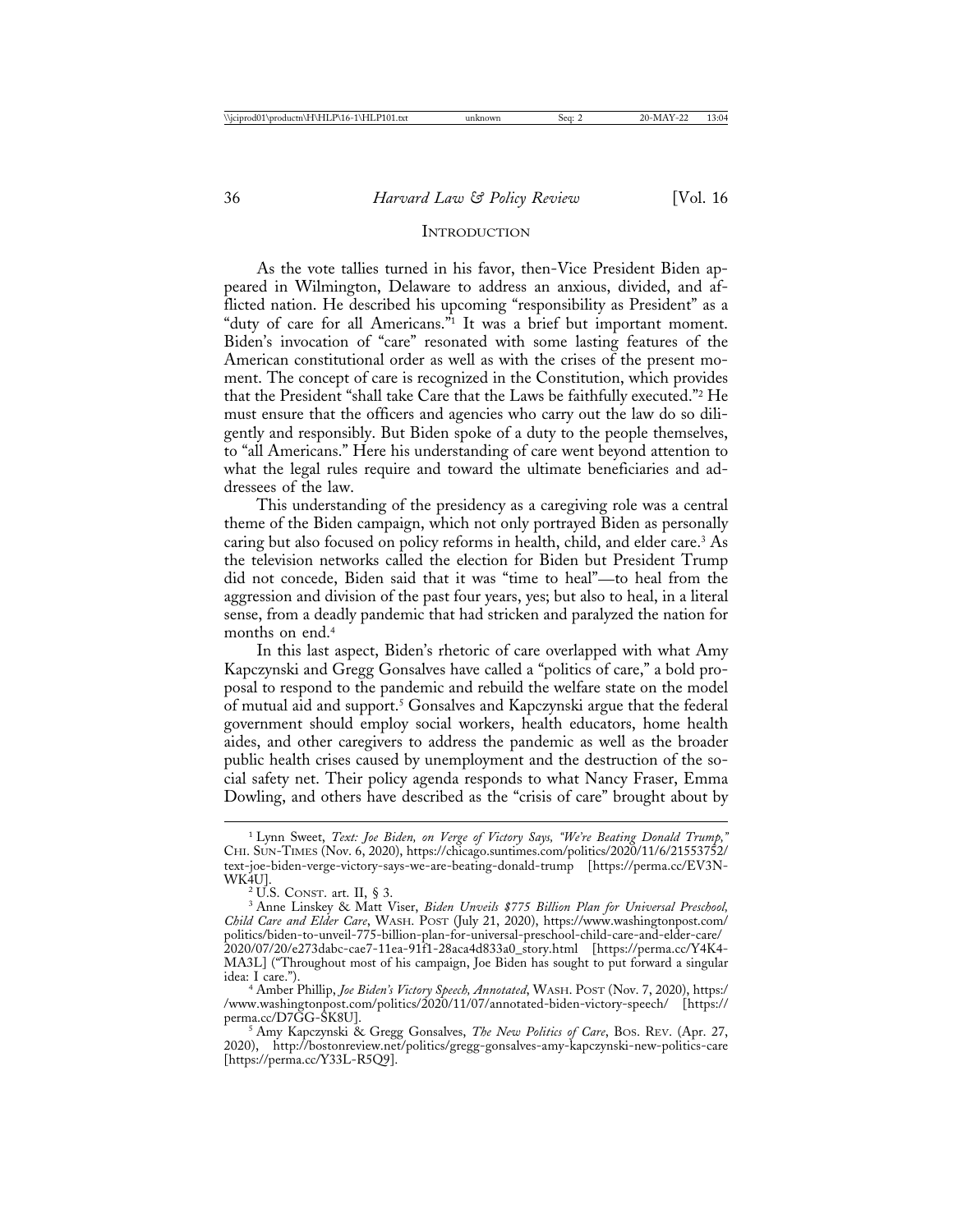aging populations, women's increasing workforce participation, the persistently gendered maldistribution of childcare responsibilities, the privatization of welfare-state functions, and a global capitalist economy that drafts lowwage workers into underpaid caregiving services.<sup>6</sup> Fraser sees this constellation of forces triggering political demands "for social arrangements that could enable people of every class, gender, sexuality, and colour to combine social-reproductive activities with safe, interesting, and remunerative work."7

Biden's care proposals envision more conventional—if quite expansive—programs such as universal preschool, funding for childcare facilities, and tax credits for child and elder care.<sup>8</sup> The significantly expanded childcare tax credits in the American Rescue Plan Act have begun to put this agenda into action.9 Such programs build on decades of efforts to theorize "care as a public value" and thus fairly compensate and equitably distribute those caregiving services that enable people to survive, grow, and flourish.10

The politics of care also circulates far beyond the immediate context of health and childcare. It provides a lens for non-reformist criminal-legal reform.11 Care also frames the Working Families Party platform to address

<sup>6</sup> Nancy Fraser, *Contradictions of Capital and Care*, 100 NEW LEFT REV. 99, 99 (2016); *see also* EMMA DOWLING, THE CARE CRISIS: WHAT CAUSED IT AND HOW CAN WE END IT? 203-5 (2021) (envisioning a political community centering on care that would work to "maintain, contain, and repair the world we live in and the physical, emotional, and intellectual capacity to do so."); STEVEN KLEIN, THE WORK OF POLITICS: MAKING A DEMOCRATIC WELFARE STATE 162-71 (2020) (describing "caregiving" supports in Swedish welfare state as an example of how the such institutions can "shape the possibilities for democratic action"). *See generally* ANDREAS CHATZIDAKIS, JAMIE HAKIM, JOE LITTLER, CATHERINE ROTTENBERG, & LYNNE SEGAL, THE CARE COLLECTIVE, THE CARE MANIFESTO: THE POLITICS OF INTERDEPENDENCE (2020) (arguing for a collective, interdependent, and public politics of care).<br>
<sup>7</sup> Fraser, *supra* note 6, at 116.

<sup>&</sup>lt;sup>8</sup> See Linskey & Viser, *supra* note 3. The recently enacted American Rescue Plan follows through on parts of this vision with expansive child tax credits among other income supports. *See generally* Tony Romm, *Congress Adopts \$1.9 Trillion Stimulus, Securing First Major Win for Biden*, WASH. POST (Mar. 10, 2020), https://www.washingtonpost.com/us-policy/2021/03/

See Kelly Anne Smith, *President Biden Signs Stimulus Package into Law – Here's How It'll Affect You*, FORBES (Mar. 11, 2021), https://www.forbes.com/advisor/personal-finance/biden-

signs-third-stimulus-package/ [https://perma.cc/2QFJ-EZ6J]. <sup>10</sup> Linda C. McClain, *Care as a Public Value: Linking Responsibility, Resources, and Republicanism*, 76 CHI.-KENT. L. REV. 1673, 1677 (2001); *see also* Deborah Stone, *Welfare Policy and the Transformation of Care, in* REMAKING AMERICA: DEMOCRACY AND PUBLIC POLICY IN AN AGE OF INEQUALITY 183 (Joe Soss, Jacob S. Hacker & Suzanne Mettle eds., 2007); JOAN TRONTO, CARING DEMOCRACY: MARKETS, EQUALITY, AND JUSTICE (2013). <sup>11</sup> *See* Amna Akbar, *Demands for a Democratic Political Economy*, 134 HARV. L. REV. F.

<sup>90, 110 (2020) (&</sup>quot;The calls to divest from the carceral state are often accompanied by demands to build infrastructures of care. . . ."); L. A. CNTY. ALTS. TO INCARCERATION WORK GRP., FINAL REPORT: CARE FIRST, JAIL LAST: HEALTH AND RACIAL JUSTICE STRATEGIES FOR SAFER COMMUNITIES 10 (2020), https://lacalternatives.org/wp-content/uploads/2020/03/ ATI\_Full\_Report\_single\_pages.pdf [https://perma.cc/9CUU-4LAA] ("We can commit to no longer rely on our law enforcement agencies, courts and jails to function as our social safety net, and instead reinvest in our communities to build a robust system of care—led and actively informed by our health systems, social service agencies, community and faith-based organizations, and formerly incarcerated individuals and their loved ones—to provide the housing, social services, medical and mental health care that will allow our communities to thrive."). On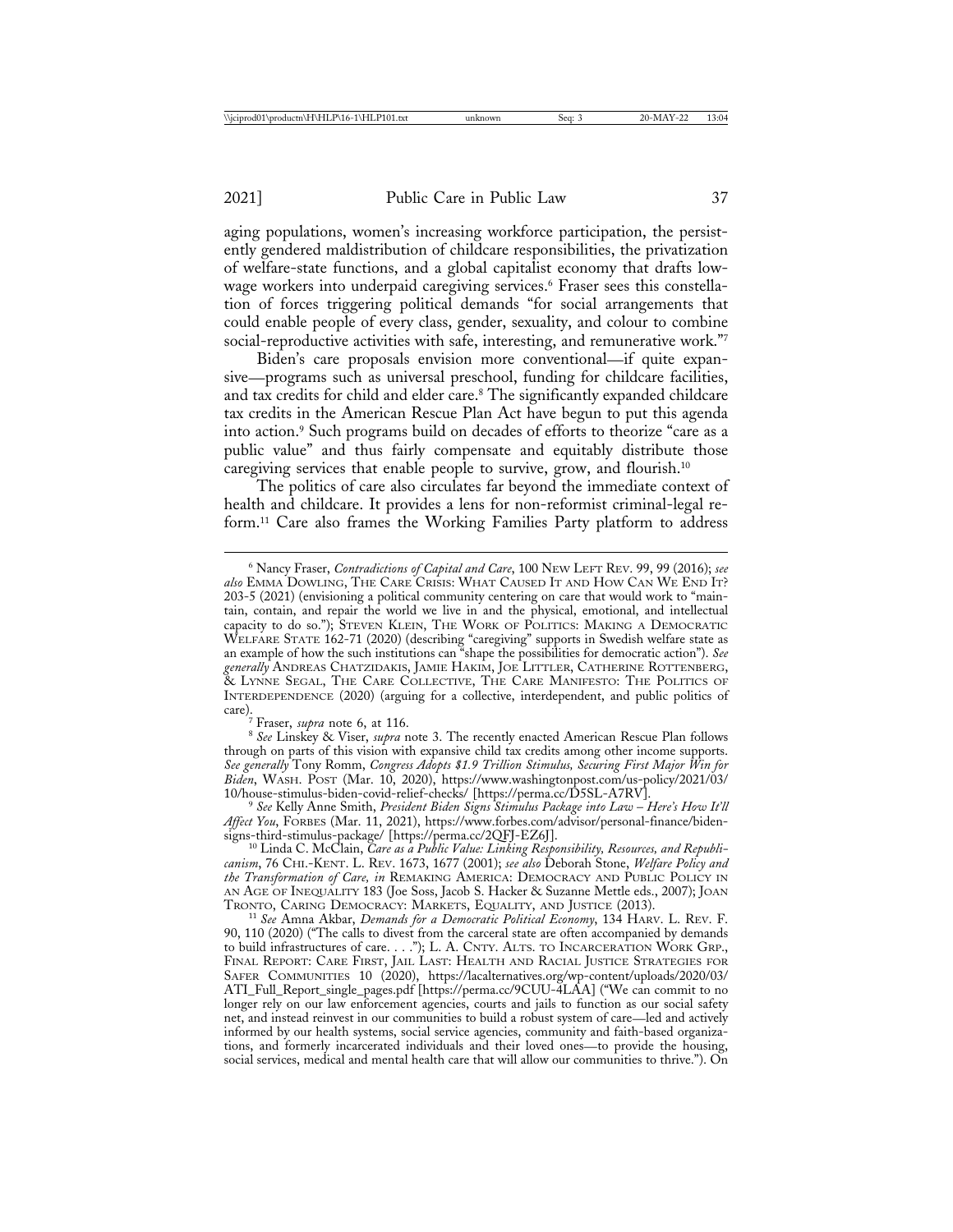systemic racism, rebuild public infrastructure, provide good jobs and universal healthcare, and generally meet the demands of social solidarity.12 Across these various contexts, the theory and practice of care recognize social interdependency and collective responsibility for individual well-being.

The concept of care has been deployed in these ways to diagnose and to remedy some of the ailments and injustices of our present moment. The term has been used to describe and promote multiple kinds of relationships and programs ranging from literal health or childcare services to figurative care for institutions and values. This Article, written for the *Harvard Law & Policy Review's* issue on The Progressive Administrative State, develops a legal principle of public care that is responsive to and overlaps with these various social and political understandings. This principle should allow the discourse of care to move within and transform the framework of governance in the United States.

The principle of public care I have in mind already exists—but ought to be more deeply institutionalized—within the American administrative state. It governs the conduct of officials who implement the law, ranging from the President to other executive and administrative officers.<sup>13</sup> Public care requires these officials to attend to the needs and values of those who have a stake in law's administration. Public care precludes purely hierarchical, unilateral, or instrumental forms of action, in which one leader dictates to followers or subjects what they must do. It instead requires that the President and administrative officials listen to one another and respond to the input of the private parties their acts and policies touch.

Public care is more than a structural and procedural principle, however. Care is a purpose that statutory law advances, providing a reason that guides the exercise of official discretion. As a regulatory purpose, care requires that the government invest in the welfare of individuals. It directs the state to provide those institutions, services, and protections that are necessary to people's moral and political agency but which they cannot obtain on their own initiative.

While recognized in key aspects of American public law, the principle of public care departs from some currently dominant practices of administration. First, we are in a period of what now-Justice Elena Kagan famously dubbed "presidential administration."14 A close cousin of the "unitary theory" of the executive,15 presidential administration maintains that the President generally can and should direct executive agencies, take ownership of their regulatory decisions, and be held politically accountable for those decisions.

the challenge of disentangling care from carceral logics, see Sunita Patel, *Embedded Healthcare*

*Policing*, 69 UCLA L. REV. \_ (forthcoming 2022). <sup>12</sup> Working Families Party, *Read the Charter*, PEOPLE'S CHARTER, https://

 $\frac{13}{18}$  Public care might also be extended to cover obligations of legislators and judges, but these are beyond the scope of this Article.

<sup>&</sup>lt;sup>14</sup> Elena Kagan, *Presidential Administration*, 114 HARV. L. REV. 2246 (2001).<br><sup>15</sup> See Steven G. Calabresi & Saikrishna B. Prakash, *The President's Power to Execute the Laws*, 104 YALE L.J. 541 (1994).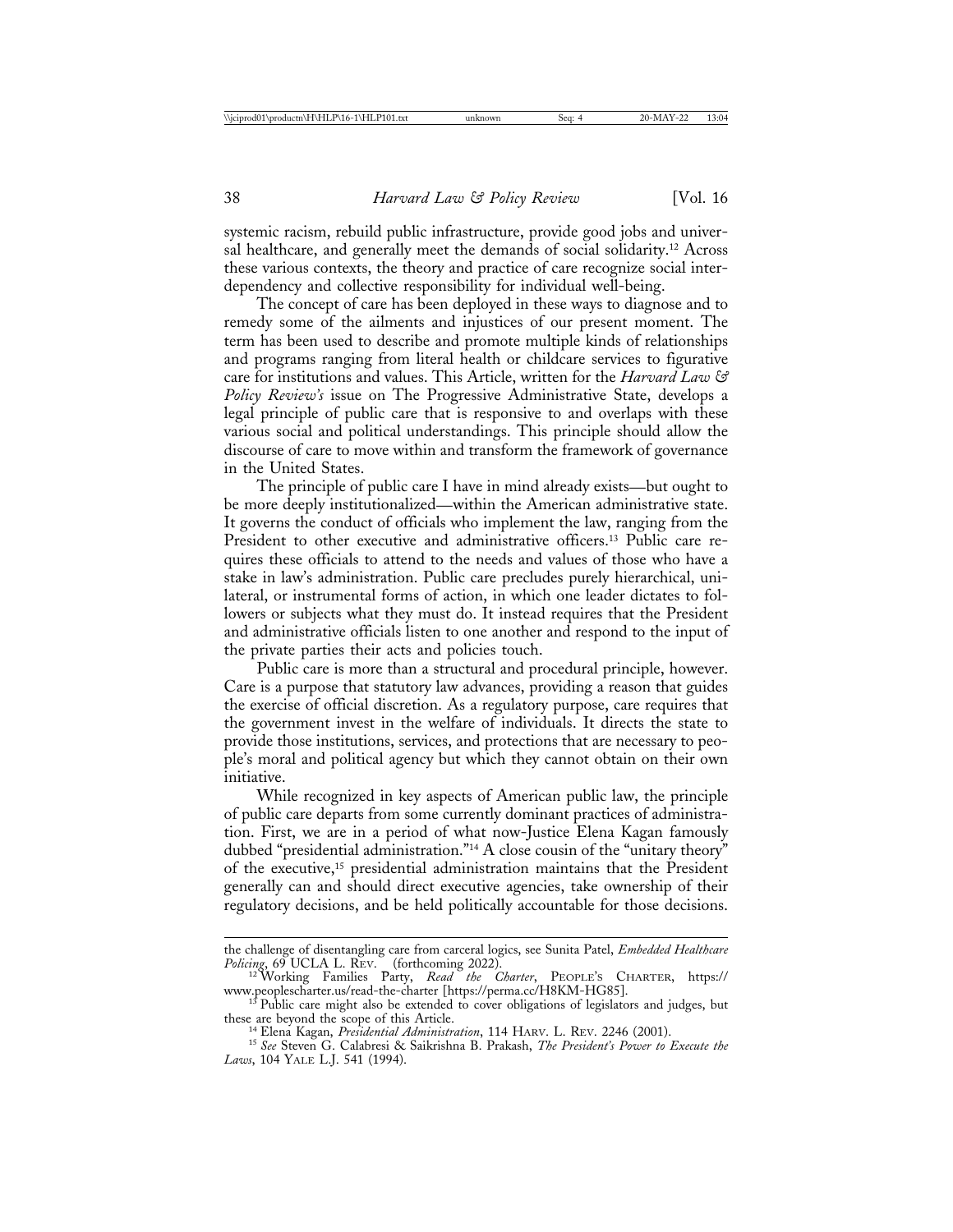Public care instead insists on dialogue within the executive between the President and subordinate officials, rather than subjecting those officials to the President's political dictates.

Second, we are in the midst of a conservative reaction that privileges the rights of certain individuals, corporations, and religious groups against government interference.16 This negative conception of rights, as a sphere of independence from the political community, ignores the fact that many, if not most, individual interests can only be satisfied in and through a system of social support.17 Public care recognizes that we can only become and remain effective rights-bearers insofar as civil society and the state equip us to exercise such rights.

Third, we are on the other side of a "cost-benefit revolution," in which regulatory programs are assessed primarily by the metric of economic efficiency.18 In executive branch practice, this approach has often skewed regulatory analysis towards monetary valuations that fail to capture not only net utility but also the distinct values of fair distribution, public deliberation, and social solidarity.<sup>19</sup> Public care centers the interests and voice of the disempowered and the least well off, as well as the plurality of social and moral concerns that regulation implicates, rather than net economic gains alone.

Public care is not strictly opposed to utilitarian reasoning, or to the language of rights, or to the use of executive power in the public interest. Public care, rather, provides a way of and a reason for administrative action that is separate from the weighing of costs and benefits, from the protection of private discretion against public interference, and from the President's policymaking authority. Public care broadly requires that government officials facilitate the agency of other people—both of other public officers and of private persons—rather than command them. That commitment has formal dimensions—care as a "way of" acting—that guide and constrain the

<sup>16</sup> *See, e.g.*, Burwell v. Hobby Lobby, 573 U.S. 682, 689 (2014) (holding that the application of the Affordable Care Act's contraceptive coverage mandate to closely held for-profit corporations with religious objections to such contraception violated the Religious Freedom Restoration Act). For discussion, see Elizabeth Sepper, *Free Exercise Lochnerism*, 115 COLUM.

<sup>&</sup>lt;sup>17</sup> See, e.g., John Dewey, Outlines of a Critical Theory of Ethics, in 3 JOHN DEWEY, THE EARLY WORKS, 1882–1892 at 322 (Jo Ann Boyston, ed., 1969) ("In the realization of individual there is found also the needed realization of some community of persons of which the individual is a member."); DOWLING, THE CRISIS OF CARE, *supra* note 6, at 30 ("Against the idea of the autonomous individual whose concerns revolve around himself and is always hailed as the epitome of social progress and individual freedom, we can ask what this celebration of individual autonomy obfuscates: who does the work to allow for that individual to emerge and thrive?"). On the Progressive understanding of the social constitution of rights, see BLAKE EMERSON, THE PUBLIC'S LAW: ORIGINS AND ARCHITECTURE OF PROGRESSIVE DEMOC-RACY 67 (2019) ("The rise of the administrative state is . . . not simply a story of public power curtailing individual rights but also of the simultaneous production of rights by the state itself."); *see also* DERRICK DARBY, RACE, RIGHTS, AND RECOGNITION 74 (2009) ("[T]here are no rights that exist prior to and independent of some form of formal or informal social recognition of ways of acting and being treated by a community of persons."). <sup>18</sup> CASS R. SUNSTEIN, THE COST-BENEFIT REVOLUTION (2020). <sup>19</sup> *See infra* Part II.B.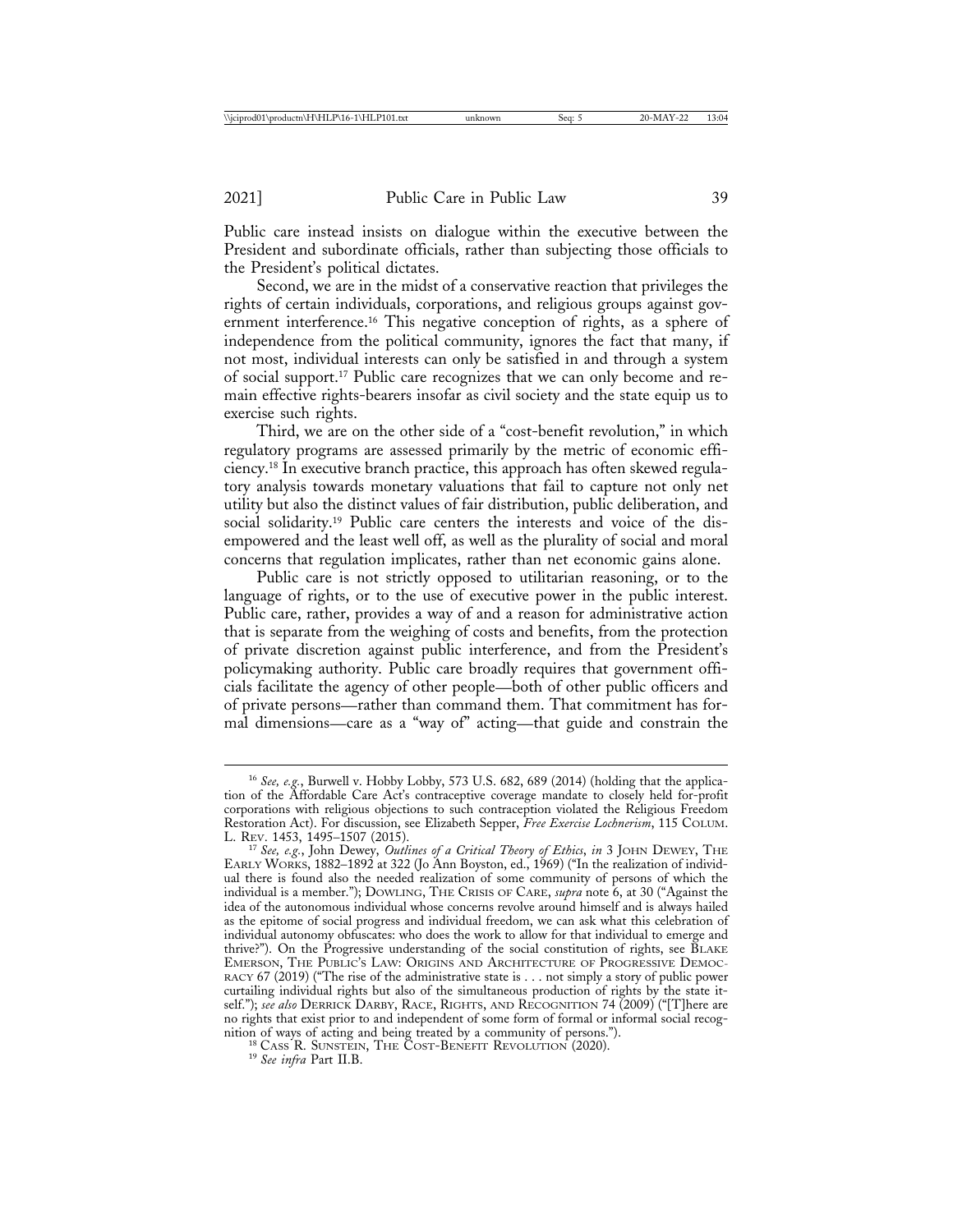substantive concern with providing care services—care as a "reason to" act. As a way of acting, public care requires officials to entertain and respond to the viewpoints and values of the persons their acts affect. As a policy reason that guides official action, public care requires government to support materially the moral and political capacities of the people over whom it exercises jurisdiction. As a matter of both form and substance, practices of public care invariably recognize the interdependence of actors and the need for joint action in pursuing common projects.

This Article will show that public care is recognized by specific legal authorities, including Article II of the Constitution, the Administrative Procedure Act of 1946 and its case law, as well as various programmatic statutes of the American welfare state, such as the Patient Protection and Affordable Care Act. The connections amongst these discrete legal provisions would be difficult to make out were it not for the insights of social and political theory. In particular, the implicit legal principle of public care becomes visible in light of Progressive political thought and its intersections with feminist theory. In the late nineteenth and early twentieth century, the Progressives advanced a distinctive understanding of the role of government in public life.20 They focused not on protecting isolated private rights but rather on supporting individuals' capacity to become equal and active members of the democratic community.21 Progressives constructed a "maternalist welfare state" that extended the caregiving role of the family to public life, requiring the government to provide for education, health, and other basic material needs.22 This historical background provides promising models—and some notes of caution—for the reconstruction of the welfare state in the present.

Though public care is a general legal obligation, applicable to officials regardless of their gender or  $sex$ <sup>23</sup> it is informed by the insights of feminist theory. Feminists have variously understood "care" as a moral psychology centered on social interdependence rather than individual rights,<sup>24</sup> as a political obligation to provide for basic human needs and development, $25$  as a social responsibility to provide for both the vulnerable and their direct

<sup>&</sup>lt;sup>20</sup> See EMERSON, *supra* note 17, at 61–111.<br><sup>21</sup> See infra Part I.A.<br><sup>22</sup> THEDA SKOCPOL, PROTECTING SOLDIERS AND MOTHERS: THE POLITICAL ORI-GINS OF SOCIAL POLICY IN THE UNITED STATES 2 (1992).<br><sup>23</sup> *See* Kathryn Abrams, *The Second Coming of Care*, 76 CHI.-KENT L. REV. 1605, 1606

<sup>(2001) (&</sup>quot;[C]are is no longer framed as an attribute supporting an essentialist characterization of women. It is now recognized as a complex set of practices that are structured, supported, and incentivized."); Ruth Rubio-Marín, *The (Dis)establishment of Gender: Care and Gender Roles in the Family as a Constitutional Matter*, 13 INT'L J. CON. L. 788 (2015) (describing and arguing for constitutional support for care-giving responsibilities in a way that would destabilize the inequitably gendered distribution of such responsibilities).

<sup>&</sup>lt;sup>24</sup> See CAROL GILLIGAN, IN A DIFFERENT VOICE: PSYCHOLOGICAL THEORY AND WOMEN'S DEVELOPMENT 74, 43 (1982).

<sup>&</sup>lt;sup>25</sup> See Daniel Engster, Care Ethics and Natural Law Theory: Toward an Institutional Politi*cal Theory of Caring*, 66 J. POL. 113, 131–32 (2004).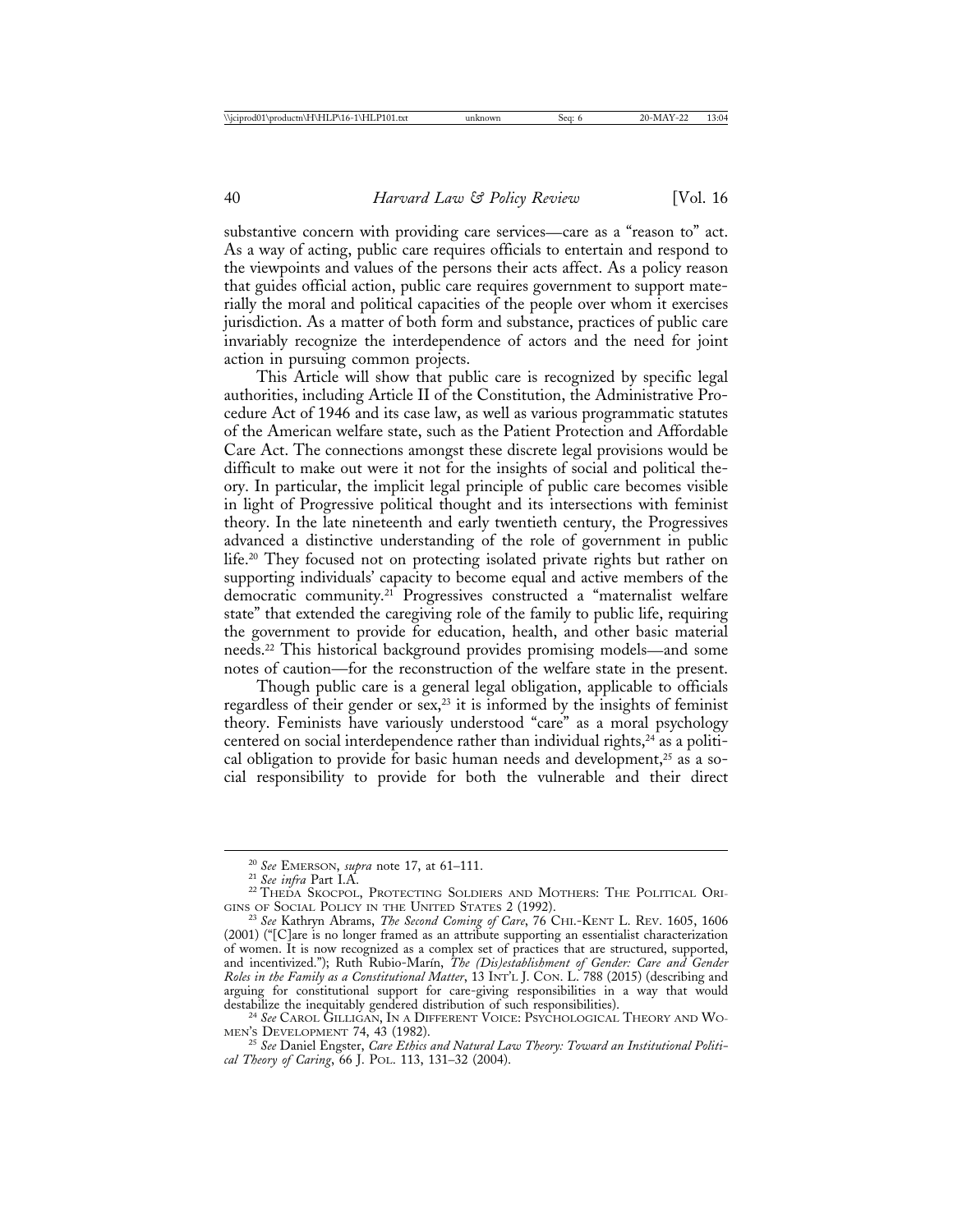relationships among caregivers, those who are cared-for, and the political

caretakers,<sup>26</sup> as a component of democratic equality,<sup>27</sup> and as an un- or under-compensated labor that undergirds the capitalist economy.28 These diverse perspectives share an understanding that dependency is a defining feature of social life, and that the proper structure and distribution of the

community as a whole pose central questions of justice.29 This feminist viewpoint is useful for conceptualizing and critiquing the administrative state today. Agencies exercise power, provide services, and distribute benefits on behalf of the people in cases where private initiative is insufficient to secure either individual rights or the common interest. They care for the public. Like many other caregiving institutions, however, government bureaucracies' capacity to further the interests of those subject to their authority is accompanied by the risk of arbitrariness, coercion, and abuse. And yet, administrative law scholarship usually does not theorize regulatory actions in terms of care, focusing instead on formal questions statutory authorization, on procedural fairness, or on constitutional concerns such as the separation of powers.30

The failure to theorize and meet the obligation of public care within administrative law may be a symptom of the false, arguably patriarchal dichotomy between a supposedly rational language of law, right, and authority, on the one hand, and merely affective capacities of empathy, concern, and attachment, on the other.<sup>31</sup> This Article rejects this binary, identifying already existing but underappreciated care obligations within administrative

<sup>29</sup> See Martha Albertson Fineman, *The Vulnerable Subject: Anchoring Equality in the Human Condition,* 20 YALE J.L. & FEMINISM 1 (2008). Fineman's understanding of vulnerability and call for a responsive state that addresses it overlaps with public care. But her theory seems to reject individual independence as a valid norm, whereas public care aims to create the

material and social preconditions for such agency. <sup>30</sup> A notable exception is Evan J. Criddle, *Fiduciary Administration: Rethinking Popular Representation in Agency Rulemaking*, 88 TEX. L. REV. 441 (2010). For discussion of his fiduciary view, see Part II.A, infra.<br><sup>31</sup> On the masculinist characteristics of bureaucracy and the welfare state, see Wendy

Brown, *Finding the Man in the State*, 18 FEMINIST STUD. 7, 12 (1992).

<sup>&</sup>lt;sup>26</sup> See generally THE SUBJECT OF CARE: FEMINIST PERSPECTIVES ON DEPENDENCY (Eva Feder Kittay & Ellen K. Feder eds., 2002); *see also* Joan Tronto, *Care as a Basis for Radical Political Judgments*, 10 HYPATIA 141 (1995); Eva Feder Kittay, *A Feminist Public Care Ethic*

<sup>&</sup>lt;sup>27</sup> See TRONTO, supra note 10, at 107–08.<br><sup>28</sup> See generally Fraser, supra note 6; DOWLING, supra note 6. This perspective has been elaborated within feminist social reproduction theory. *See, e.g.*, Ellie Gore & Genevieve Le-Baron, *Using Social Reproduction Theory to Understand Unfree Labor*, 43 CAPITAL AND CLASS 561, 564 (2019) (social reproduction theory "challenges the analytical separation of reproduction and production, and the so-called private and public realms of the economy. It foregrounds forms of work and social provisioning that have been historically viewed as non- or 'extra' economic, such as unwaged care and domestic work."); Silvia Federici, *Social Reproduction Theory: History, Issues, and Present Challenges* 2 RADICAL PHIL. 55, 55 (2019) ("Placing the spotlight on the work that produces the work-force has made possible a new understanding of the mechanisms by which capitalist society has been reproduced."). For a summary of the historical development of relations of social reproduction and its study in sociology, see Barbara Laslett & Johanna Brenner, *Gender and Social Reproduction: Historical Perspectives* 1989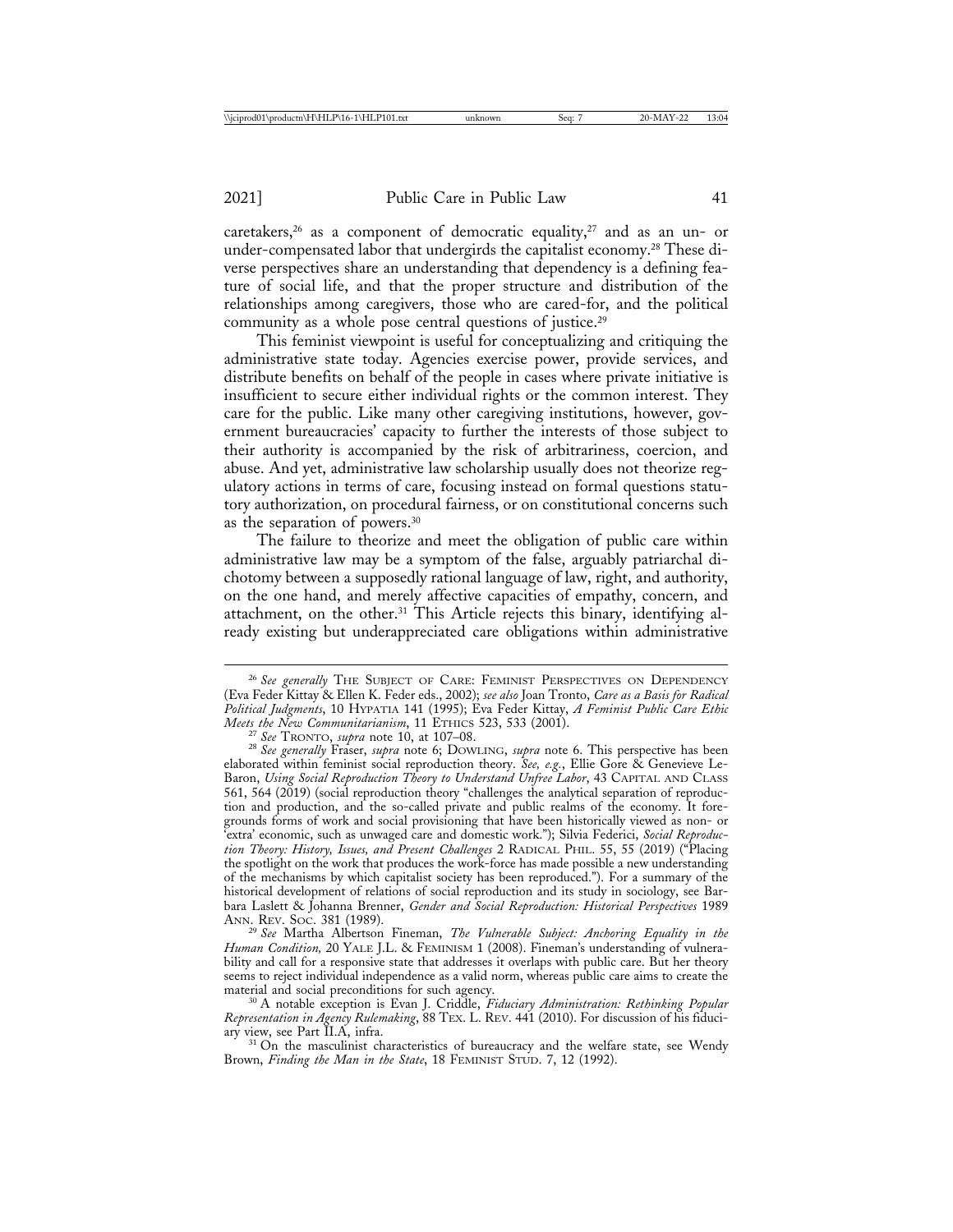law's reason-giving requirements. It argues that mutuality, collaboration, and concern are at least as important ingredients to good governance as are hierarchy, efficiency, and impartiality.

The argument proceeds in three parts. Part I describes care as a regulatory purpose animating the American welfare state, particularly in health law. I suggest ways in which this purpose should motivate the Biden Administration's implementation of the Affordable Care Act and related federal health services. Part II shows that the concept of care has bearing on agencies' obligation to exercise their authority in a reasonable manner. Core administrative law requirements of reason-giving, respect for reliance interests, and provision of notice and opportunity for comment institutionalize administrative-procedural care. A public care approach to administrative law, however, cautions against exclusive reliance on cost-benefit analysis and instead would promote equality of public participation and influence in the administrative process. Part III examines the structural-constitutional norms that flow from the President's duty of faithful execution. Contrary to the unitary theory of the executive, I argue that the "take care" obligation implies that the President's executive role is indirect and deliberative, rather than a matter of hierarchical command. This argument has implications for the future of agency independence and the civil service. It requires greater legislative, executive, and judicial respect for the professional judgment of civil servants, including the maintenance of for-cause removal protections and increased procedural rights for career staff to participate in policymaking decisions.

#### I. PUBLIC CARE AS A REGULATORY PURPOSE

This Part examines public care as a purpose that the American administrative state has pursued and ought to pursue further. Considered as a regulatory purpose, public care is the *goal* of providing goods, services, and protections that enable private parties to advance their interests and exercise their rights. It establishes background conditions that make formal legal entitlements socially real. This regulatory purpose is recognized by particular statutory authorities and guides the exercise of administrative discretion within the bounds of law.<sup>32</sup> It gives executive officials a lens through which to understand and properly apply the statutes they implement. Administrators who are committed, as a matter of law or policy, to the goal of public care will use governmental power to enable the moral and political agency of statutory beneficiaries. They will avoid regulatory regimes that reduce the level or quality of material support for people's agency in service of other policy objectives. This Part will first show how the purpose of public care has been partially institutionalized over the historical development of American

<sup>32</sup> *See* Kevin M. Stack, *Purposivism in Executive Branch Interpretation: How Administrative Agencies Interpret Statutes*, 109 NW. U. L. REV. 871, 875 (2015) ("[S]tatutory delegations . . . impose obligations to exercise . . . authority in accordance with the purposes or principles that Congress has established in statute.").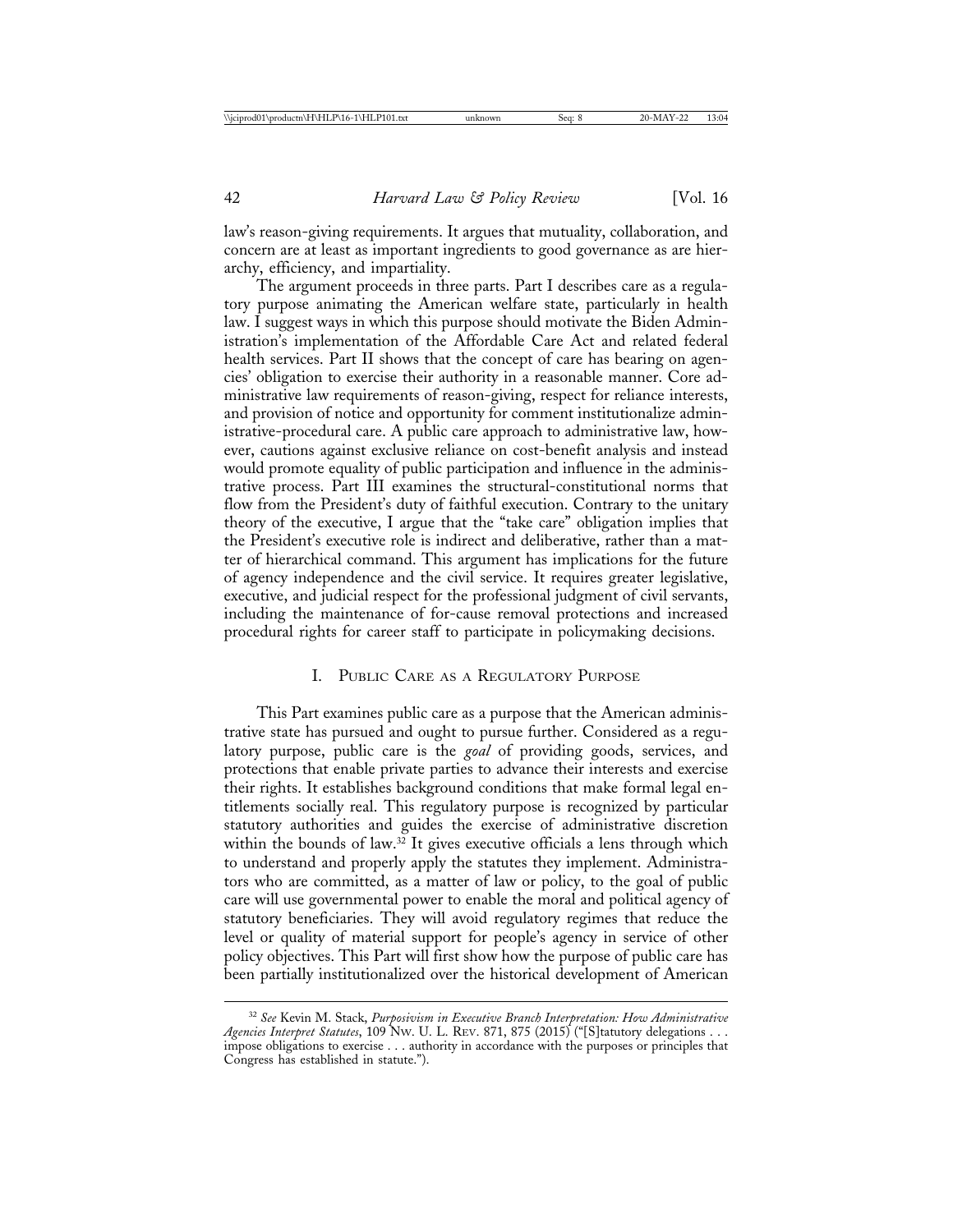welfare state since the Progressive Era. It will then describe how that purpose has been advanced in statutory health law, particularly in the Affordable Care Act. Finally, it will suggest how this purpose of care could be better advanced through administrative policy changes concerning contraceptive coverage and Medicaid work requirements.

## *A. A Brief History of Public Care from Progressive Maternalism to the Subordinate Welfare State*

Public care is rooted in the history of the regulatory state. In the Progressive Era, reformers militated for the dramatic expansion of administrative capacity to address the social needs and problems generated by industrial capitalism. They argued that nineteenth century ideologies of isolated individualism and laissez-faire were inadequate to meet people's material and spiritual interests.<sup>33</sup> Jane Addams, for instance, argued that the government had to "minister to genuine social needs, through the political machinery, and at the same time to remodel that machinery so that it shall be adequate to its new task" by combining good-government professionalism with a sense of social sympathy.34 The task was to broaden the horizons of citizens from their own parochial concerns and towards generalizable interests. "If we believe that the individual struggle for life may widen into a struggle for the lives of all, surely the demand of an individual for decency and comfort, for a chance to work and obtain the fullness of life may be widened until it gradually embraces all members of the community, and rises to a sense of common weal."35 Mary Follett, similarly, argued for a "new state" in which individuals would understand their own freedom in relation to their participation in social groups, the nation, and ultimately humanity as a whole.<sup>36</sup> Beyond voting and representative government, Follett argued that democracy must make "every man and his basic needs the basis and substance of politics."<sup>37</sup> She understood the legitimate exercise of political authority not to be "power-over," in which one person commanded others what to do, but rather a "jointly developed, a co-active, not a coercive power."38 She accordingly understood public law, and administrative agencies in particular, as attempting to "interweave" conflicting social interests.39

<sup>33</sup> *See* EMERSON, *supra* note 17, at 61–66; *see also* JAMES T. KLOPPENBERG, UNCERTAIN VICTORY: SOCIAL DEMOCRACY AND PROGRESSIVISM IN EUROPEAN AND AMERICAN POLITICAL THOUGHT, 1870-1920 298-394 (1986).

<sup>&</sup>lt;sup>34</sup> JANE ADDAMS, DEMOCRACY AND SOCIAL ETHICS 272 (1905).<br><sup>35</sup> *Id.* at 269. **36 MARY PARKER FOLLETT, THE NEW STATE: GROUP ORGANIZATION THE SOLUTION**<br>TO POPULAR GOVERNMENT 333 (1st ed., Longman's, Green & Co. 1918).

<sup>&</sup>lt;sup>37</sup> Id. at 185.<br><sup>38</sup> Mary Parker Follett, *Power*, *in* DYNAMIC ADMINISTRATION: THE COLLECTED PA-<br>PERS OF MARY PARKER FOLLETT 95, 101 (Henry D. Metcalf & L. Urwick eds., 1940).

<sup>&</sup>lt;sup>39</sup> MARY PARKER FOLLETT, CREATIVE EXPERIENCE 292 (Longmans, Green & Co. 1924).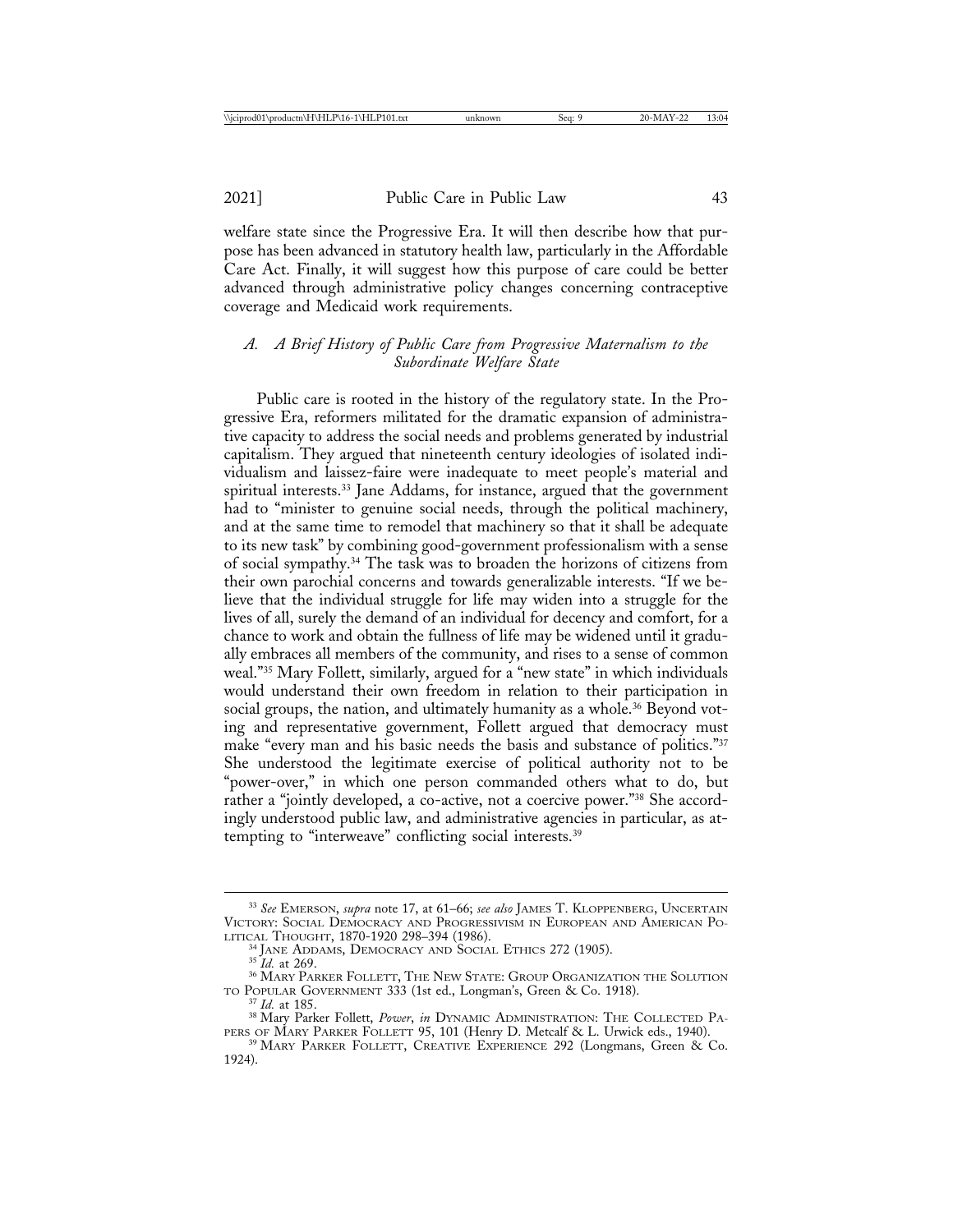This Progressive project aimed to establish care as an official governmental obligation.40 John Dewey and James Tufts turned away from the conflictual models of social order expressed by Social Darwinists and towards "the method of mutual protection and care" supported by both moral sympathy and scientific knowledge.41 They urged a new public philosophy of collective democratic responsibility and administrative social provision. This philosophy would not abandon the value of individual freedom, but rather furnish the material, social, and political foundations that would make freedom a lived reality for all, achieving the "effective—not merely formal freedom of every social member."42 They advocated for a welfare state that would give individuals "equal opportunity" to develop their capacities to the fullest, including by providing "education as a public interest and care" and the provision of "proper food, hygiene, and medical care."43

The focus on governance as care in the Progressive Era had a gendered dimension. Women took a prominent role in the social and moral reform movements of the time, including for settlement houses, juvenile justice, temperance, sanitation, fair labor conditions, pure food and drugs, as well as suffrage.44 The United States developed what Theda Skocpol has called a "maternalist welfare state," as women expanded the discourse and practice of family and household management to social policy.<sup>45</sup> As Paula Baker puts it, Progressive women "sought to bring the benefits of motherhood to the public sphere" by making social reproduction a matter of political concern.<sup>46</sup> The United States Children's Bureau, established in 1912 under the impetus of women's clubs, was a landmark in American state-building, investigating and supporting maternal and child welfare in coordination with state-level

<sup>&</sup>lt;sup>40</sup> Care was hardly the sole concern of Progressive political thought, which was also concerned with values such as democracy, positive freedom, moral reform, good-government, and administrative efficiency. *See* EMERSON, *supra* note 17 at 60–112; *see also* William J. Novak, *The Progressive Idea of Democratic Administration*, 167 U. PA. L. REV. 1823, 1831–47 (2019);

<sup>&</sup>lt;sup>41</sup> JOHN DEWEY & JAMES TUFTS, ETHICS 372 (1908).<br><sup>42</sup> Id. at 472.<br><sup>43</sup> Id. at 449, 549.<br><sup>44</sup> See Elisabeth Israels Perry, *Men Are from the Gilded Age, Women Are from the Progressive Era*, 1 J. GILDED AGE AND THE PROGRESSIVE ERA 25, 41 (2002); On the links between feminist political mobilization around women's suffrage and welfare state supports, see Wendy Sarvasy, *Beyond the Difference Versus Equality Policy Debate: Post-suffrage Feminism, Citizenship,*

*and the Quest for a Feminist Welfare State*, 17 SIGNS 329 (1992). <sup>45</sup> SKOCPOL, *supra* note 22, at 2, 317–20 (1992). *But see* Kathyryn Kish Sklar, *The Historical Foundations of Women's Power in the Creation of the American Welfare State, in* MOTHERS OF A NEW WORLD: MATERNALIST POLITICS AND THE ORIGINS OF WELFARE STATES 43, 45 (Seth Koven & Sonya Mitchell, eds. 1993) (arguing that middle class women's reform movements were not merely modeled on motherhood and familial relations but more broadly served as a "surrogate for working class social-welfare activism"). <sup>46</sup> Paula Baker, *The Domestication of Politics: Women and American Political Society,*

*<sup>1780</sup>*–*1920*, 89 AM. HIST. REV. 620, 640 (1984).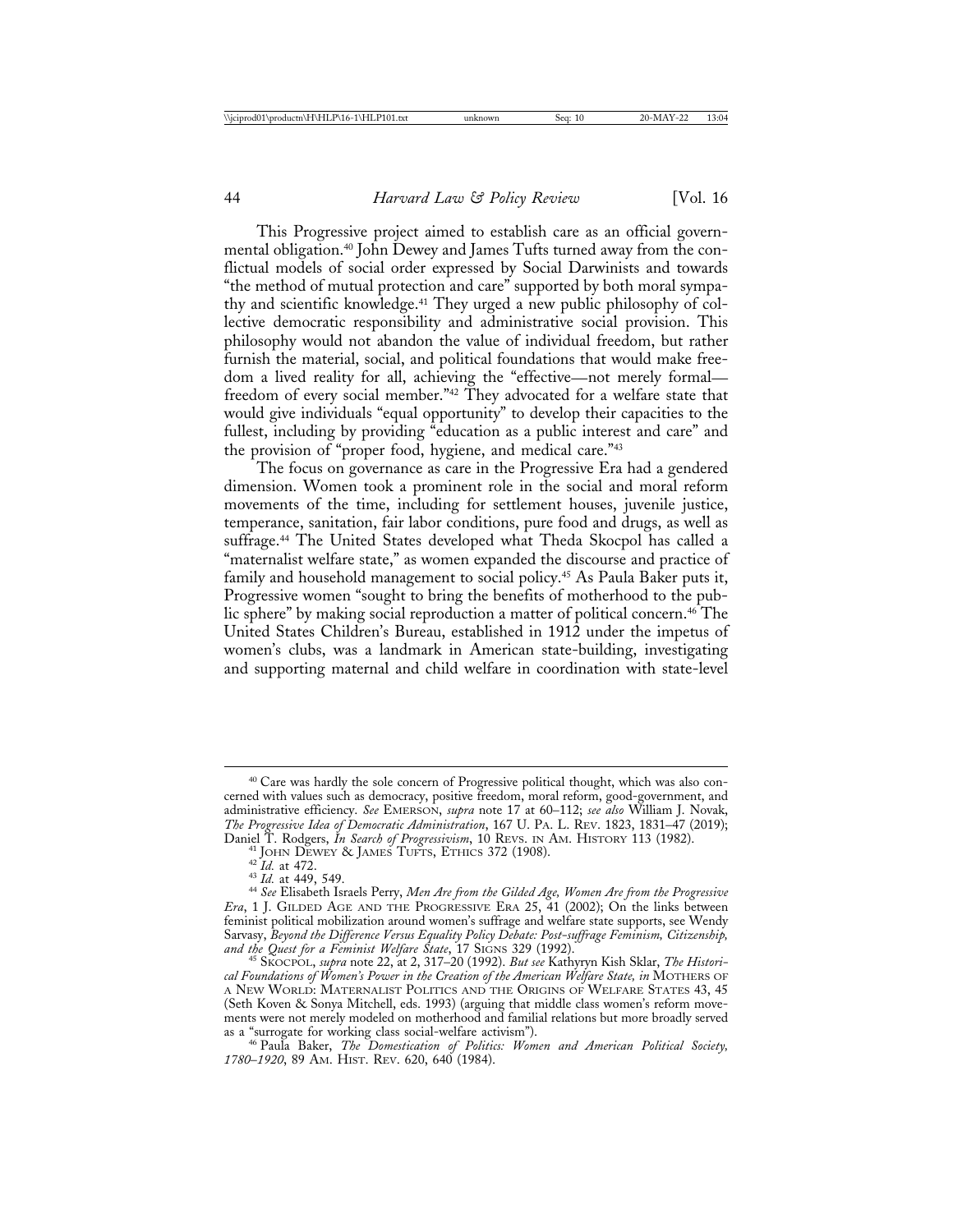agencies.47 Governmental subsidization, regulation, and supplementation of familial care recast the state itself as a caretaking institution.<sup>48</sup>

The moral maternalism of the Progressive state could be invasive and coercive, however. Whereas workmen's compensation programs offered rulebased, adjudicatory resolution of workplace injury claims, mother's aid programs involved intensive supervision and surveillance of indigent women to ensure that they met the moral requirements of reformers' Protestant ethic.<sup>49</sup> In their juvenile justice reform efforts, middle class women sought to police, regulate, and reform the sexual mores of young, working class, often minority women.50 Women in the Indian Service likewise took on the role of "federal mothers" to Indian "wards," infantilizing them and attempting through education to assimilate them into white culture.<sup>51</sup> The risk of disciplinary domination remained acute throughout the subsequent development of the welfare state in the twentieth century, as caseworkers have exercised significant, morally judgmental, discretionary control over the lives of claimants.<sup>52</sup> Because of care's intimacy, and the unequal position of the cared-for and the care-giver, its practice could involve disempowerment, abuse, and even violence, particularly where overlaid on preexisting forms of social, political, and racial subordination.<sup>53</sup>

Those injustices, while real and profound, do not disqualify public care as a potentially valuable practice. Any and every framework for the exercise of governmental coercion can be misused. Nonetheless, these examples highlight the specific pathologies toward which public care is prone, and against which its sound administration must guard. Public care carries the risk that officials with greater social, political, or economic power will pressure those with less to lead the lives the powerful think are morally appropriate. That kind of oppressive "care" is to be distinguished from the normatively desirable practice, identified by Dewey, Tufts, and Follett, of providing the resources for people to realize their own potential as engaged participants in the democratic community. The procedural and structural dimensions of public care described in Parts II and III serve as checks against substantive

<sup>47</sup> *See* SKOCPOL, *supra* note 22, at 483–512. <sup>48</sup> *See* Carol Nackenoff, *Toward a More Inclusive Community: The Legacy of Female Reformers in the Progressive State*, *in* THE PROGRESSIVES' CENTURY: POLITICAL REFORM, CON-STITUTIONAL GOVERNMENT, AND THE MODERN AMERICAN STATE 219, 219–20 (Stephen Skowronek, Stephen M. Engel, & Bruce Ackerman eds., 2016); LINDA GORDON, PITIED<br>BUT NOT ENTITLED: SINGLE MOTHERS AND THE HISTORY OF WELFARE 37–64 (1994).

<sup>&</sup>lt;sup>49</sup> See Barbara J. Nelson, The Origins of the Two-Channel Welfare State: Workmen's Com*pensation and Mothers' Aid, in* WOMEN, THE STATE, AND WELFARE 123, 123–24 (Linda

Gordon ed., 1990).<br><sup>50</sup> See Mary E. Odem, Delinquent Daughters: Protecting and Policing Ado-<br>lescent Sexuality in the United States, 1885–1920, at 129–32 (1995).

<sup>&</sup>lt;sup>51</sup> See Cathleen D. Cahill, Federal Father & Mothers: A Social History of

THE UNITED STATES INDIAN SERVICE, 1869–1933, at 6, 63–81 (2011). <sup>52</sup> *See* Joel F. Handler, *Discretion in Social Welfare: The Uneasy Position in the Rule of Law,*

<sup>&</sup>lt;sup>53</sup> See Jerry L. Mashaw, *Welfare Reform and Local Administration of Aid to Families with Dependent Children in Virginia,* 57 VA. L. REV. 818, 818–19 (1971).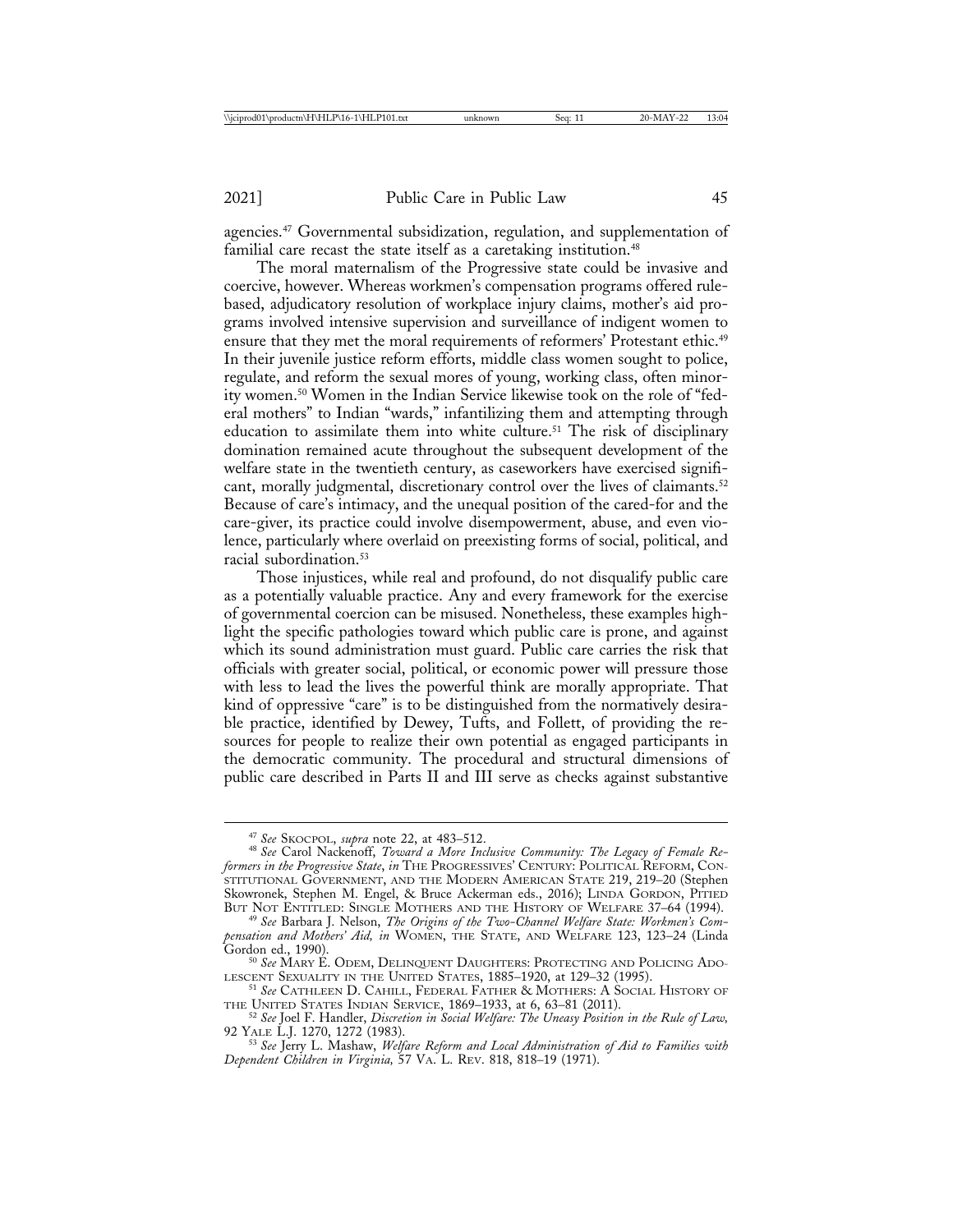caregiving practices that disregard the self-understandings and interests of purported beneficiaries.

The American welfare state maintained a practice of public caring throughout the twentieth century, though this orientation has always been partial and precarious. From the advent of Social Security in the New Deal,<sup>54</sup> to the introduction of Medicare and Medicaid in the 1960s,<sup>55</sup> the state has provided an array of supports, benefits, and services that private initiative and the marketplace alone could or would not. It would be inaccurate to describe the twentieth century state as "maternalist" on the whole, however. The gendered social policy of the Progressive Era placed women into a subordinate position vis-à-vis male bread-winners.<sup>56</sup> The welfare state that has developed since the New Deal remained in many respects "patriarchal," in the sense that it prioritized work-based entitlements disproportionately enjoyed by men over caregiving supports that disproportionately went towards women.<sup>57</sup> Women have often been treated as the "conduit" for policies that are aimed not at women's own well-being but rather at the children they care for.58 Such patriarchal policies have long been contested. As Karen Tani has shown, during the 1930s and 40s civil servants in the Social Security Administration argued for a "general governmental obligation to meet human need"<sup>59</sup> and understood welfare claimants as holding "democratic rights" to such provision.<sup>60</sup> Their vision, however, lost out over agency lawyers' emphasis on formal procedural rights, such as notice and a hearing.<sup>61</sup> The legalistic values of impartiality and procedural fairness took priority over social workers' efforts to institutionalize a public duty to provide adequate care for those in need.

The gendered hierarchy of welfare administration has also been heavily racialized. Welfare programs in the New Deal provided women of color with inferior supports or excluded them entirely.<sup>62</sup> The welfare rights struggle in the 1960s succeeded in improving access and benefits for black claimants in

<sup>54</sup> *See* EDWIN E. WITTE, THE DEVELOPMENT OF THE SOCIAL SECURITY ACT: A MEMORANDUM ON THE HISTORY OF THE COMMITTEE ON ECONOMIC SECURITY AND DRAFTING AND LEGISLATIVE HISTORY OF THE SOCIAL SECURITY ACT, 111–97 (1962).

<sup>&</sup>lt;sup>55</sup> See Wilbur J. Cohen, *Reflections on the Enactment of Medicare and Medicaid*, HEALTH CARE FIN. REV. 3, 3 (Ann. Supp. 1985).

<sup>&</sup>lt;sup>56</sup> See Nancy Fraser & Linda Gordon, *A Genealogy of Dependency: Tracing a Keyword of the U.S. Welfare State*, *in* THE SUBJECT OF CARE: FEMINIST PERSPECTIVES ON DEPENDENCY 14, 23–26 (Eva Feder Kittay & Ellen K. Feder eds., 2002).

<sup>&</sup>lt;sup>57</sup> See generally Carole Pateman, *The Patriarchal Welfare State*, *in* DEMOCRACY AND THE WELFARE STATE 231 (Amy Gutmann ed., 1998). *But see* GORDON, *supra* note 48, at 7–8 (1994) (the inferior supports of Aid for Dependent Children were "designed by women and indeed feminist women, champions of child welfare."). <sup>58</sup> Virginia Sapiro, *The Gender Basis of American Social Policy*, *in* WOMEN, THE STATE

AND WELFARE 36, 45 (Linda Gordon ed., 1990). <sup>59</sup> KAREN TANI, STATES OF DEPENDENCY: WELFARE, RIGHTS, AND AMERICAN GOV-

ERNANCE 1935–1972, at 57–80 (2016). *See id.* at 276.<br><sup>60</sup> *Id.* at 58. <sup>61</sup> *See id.* at 57–112. <sup>62</sup> *See* JILL QUADAGNO, THE COLOR OF WELFARE: HOW RACISM UNDERMINED THE

WAR ON POVERTY 21–25 (1994).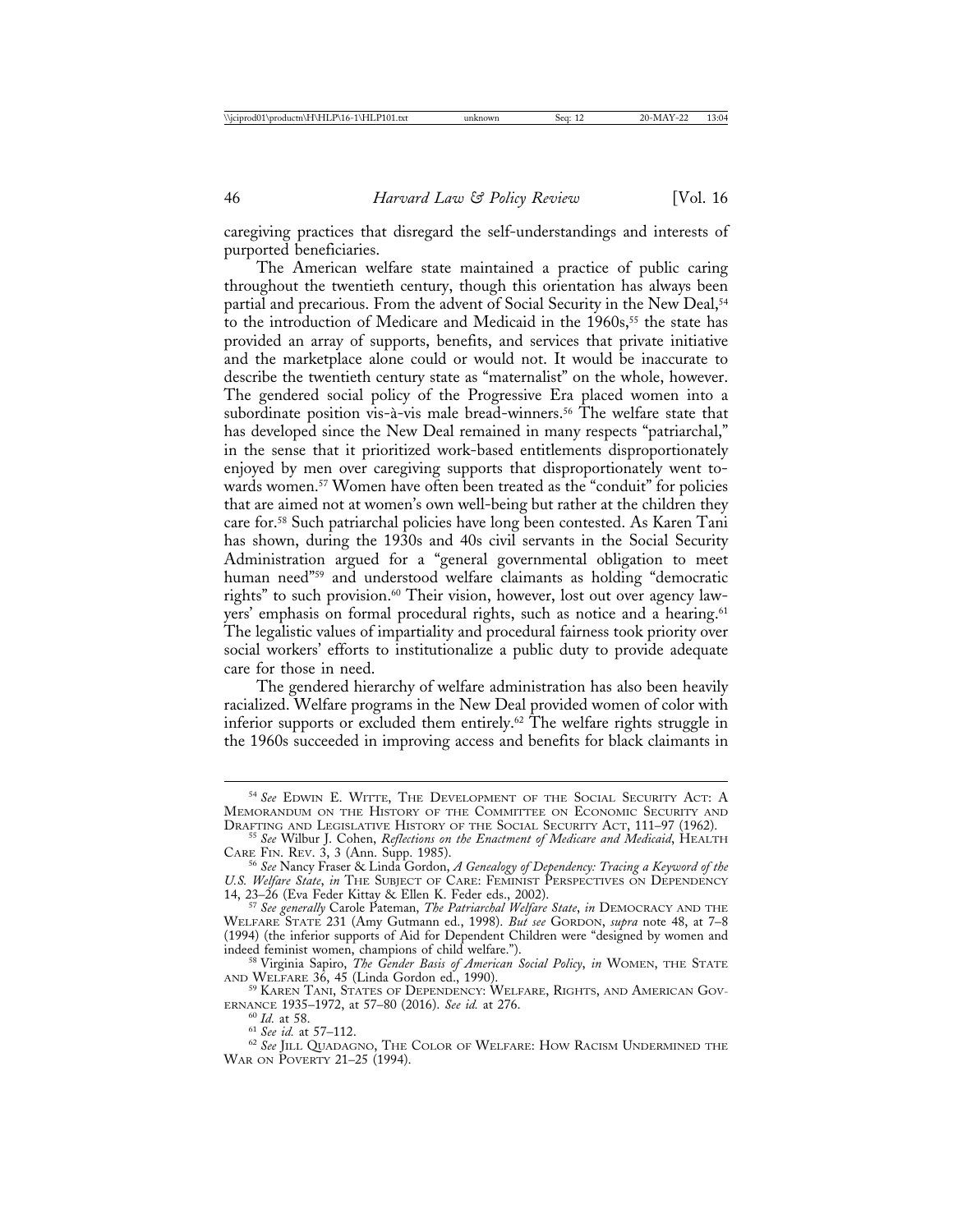the short term but precipitated a racist backlash that undermined public support for welfare spending in the years to come.<sup>63</sup> Welfare rights mobilization at the same time worked to shift the institutional structure of the welfare state away from the discretionary practice of Progressive maternalism and towards a more rule-based and routinized regime. In *Goldberg v. Kelley*, 64 claimants won a due process right to a hearing prior to the termination of benefits. But arguments for substantive constitutional entitlements to public support, which would have enshrined the purpose of public care in fundamental law, foundered.65 The resulting formalization of welfare criteria to meet the demands of administrative due process led to the "bureaucratization" of welfare agencies and the "proletarianization" of their workforces.<sup>66</sup> As I will discuss in Part III, this shift from civil servant professionalism towards bureaucratic hierarchy aligns with a unitary theory of executive power that is inconsistent with the structural demands of public care.

Beginning in the 1970s, fiscal pressures and rightward ideological shifts reduced funding levels and imposed new conditions on welfare recipients, such as work requirements.<sup>67</sup> These trends deepened over the course of the Reagan Administration and continued into the Clinton Administration.<sup>68</sup> The 1996 Personal Responsibility and Work Opportunities Act codified state-level experiments with work requirements and other eligibility barriers.69 This conceptual change from "welfare" and "dependency" to "personal responsibility" and "work opportunities" captured a normative reorientation from public care towards a paternalistic effort to cultivate rugged individualism amongst the impoverished.

## *B. Public Care in Healthcare*

Despite the subordinate position and subordinating tendencies of the American welfare state, public care's emphasis on satisfying basic human needs has nonetheless taken shallow root in health law. Medicaid provides healthcare benefits to individuals with low incomes, whereas Medicare provides them to the elderly and disabled.<sup>70</sup> These statutes have partially trans-

<sup>&</sup>lt;sup>63</sup> See Dorothy E. Roberts, *Review: Welfare and the Problem of Black Citizenship*, 105 YALE L.J. 1563, 1572 (1996).<br><sup>64</sup> 397 U.S. 254 (1970).

<sup>&</sup>lt;sup>65</sup> See JOEL F. HANDLER & YEHESKEL HASENFELD, THE MORAL CONSTRUCTION OF POVERTY: WELFARE REFORM IN AMERICA 118 (1991); Tani, *supra* note 59, at 260–69.

<sup>&</sup>lt;sup>66</sup> William H. Simon, *Legality, Bureaucracy, and Class in the Welfare System*, 92 YALE L.J. 1198, 1199 (1983); JERRY L. MASHAW, RICHARD A. MERRILL, PETER M. SHANE, M. ELIZ-ABETH MAGILL, MARIANO-FLORENTINO CUELLAR, & NICHOLAS R. PARRILLO, ADMINIS-TRATIVE LAW: THE AMERICAN PUBLIC LAW SYSTEM 416 (7th ed. 2014).<br><sup>67</sup> See HANDLER & HASENFELD, *supra* note 65, at 119–22, 132–58.<br><sup>68</sup> See generally John O'Connor, US Social Welfare Policy: *The Reagan Record and Legacy*,

J. SOC. POL. 37 (1998); Yvonne Zylan & Sarah Soule, *Ending Welfare as We Know It (Again): Welfare State Retrenchment*, 1989–1995, 79 Soc. F. 623, 630 (2000).<br><sup>69</sup> Zylan & Soule, *supra* note 68, at 630.<br><sup>70</sup> *See* Abbe R. Gluck & Nicole Huberfeld, *What Is Federalism in Healthcare For?*, 70

 $\frac{576}{100}$  See Abbe R. Gluck & Nicole Huberfeld, *What Is Federalism in Healthcare For?*, 70 STAN. L. REV. 1689, 1711–13 (2018). The Clinton-Era welfare reforms also included support for State Children's Health Insurance Programs (SCHIP) which provides health insurance to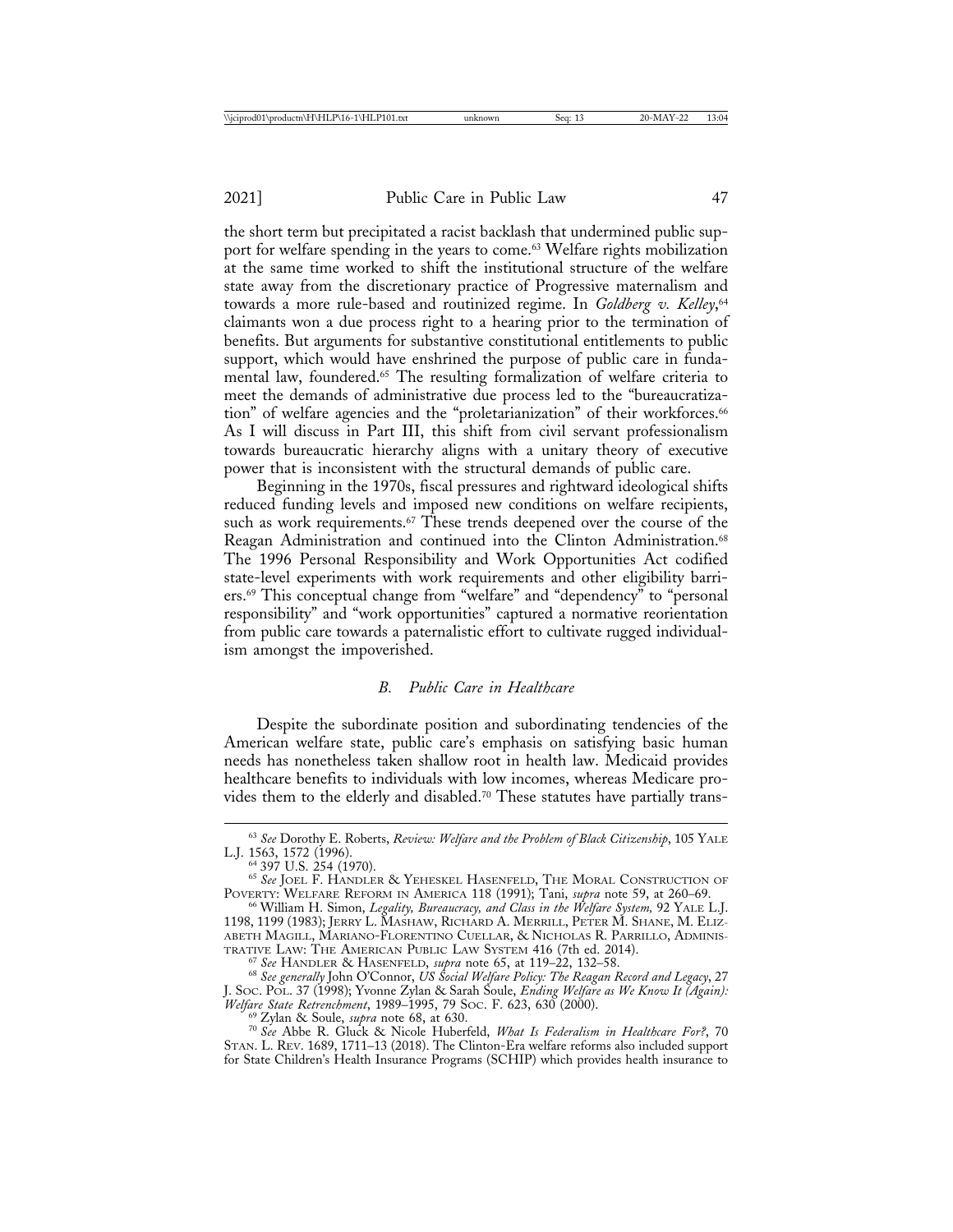formed healthcare provision into a field of public law constituted not by individual aims and private-professional standards but instead by the broad, evolving, and contested purposes of Congress.71 They provide a positive law foundation for what Lindsay F. Wiley has called "health justice," which draws on communitarian political thought to articulate the collective rather than merely individual interests at issue in healthcare policy.72 The purpose of Medicaid, for instance, is in part to "to furnish . . . medical assistance on behalf of families with dependent children and of aged, blind, or disabled individuals, whose income and resources are insufficient to meet the costs of necessary medical services."73 When Congress provides that the government will provide "assistance on behalf of" particular groups and individuals, it acknowledges and codifies a collective, public responsibility to care for others, to attend to and advance the material interests of certain vulnerable classes of citizens. It lays the legal groundwork for ongoing democratic discourse—within and without the state—concerning which "health capabilities" are necessary for individuals determine and pursue their life plans.74 With this statutory foundation, care needs have become more than mere political factors that may motivate policy. The purpose of public care now has legal authority, giving guidance to administrative officials on how to interpret and apply a thicket of extant statutory provisions.75

The American health regime is far from purely public, however. It also consists in the public subsidy and regulation of private health insurance schemes.76 As Gabriel Winant has shown, this hybrid system has expanded to fill the central socioeconomic role that industrial production played in the mid twentieth century.77 The industrial working class, suffering under the strains of work-related ailments and unemployment, became the patient base for a healthcare industry financed initially through collective bargaining of health insurance plans and, increasingly, through the extensive public sup-

children whose families cannot afford it but do not qualify for Medicaid. *See* Karl Kronebusch & Brian Elbel, *Simplifying Children's Medicaid and SCHIP: What Helps? What Hurts? What's Next for the State?*, 23 HEALTH AFF. 233, 233–34 (2004).<br><sup>71</sup> *See Abbé R. Gluck, Symposium Issue Introduction: The Law of Medicare and Medicaid at* 

*Fifty*, 15 YALE J. HEALTH 1, 1, 5–6 (2015). <sup>72</sup> Linsday F. Wiley, *From Patient Rights to Health Justice: Securing the Public's Interest in*

*Affordable, High-Quality Healthcare* 37 CARDOZO L. REV. 833, 837, 879 (2016)*; see also* Lind-

say F. Wiley, *Health Law as Social Justice*, 24 CORNELL J. L. & PUB. POL'Y 47 (2014). <sup>73</sup> 42 U.S.C. § 1396–1. *See* Gresham v. Azar, 950 F.3d 93, 104 (D.C. Cir. 2020) (describ-

ing this provision as "the primary purpose of Medicaid").<br><sup>74</sup> See Jennifer Ruger, *The Health Capability Paradigm and the Right to Health Care in the*<br>United States, 37 THEORETICAL MED. AND BIOETHICS 275, 279 (2016).

<sup>&</sup>lt;sup>75</sup> See Michael J. Graetz & Jerry L. Mashaw, *Ethics, Institutional Complexity and Health Care Reform: The Struggle for Normative Balance*, 10 J. CONTEMP. HEALTH L. & POL'Y 93, 103 (1994) (ethical analysis of healthcare system should answer the question, "[w]hat is the balance of normative commitments structured into the system and how does that balance comport with our sense of appropriate resource allocation and internal priority setting?").<br><sup>76</sup> See JACOB S. HACKER, THE DIVIDED WELFARE STATE: THE BATTLE OVER PUBLIC

AND PRIVATE BENEFITS IN THE UNITED STATES 7–27 (2002). <sup>77</sup> *See* Gabriel Winant, *"Hard Times Make for Hard Arteries and Hard Livers": Deindustrial-*

*ization, Biopolitics, and the Making of a New Working Class*, 53 J. SOC. HIST. 107, 108 (2019).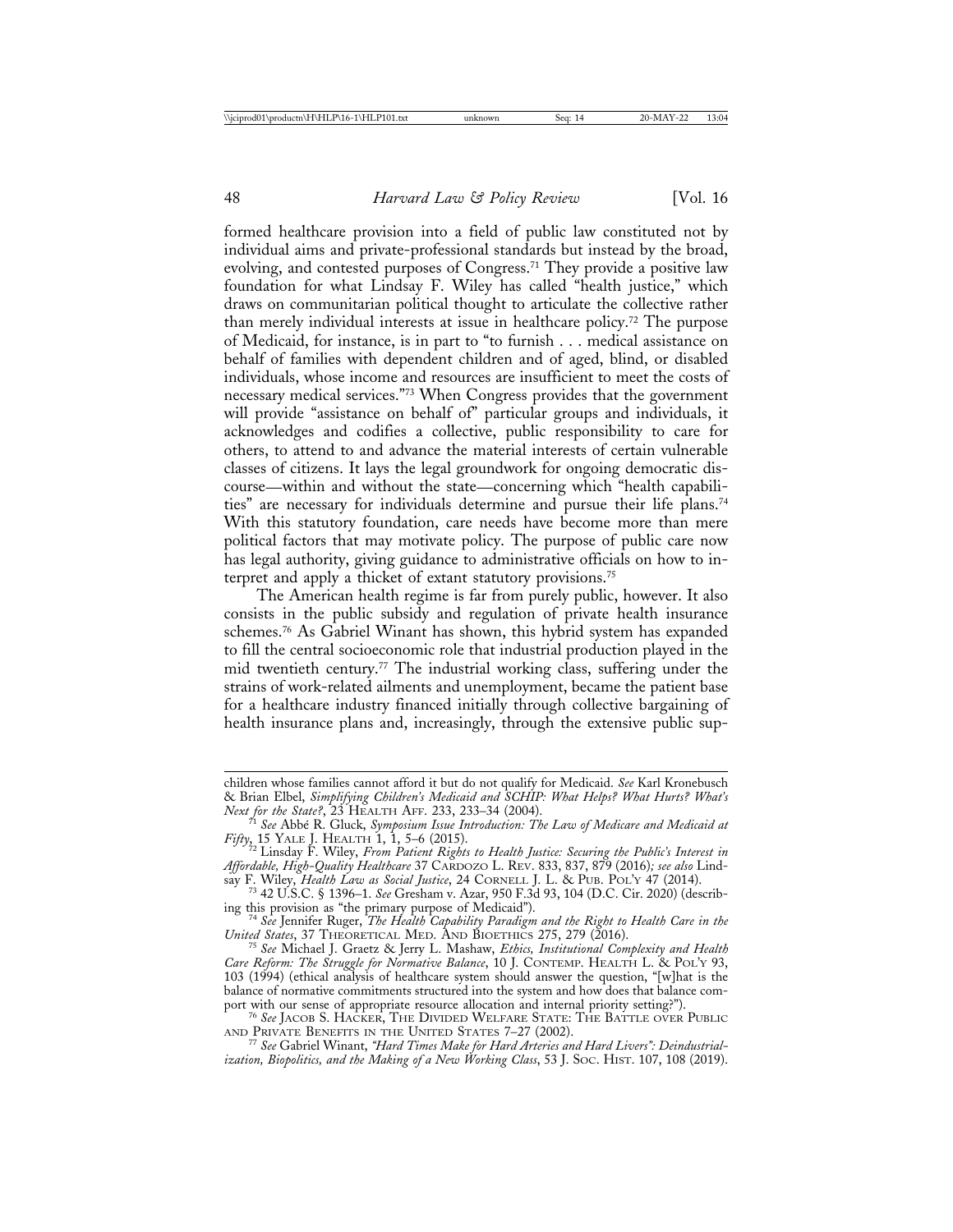ports of Medicare and Medicaid.78 This private-public system at the same time initially excluded healthcare workers from the labor protections industrial workers had won and enjoyed.79 Today the state heavily subsidizes this work force through Medicaid, but the federalist structure of the system, budgetary austerity, and statutory exclusions from labor protections have made large swaths of this economy a "sweated industry" of underpaid, subordinated workers.<sup>80</sup>

The partial institutionalization of public care in the twentieth century has carried over into twenty-first century healthcare policy. As Nicole Huberfeld observes, the American healthcare system at the close of the twentieth-century remained extraordinarily unequal, fragmented, and partial, "existing in an ordered chaos sustained by a century-long political rejection of collective response to the human need for care through unitary health reform."81 The Affordable Care Act at once moved the system towards greater comprehensiveness but built on and maintained the complex patchwork of care institutions, systems, and norms that preexisted it.<sup>82</sup> It created what Allison K. Hoffman has called a "weak statutory right to healthcare" for those in "medically vulnerable populations."<sup>83</sup> Among other things,<sup>84</sup> the Act expanded Medicaid,<sup>85</sup> created tax credits for the purchase of health insurance,<sup>86</sup> established government-run insurance exchanges,<sup>87</sup> required insurers to cover customers at roughly equal rates and regardless of preexisting conditions,<sup>88</sup> and imposed penalties on large employers who do not offer insurance to their full-time employees.<sup>89</sup>

The Affordable Care Act as enacted, however, is not the Affordable Care Act we now enjoy. In *NFIB v. Sebelius*, 90 the Supreme Court held that the Act's provisions empowering the Secretary of Health and Human Services to withhold existing Medicaid funding from states that did not agree to expand Medicaid exceeded Congress' powers under the Spending Clause.<sup>91</sup> The Court acknowledged that Congress may and frequently does condition

- 
- 
- 

 $^{78}$   $\it See$  GABRIEL WINANT, THE NEXT SHIFT: THE FALL OF INDUSTRY AND THE RISE OF HEALTH CARE IN RUST BELT AMERICA 138 (2021).

<sup>&</sup>lt;sup>79</sup> See id. at 135–38, 151–58, 163.<br><sup>80</sup> Eileen Boris & Jennifer Klein, Caring for America: Home Health Work-

ERS IN THE SHADOW OF THE WELFARE STATE 10–14 (2012).<br><sup>81</sup> Nicole Huberfeld, *The Universality of Medicaid at Fifty*, 15 YALE J. HEALTH POL'Y L.<br>& ETHICS 67, 67–68 (2015).

<sup>&</sup>amp; ETHICS 67, 67–68 (2015). <sup>82</sup> *See* Gluck, *supra* note 71, at 5–14; Abb´e Gluck & Thomas Scott-Railton, *Affordable Care Act Entrenchment*, 108 GEO. L. J. 495, 507 (2020).<br><sup>83</sup> Allison K. Hoffman, *A Vision of an Emerging Right to Health Care in the United States:* 

*Expanding Health Care Equity Through Legislative Reform*, *in* THE RIGHT TO HEALTH AT THE PUBLIC/PRIVATE DIVIDE: A GLOBAL COMPARATIVE STUDY 345, 348 (Colleen M. Flood & Aeyal Gross eds., 2014).

<sup>&</sup>lt;sup>84</sup> See Gluck & Scott-Railton, *supra* note 82, at 508–11 (describing provisions of ACA).<br>
<sup>85</sup> See 42 U.S.C. § 1396a.<br>
<sup>86</sup> See 42 U.S.C. § 36B.<br>
<sup>87</sup> See 42 U.S.C. § 18031.<br>
<sup>87</sup> See 42 U.S.C. § 300gg, 300gg–4.<br>
<sup>89</sup> S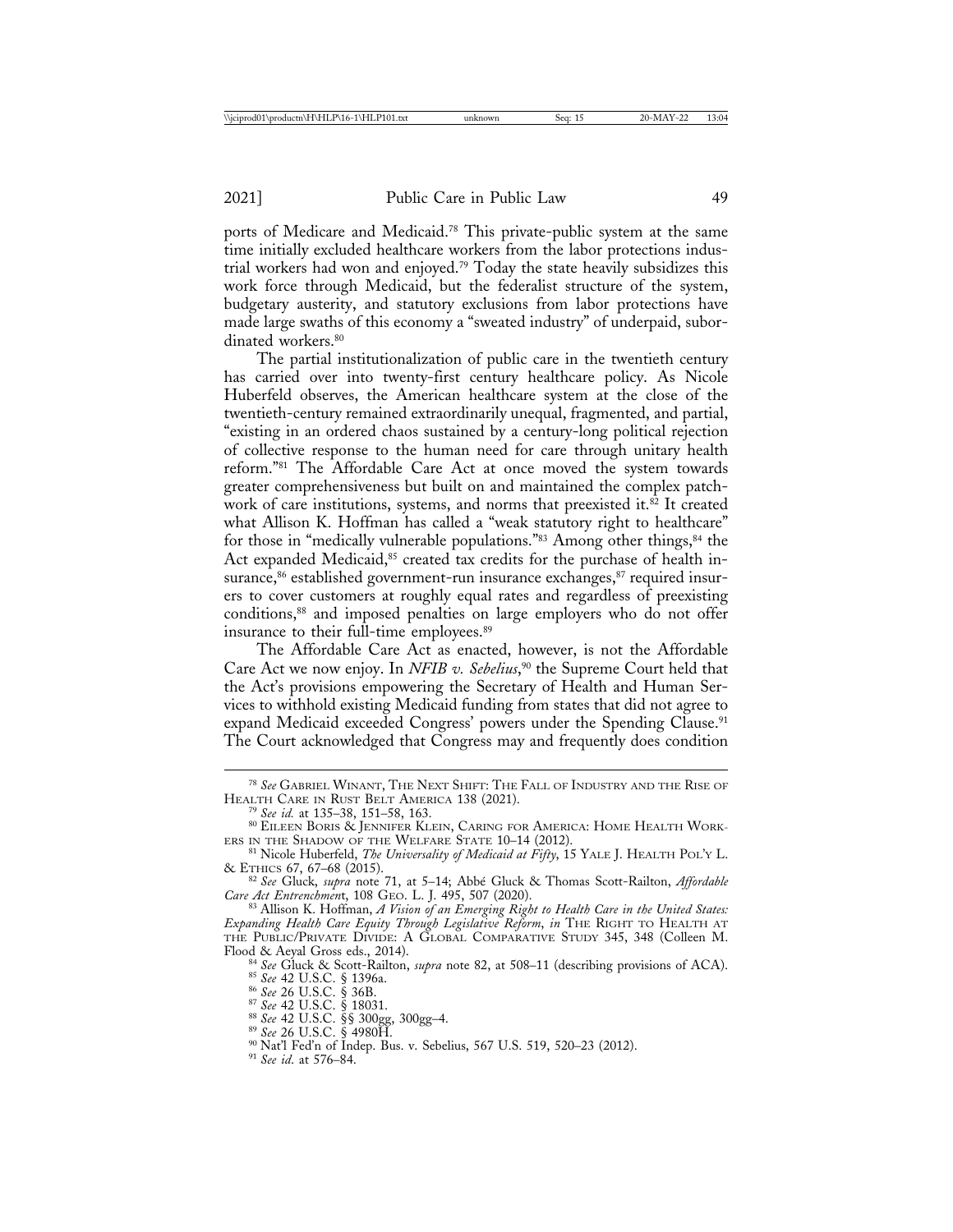receipt of federal funding on various requirements.<sup>92</sup> However, it concluded that the threat that current Medicaid funds might be withheld from a state that did not accept expansion amounted to impermissible "coercion,"93 in part because of the scale of this withholding power, and in part because the ACA did not merely amend Medicaid but rather "enlist[ed] states in a new spending program."94

The Court's conclusion that the Medicaid expansion amounted to a "new"<sup>95</sup> program relied on a stereotyped and indefensible circumscription of the boundaries of public care. The Court noted that, prior to the ACA, Medicaid was "designed to cover medical services for four particular categories of the needy: the disabled, the blind, the elderly, and needy families with dependent children,"96 whereas the ACA's Medicaid expansion would "meet the health care needs of the entire nonelderly population with income below 133 percent of the poverty level."<sup>97</sup> This was a significant expansion of the program, to be sure. But the Court failed to identify a categorical difference between the newly and the previously covered groups that would render the Medicaid expansion a "shift in kind, not merely degree."98

The original and the expanded version of Medicaid both express and enact public care, providing the basic material support of health insurance for those who are unlikely to be able to obtain it on their own. The Court had no basis for concluding that adults earning only up to \$14,856 per year do not count among "the neediest among us" whereas the previously covered groups do.<sup>99</sup> The claim that the groups covered by original and expanded Medicaid are fundamentally different relies on an unfounded and ideologically freighted distinction between groups the Court seems to regard as the deserving poor and those who the Justices think are or ought to be selfsupporting and autonomous.<sup>100</sup> The Court lacked the constitutional authority and institutional competence to determine the boundaries of the population with the greatest care needs.

Even in the truncated form approved by the Supreme Court, the Affordable Care Act combines two conflicting philosophies that Deborah Stone has identified within American health law and policy: on the one hand, an "individual-responsibility model," which allows healthcare consumers, insurers, and providers to make their own "choices" in the marketplace within the constraint of their ability to pay, and a "social-solidarity model,"

see HANDLER & HASENFELD, *supra* note 65, at 44–81.

<sup>&</sup>lt;sup>92</sup> 567 U.S. at 576.<br><sup>93</sup> Id. at 579.<br><sup>94</sup> Id. at 584.<br><sup>96</sup> Id. at 582.<br><sup>96</sup> Id. at 575.<br><sup>97</sup> Id. at 575.<br><sup>98</sup> Id. at 575. Calculation based on Federal Poverty Level in 2012. *See* 2012 HHS Pov-<br><sup>99</sup> Id. at 575. Calculat ERTY GUIDELINES, U.S. DEP'T OF HEALTH & HUMAN SERVS., https://aspe.hhs.gov/2012 hhs-poverty-guidelines#thresholds [https://perma.cc/QK4W-BNRZ]. <sup>100</sup> On the historically entrenched categories of the "deserving" and "undeserving" poor,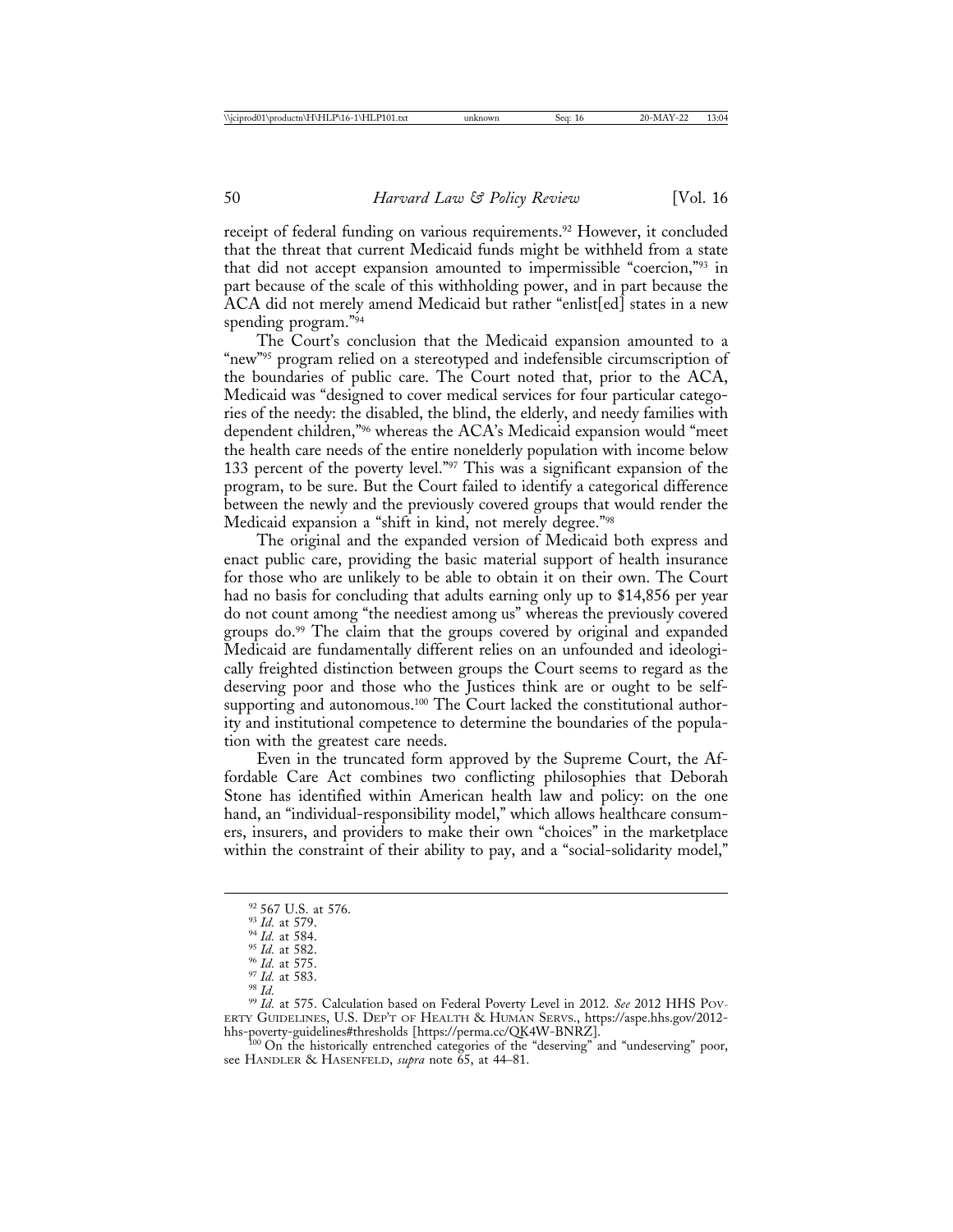which provides some health needs as a matter of right.<sup>101</sup> The solidarity model is closely related to the practice of public caring that has been at work in American public law since the Progressive Era. What Stone describes as the "logic of solidarity" in social insurance is premised on responsibilities of "mutual aid amongst a group of people who see themselves as sharing a common interest" and accordingly evince a "willingness to help each other."102

This solidaristic understanding of health policy broadly aligns with the "ethic of care" articulated by Carol Gilligan, which treats "self and other as independent" and works to establish and maintain "mutuality of respect and care" between people.103 But the ACA invites us to rethink the relationship between law and care, even though the forms of care it provides are partial and incremental. Whereas Gilligan portrayed care ethics as broadly opposed to legalistic ways of thinking,104 the ACA shows how legal rights can in fact help to define and entrench practices of care within society. Friendly amendments to care ethics have recognized that the morality of rights and the morality of care can work hand in hand.105 The fundamental importance of giving and receiving care may justify conferring positive rights to caregivers, such as parents, nurses, and aides, as well as the cared-for, such as children, the disabled, or the elderly.106 As Robin West has recognized in the context of childcare, such "rights to supported caregiving" can be justified on the liberal principle that receiving such care is a precondition for moral personhood.107 We generally can't become functioning, independent adults unless someone provides for us in our youth. Throughout the rest of our lives, we remain, as Seyla Benhabib observes, "embodied beings with needs and vulnerabilities."108 The effective exercise of our rights depends on meeting these needs and tending to these vulnerabilities. We have great difficulty remaining independent agents when we are in the grip of physical suffering

<sup>106</sup> Eva Feder Kittay, Taking Dependency Seriously: The Family Medical Leave Act Consid*ered in Light of Social Organization of Dependency Work and Gender Equality*, 10 HYPATIA 8 (1995); *see also* Allison Hoffman, *The Reverberating Risk of Long-Term Care*, 15 YALE J.

HEALTH POL'Y, L., & ETHICS 57 (2015). <sup>107</sup> Robin West, *The Right to Care*, *in* THE SUBJECT OF CARE: FEMINIST PERSPECTIVES ON DEPENDENCY 88, 98 (Eva Feder Kittay & Ellen K. Feder eds., 2002). <sup>108</sup> SEYLA BENHABIB, SITUATING THE SELF: GENDER, COMMUNITY AND

<sup>101</sup> Deborah A. Stone, *The Struggle for the Soul of Health Insurance*, 18 J. HEALTH POL.,

<sup>&</sup>lt;sup>102</sup> Stone, *supra* note 101, at 289.<br><sup>103</sup> GILLIGAN, *supra* note 24, at 74, 104.<br><sup>104</sup> Id. at 54.<br><sup>105</sup> See Monique Deveaux, *Shifting Paradigms: Theorizing Care and Justice in Political Theory*, 10 HYPATIA 115, 118 (1995). (criticizing "dichotomous" understanding of the ethic of care versus rights-based understandings of justice). *See generally* SUSAN MOLLER OKIN, JUS-TICE, GENDER, AND THE FAMILY (1989) (applying liberal theories of justice to family and gender relations, which centrally concern care responsibilities).

POSTMODERNISM IN CONTEMPORARY ETHICS 189 (1992); *see also* Fineman, *supra* note 29, at 8.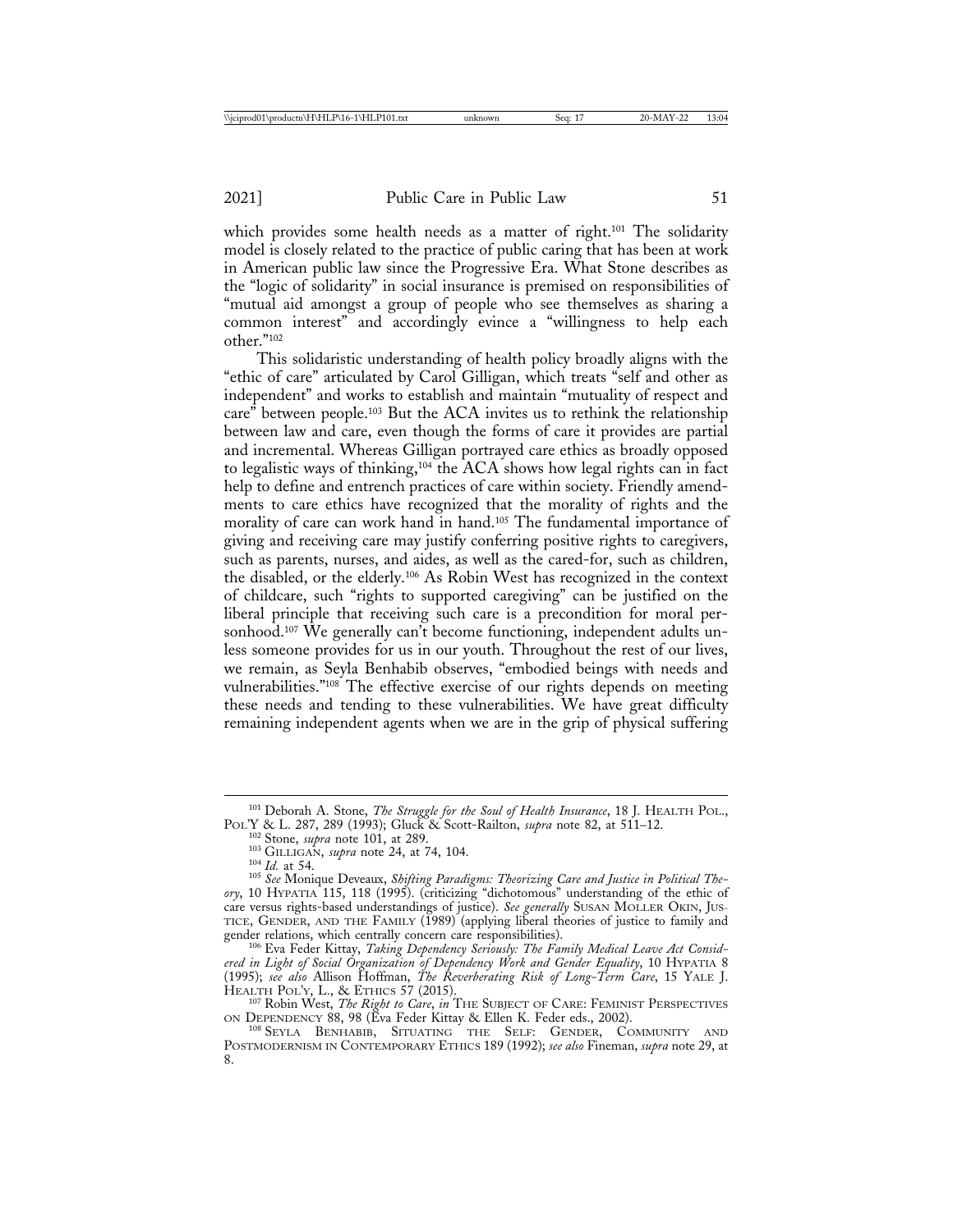or when we face the risk of crippling financial loss should we become sick or otherwise in need of medical care.109

The Affordable Care Act gives legal protection against some of these sorts of risks by, amongst other things: imposing requirements that insurance plans cover certain essential benefits and provide coverage irrespective of preexisting conditions; setting out rights against race, sex, and religious discrimination in healthcare provision; and providing expanded financial support for people who cannot afford health insurance.<sup>110</sup> But these provisions nonetheless stand alongside those that preserve and in some respects extend the individualist model of the private health insurance scheme that is in conflict with the purpose of public care. Recall that the purpose of public care is to provide individuals with the goods and services they need to exercise their agency. Health is one of those basic goods that enables people to define and advance their rights and interests. If individuals lack the resources or information to acquire this good on their own, public care requires that it be provided.

The ACA is in tension with this principle to the extent that it relies in part on the fiction of individual choice over health and healthcare.111 The employer provided health insurance scheme the Act leaves in place ties insurance to individuals' labor market participation and value. This scheme enhances employers' coercive power over their employees in a way that reduces rather than increases employees' moral agency.<sup>112</sup> All of the difficulties associated with losing and obtaining new health insurance increase employees' exit costs and thus the bargaining position of the employer. The Act also creates incentives for employers to adopt wellness programs in which employees enjoy premium reductions for engaging in health-promoting activities such as exercise. These initiatives do not appear to promote healthier activities, however, but rather merely shift healthcare costs onto less healthy populations.113 In addition, the Act's insurance exchanges, which provide insurance access to those who don't have employer-provided insurance and don't qualify for Medicaid, are built upon the ideal of consumer sovereignty. In the healthcare context, however, this ideal is deeply flawed if not incoherent.114 People often do not have clearly formed preferences about health plans and lack sufficient information to choose among them.115 No amount of tinkering with the choice architecture is likely to make rational decision-

<sup>109</sup> *See* Seema Mohapotra & Lindsay F. Wiley, *Feminist Perspectives in Health Law*, 47 J.

<sup>&</sup>lt;sup>110</sup> See Gluck & Scott-Railton, *supra* note 82, at 508–11.<br><sup>111</sup> See generally Nicole Huberfeld & Jessica L. Roberts, *Health Care and the Myth of Self-Reliance*, 57 B.C. L. REV. 1 (2016). <sup>112</sup> *See* ELIZABETH ANDERSON, PRIVATE GOVERNMENT: HOW EMPLOYERS RULE OUR

LIVES (AND WHY WE DON'T TALK ABOUT IT) 37–71 (2017) (arguing that employers operate as governments and often exercise arbitrary power over their employees). <sup>113</sup> Jill R. Horwitz, Brenna D. Kelly & John E. DiNardo, *Wellness Incentives in the Work-*

*place: Cost Savings Through Cost Shifting to Unhealthy Workers*, 32 HEALTH AFF. 468 (2013). <sup>114</sup> Allison K. Hoffman, *The ACA's Choice Problem*, 45 J. HEALTH POL., POL'Y & L. 501

 $115$  *Id.* at 504.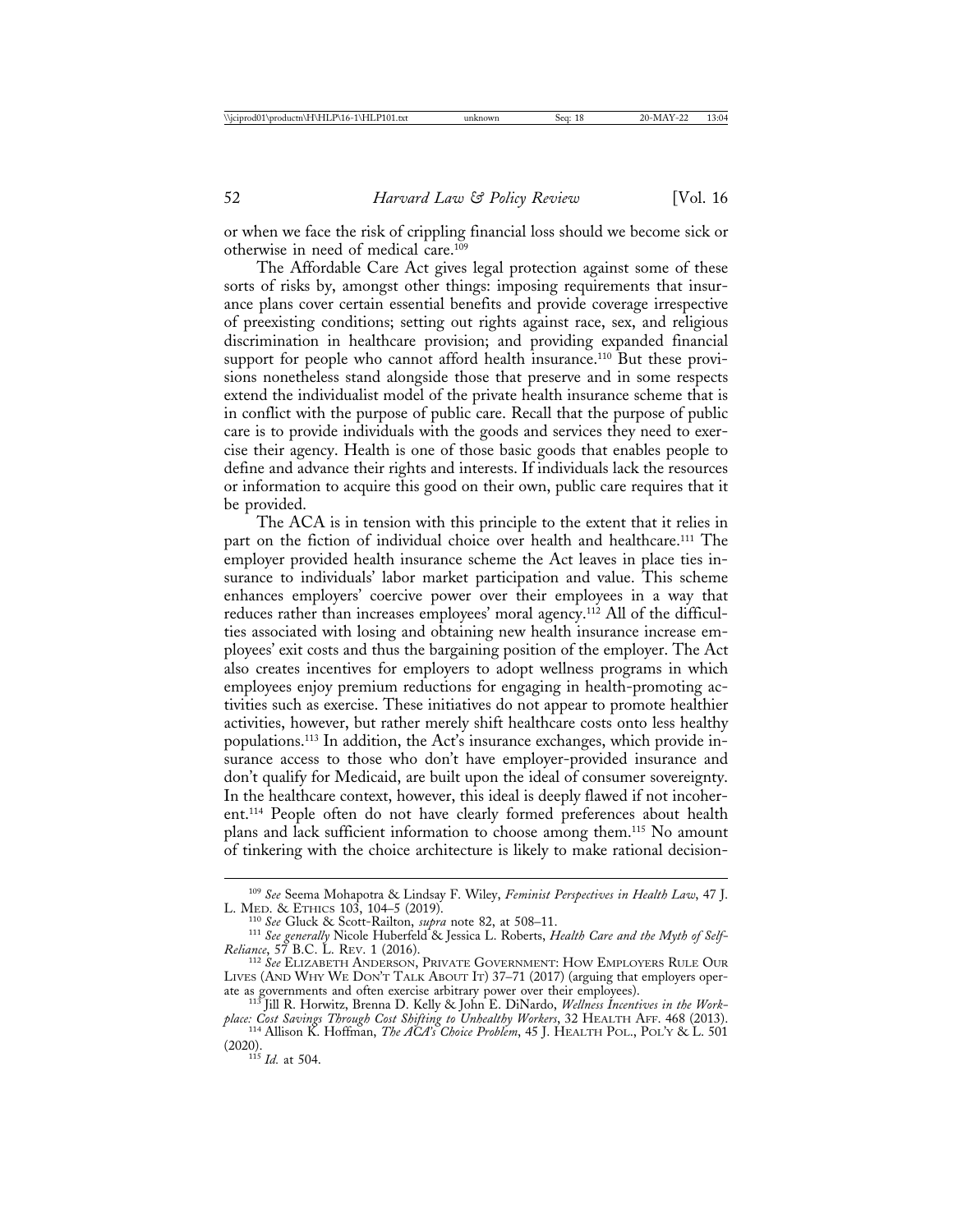making both meaningful and efficient in a field as complex and consequential as health insurance. The "modern American obsession with choice" that the ACA encodes has therefore impeded this practice of public caring.116

There are some signs that the winds are shifting, however. Hoffman hoped that the ACA would make it possible for "public consciousness . . . to accept the solidaristic norm and support a notion of sharing of health resources more collectively."<sup>117</sup> Abbé Gluck and Thomas Scott-Railton show that this change is indeed in the winds, as the ACA has shifted the terms of public deliberation on health insurance, moving us towards a more universal and solidaristic system.118 Bipartisan support for mandatory coverage of preexisting conditions, for instance, has "occurred as a result of the ACA as lived facts on the ground . . . have evolved into new understandings of rights."119 In addition, the expansion of the Medicaid system to cover a much broader portion of low-income healthcare consumers has increased support for publicly provided health insurance, such as Senator Bernie Sanders' influential proposal for "Medicare for All."120 The practice of public care has generated wider expectations that the government will continue to provide and expand such care.

## *C. Furthering the Purpose of Care through Administrative Policy Change*

The previous Sections have examined the significant but contested and marginalized commitment to public care in American welfare and health law. This Section considers how the purpose of public care has been undermined by the actions of the Trump Administration, and how that purpose might be more effectively advanced through administrative policy change concerning contraceptive coverage and Medicaid work requirements.

The Trump Administration's rule on women's contraceptive coverage evinced a failure to implement the regulatory purpose of public care, insofar as it gave unreasonably narrow effect to the Affordable Care Act's Women's Health Amendment.<sup>121</sup> That amendment states that health insurance must "at minimum provide coverage for and shall not impose any cost sharing requirements" for "additional preventive care and screening" for "women."122 The purpose of this amendment was to ensure health equity for women.<sup>123</sup> The late Justice Ginsburg would later interpret this provision in light of the Court's recognition, in *Planned Parenthood of Southeastern Pennsylvania v. Casey*, 124 that "[t]he ability of women to participate equally in the economic

<sup>116</sup> *Id.* at 508.<br><sup>117</sup> Hoffman, *supra* note 83, at 369.<br><sup>117</sup> Id. at 559.<br><sup>119</sup> *Id.* at 559.<br><sup>120</sup> *Id.* at 561–66.<br><sup>121</sup> 42 U.S.C. § 300gg–13(a)(4).<br><sup>122</sup> *Id.* <sup>122</sup> Id. <sup>122</sup> Rebecca Hall, *The Women's Health Amen Sufficient Compromise*, 15 J. HEALTHCARE L. & POL'Y 401, 406–07 (2012). <sup>124</sup> 505 U.S. 833 (1992).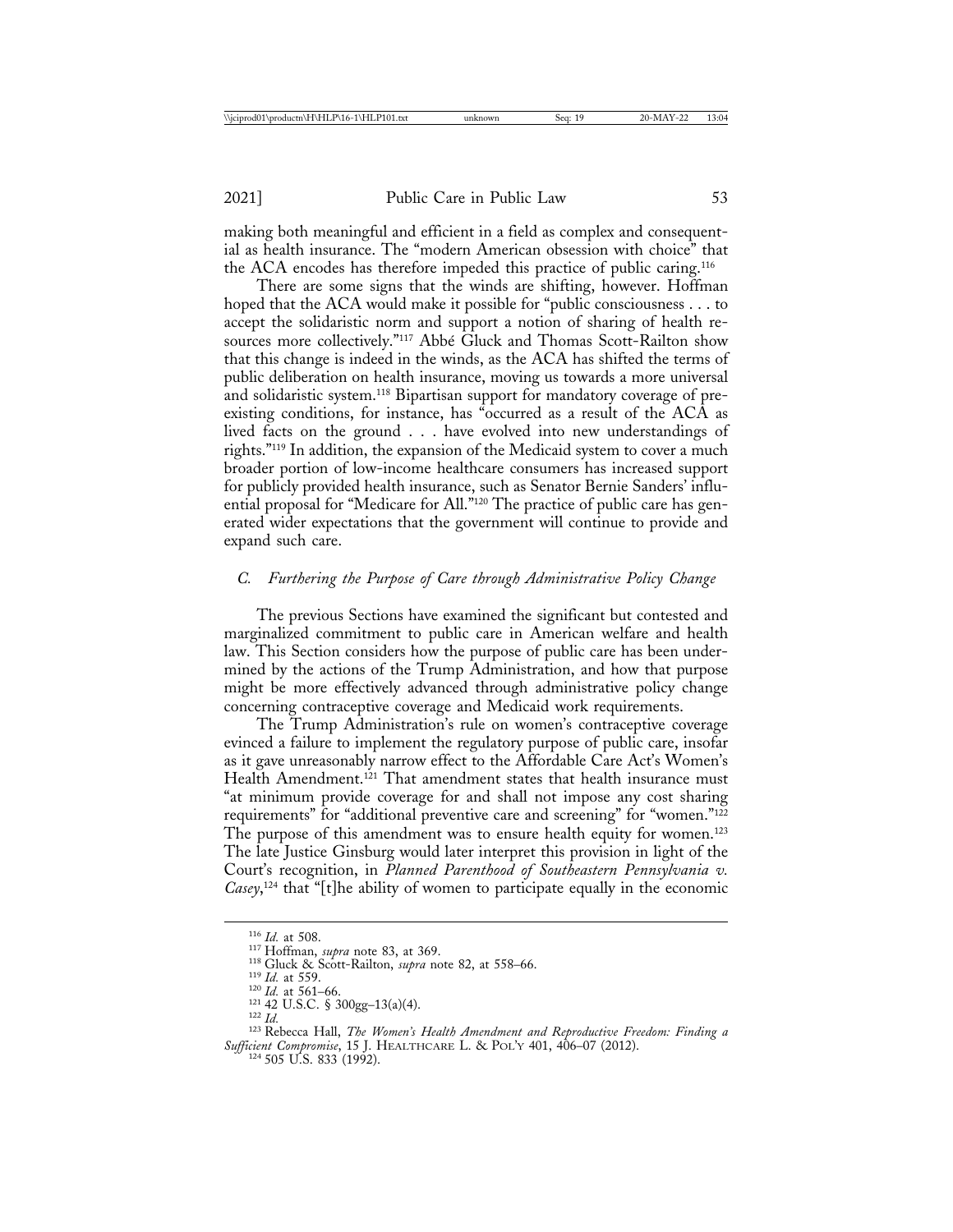and social life of the Nation has been facilitated by their ability to control their reproductive lives."125 The amendment thus provides for basic material support for individual, and arguably collective, agency. By increasing women's reproductive autonomy, the amendment enables them both to pursue their private plans and participate as equals in public and political fora.126

The Obama Administration's initial implementation of the amendment, which included conscience-based exemptions for certain religious employers, drew objection from religious organizations. In *Burwell v. Hobby Lobby Stores, Inc.*, 127 the Court held that the Religious Freedom Restoration Act (RFRA) required that existing regulatory exemptions for religious nonprofits be extended to closely held religious for-profits. The Trump Administration went beyond *Hobby Lobby*'s requirements,128 providing that any employer with a moral or religious objection to providing contraceptive coverage not only did not have to provide such coverage but did not need to certify their objection so as to enable their employees to obtain no-cost coverage by other means.129 The rule imposed a substantial financial burden on many women employed by religious employers, predicted to result in between 70,500 and 126,400 women losing access to no-cost contraceptive coverage.130 The Supreme Court nonetheless upheld the rule in *Little Sisters of the Poor v. Pennsylvania*. 131

As the late Justice Ginsburg noted in her dissent, the majority's interest in the rights of religious groups "casts totally aside countervailing rights and interests," namely those of women.132 Ginsburg understood that the rule would leave tens of thousands of women "to fend for themselves," rather than receive the attention and support from the government that the Affordable Care Act contemplated.<sup>133</sup>  $\overline{As}$  Elizabeth Sepper notes, conscience rights held by healthcare providers impose significant costs on the quality of patient care and may also result in sex discrimination.134 Exemptions for religious organizations further deteriorate what Cary Franklin has called "the infrastructure of provision," the governmental support that enables people to

<sup>125</sup> Burwell v. Hobby Lobby Stores, Inc., 573 U.S. 682, 741 (2014) (Ginsberg, J., dissenting) (quoting *Casey*, 505 U.S. at 856). <sup>126</sup> *Cf.* Ruth Rubio-Mar´ın, *Women and Participatory Constitutionalism*, 18 INT'L J. CONST.

L. 233, 246 (2020) (explaining social and economic barriers to women's participation in consti-

<sup>&</sup>lt;sup>127</sup> 573 U.S. 682 (2014).<br><sup>128</sup> Religious Exemptions and Accommodations for Coverage of Certain Preventive Ser-<br>vices Under the Affordable Care Act, 82 Fed Reg. 47,792, 47,806 (Oct. 13, 2017).

<sup>&</sup>lt;sup>129</sup> *Id.* at 47, 808–09.<br><sup>130</sup> 83 Fed. Reg. 57,536, 57,578, 57,580 (Nov. 15, 2018).<br><sup>131</sup> Little Sisters of the Poor Saints Peter & Paul Home v. Pennsylvania, 140 S. Ct. 2367,<br>2373 (2020).

<sup>&</sup>lt;sup>132</sup> *Id.* at 2400 (Ginsberg, J., dissenting).<br><sup>133</sup> *Id.* 134 Elizabeth Sepper, *Conscientious Refusals of Care*, *in* THE OXFORD HANDBOOK OF U.S. HEALTH LAW 354, 362–66, 373–74 (I. Glenn Cohen, Allison K. Hoffman, and William M. Sage, eds. 2017).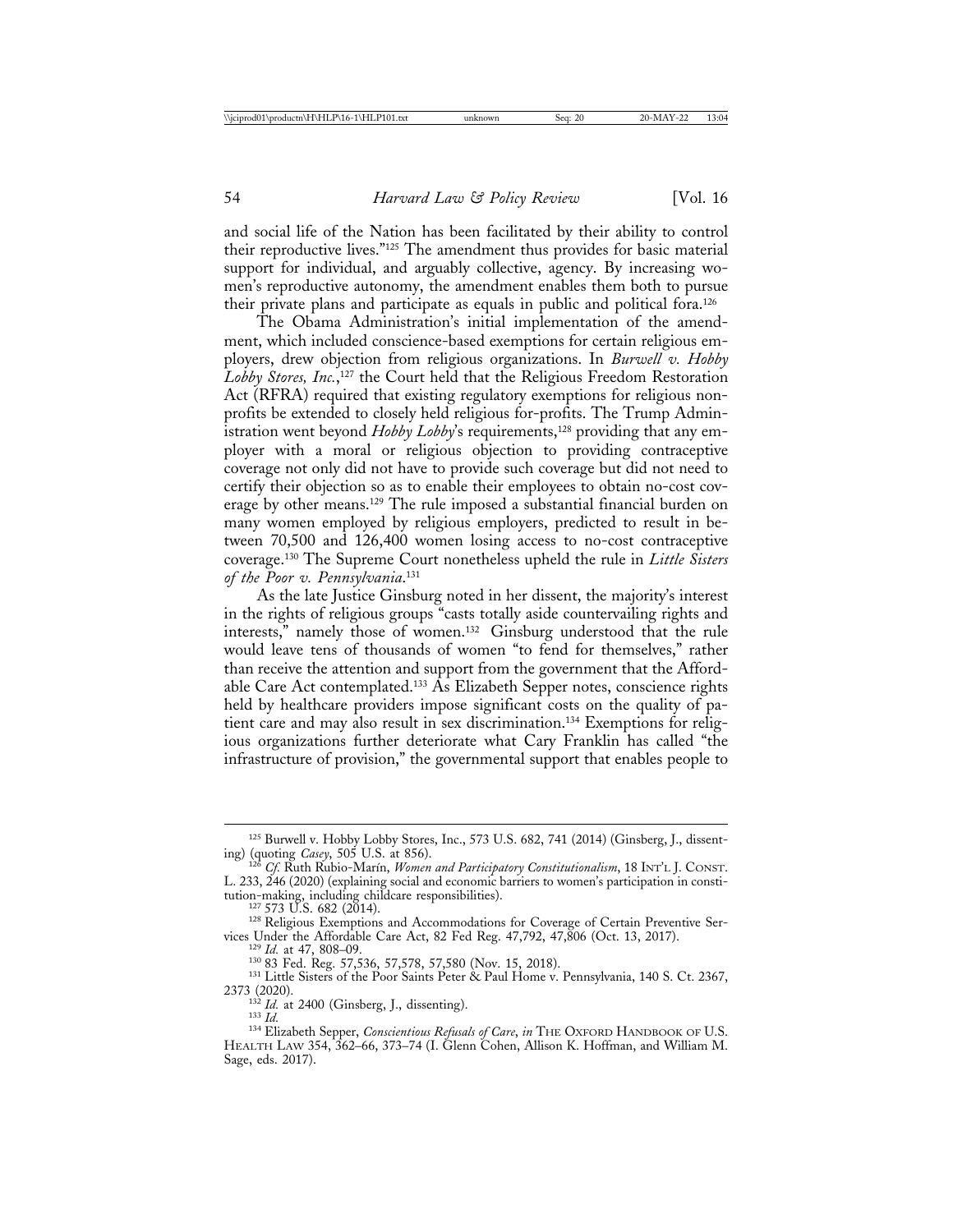make effective use of their constitutional right to reproductive freedom.<sup>135</sup> This is not to deny that some level of accommodation for religious objections may be statutorily required by RFRA.136 The problem is that the existing rules do not approach any reasonable balance between such conscience rights and the ACA's codified public care obligations.137 The sorts of "complicity based conscience claims" the Government recognized in this case work considerable material and dignitary harms on women who lose access to contraceptive coverage.138

The Biden Administration can and should rely upon public care rationales to rescind and replace the existing contraceptive coverage rules. The purpose of public care demands attention to values including economic wellbeing but going further to encompass people's full and equal participation in social and economic life. That purpose would provide support for significantly narrowing religious exemptions, as it would increase the strength of the government's interests in providing no-cost contraceptive coverage. For instance, even assuming the self-certification requirement would impose a substantial burden on some employers' religious conscience, the government should make the case that that burden is the least restrictive means to advance the government's compelling interest not only in women's economic security but also in their ability to pursue their life plans and to participate as equals within the political community.139 Even if such arguments do not ultimately prevail before a Court keen to protect religious and business interests, the government ought to invoke and emphasize the public care purposes that the ACA and the welfare state more broadly institutionalize. It should speak in a language that will influence public discourse around care even if it does not persuade the Court.

Another example of implementing care as a regulatory purpose concerns Medicaid work requirements approved by the Trump Administration. The Trump Administration encouraged states to impose work requirements as a condition for receipt of the ACA's expanded Medicaid benefits.140 While billed as an effort to improve health outcomes, the true motive for these work requirements seems to have been to increase the burden of participation so as to limit access to Medicaid for certain classes of beneficiaries

<sup>&</sup>lt;sup>135</sup> Cary Franklin, Griswold *and the Public Dimension of the Right to Privacy*, YALE L. J. F. 332, 338 (2015).

 $336$  42 U.S.C. § 2000bb; Religious Exemptions and Accommodations, 82 Fed. Reg. at 47,802; Little Sisters of the Poor, 140 S. Ct. at 2378 (2020).

<sup>&</sup>lt;sup>137</sup> On the lack of balance in the Trump administration's religious conscience policies, see Elizabeth Sepper, *Toppling the Ethical Balance* — *Health Care Refusal and the Trump Adminis-*

*tration*, 381 N. ENG. J. MED. 896 (2019). <sup>138</sup> *See* Douglas NeJaime & Reva B. Siegel, *Conscience Wars: Complicity-Based Conscience Claims in Religion and Politics*, 124 YALE L. J. 2516, 2566–78 (2015). <sup>139</sup> *See* 42 U.S.C. § 2000bb–1(b); Burwell v. Hobby Lobby Stores, Inc. 573 U.S. 682, 728

<sup>(2014) (</sup>assuming without deciding that there is a compelling governmental interest in no-cost

<sup>&</sup>lt;sup>140</sup> PAMELA HERD & DONALD P. MOYNIHAN, ADMINISTRATIVE BURDEN: POLI-CYMAKING BY OTHER MEANS 116–19 (2018).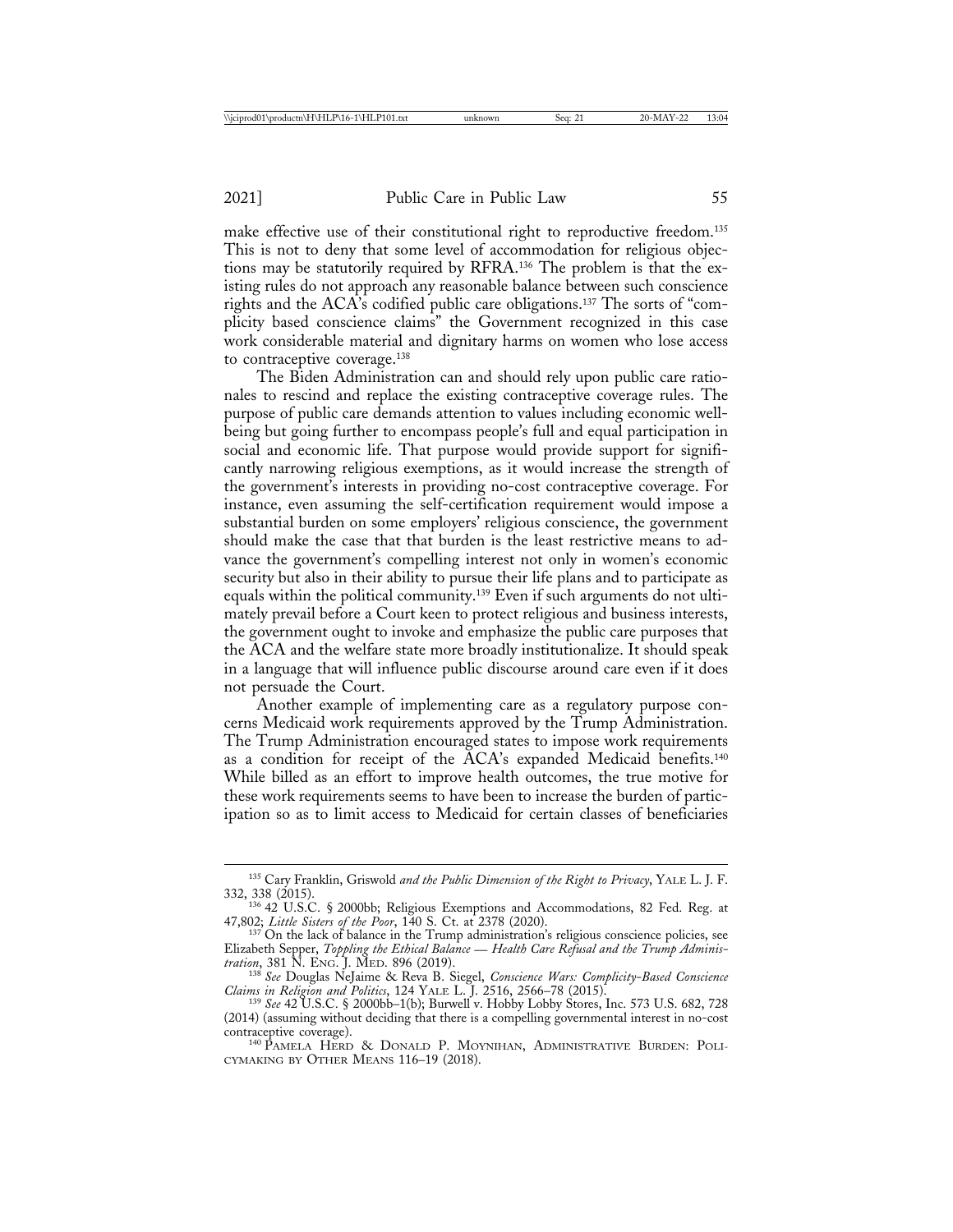deemed undeserving.141 In *Gresham v. Azar*, 142 D.C. Circuit held that the Trump Administration's approval of Arkansas' Medicaid work requirements was arbitrary because it "prioritize[d] a non-statutory objective to the exclusion of the statutory purpose."<sup>143</sup> The statutory purpose was to "to furnish . . . medical assistance on behalf of families with dependent children and of aged, blind, or disabled individuals, whose income and resources are insufficient to meet the costs of necessary medical services."144 The court distinguished this purpose from that of the Temporary Assistance for Needy Families Program (TANF), which is explicitly geared towards "end[ing] the dependence of needy parents."145

Medicaid, by contrast, is a statute of public care. Its central goal is not to end dependency but rather to provide a modicum of support for those who find themselves responsible for dependents or are themselves in a state of dependency. Work requirements fit uneasily, if at all, with the purpose of public care. Noah Zatz has shown, in the context of TANF, that policymakers purport to justify work requirements either on the grounds that they encourage economic self-sufficiency, or because work activities are somehow virtuous, or because work provides a social benefit in exchange for social support.146 In approving Arkansas' work requirements, the Trump Administration transplanted the self-sufficiency and self-improvement rationales to the healthcare context. Health and Human Services Secretary Azar argued that work requirements would "improv[e] health outcomes . . . address[ ] behavioral and social factors that influence health outcomes; and . . . incentiviz[e] beneficiaries to engage in their own health care and achieve better health outcomes."147

As noted, these objectives were probably mere pretext for dismantling or at least reducing the Act's expansion of Medicaid. But suppose for the sake of argument that the objective of improving health outcomes was offered in good faith and that the administration had shown that this objective could be efficiently achieved through work requirements. Even so, achieving the goal of improved health outcomes in this manner was beyond the scope of, and was likely to undermine, the domain public care that Medicaid and the ACA describe. Medicaid and the Affordable Care Act codify a democratic understanding that healthcare coverage is an essential good that should be publicly furnished to those who are unable to pay. When HHS pursued the goal of improved health outcomes without concern for decline in health

<sup>&</sup>lt;sup>141</sup> *Id*. For a broader description of litigation around Medicaid as well as Food Stamp work requirements, and analysis of the impact of litigation and federalist implementation structures on the durability of these programs, see Andrew Hammond, *Litigating Welfare Rights: Medicaid, SNAP, and the Legacy of the New Property*, 115 Nw. U. L. REV. 361 (2020).<br><sup>142</sup> 950 F.3d 93 (D.C. Cir. 2020).

<sup>&</sup>lt;sup>143</sup> Id. at 104.<br>
<sup>143</sup> Id. at 104.<br>
<sup>144</sup> 42 U.S.C. § 1396–1.<br>
<sup>145</sup> Gresham v. Azar, 950 F.3d 93, 101 (D.C. Cir. 2020) (quoting 42 U.S.C. § 601(a)(2)).<br>
<sup>146</sup> See generally Noah D. Zatz, *What Welfare Requires from Work* 

<sup>(2006).</sup> <sup>147</sup> *Gresham*, 950 F.3d at 97.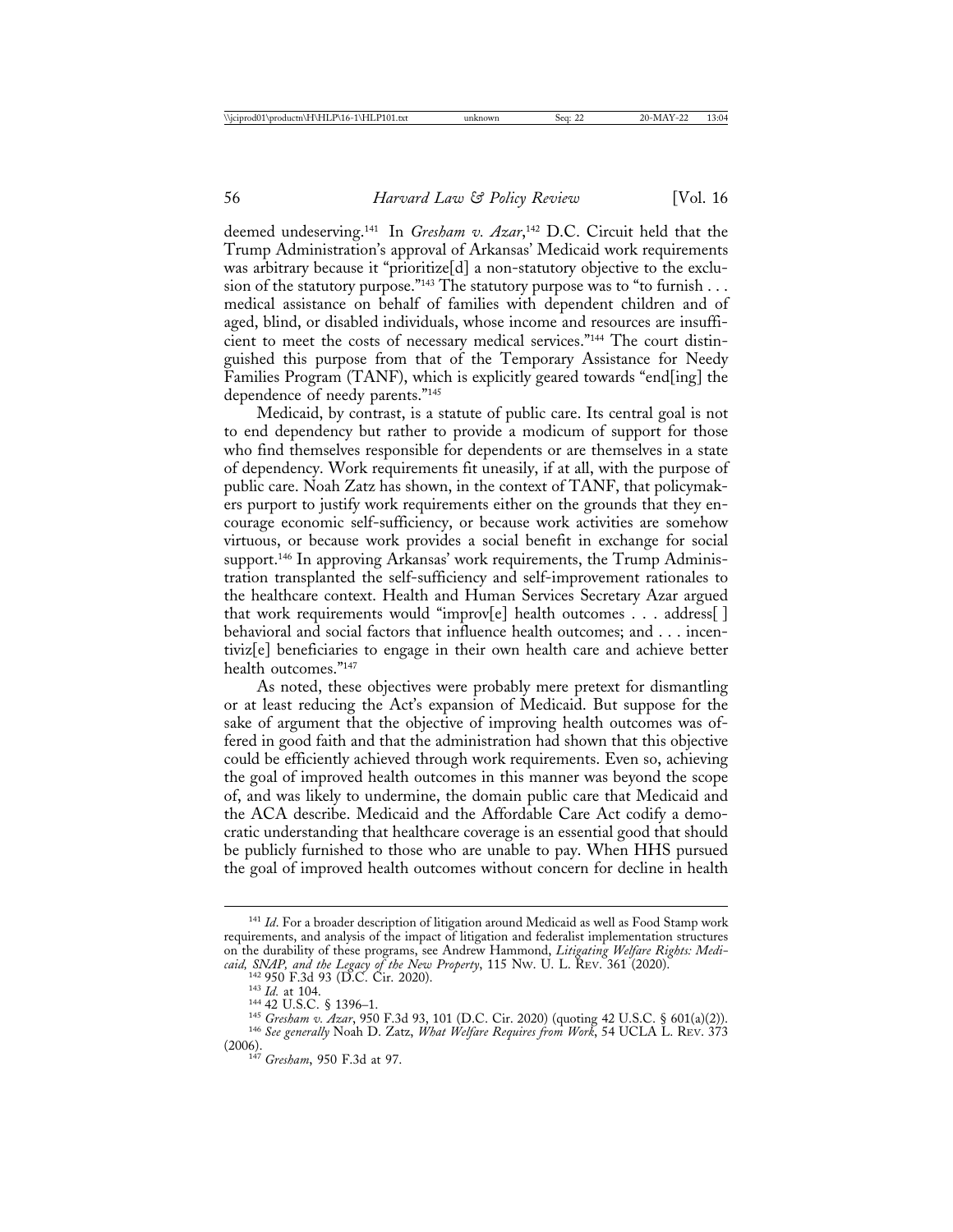coverage, it not only acted outside the bounds of its statutory authority but, worse, put the statute's central objective of healthcare coverage in jeopardy. Public commenters had raised the concern that the work requirements would result in a loss of healthcare coverage.<sup>148</sup> While the Secretary acknowledged these concerns, the court held this discussion of the issue to be "conclusory," given that he did not justify his finding that the health benefits of work requirements would exceed the cost in terms of lost healthcare coverage: "Nodding to concerns raised by commenters only to dismiss them is not a hallmark of reasoned decision-making."149

Here, the regulatory purpose of care overlaps with care as a procedural principle, which is to be discussed in the next Part. The Secretary's failure to offer a reasoned response to commenters' objections concerning loss of healthcare coverage evinced his lack of concern for Medicaid's purpose of care. One might generously concede to the Trump Administration that some individuals might enjoy health improvements as a result of incentives that coerced them to seek employment. But any individuals who lose Medicaid coverage as a result of work requirements nonetheless have been deprived of the public care that Congress intended to provide.

The Supreme Court initially planned to review Medicaid work requirements but removed the cases from its docket at the request of the Biden Administration, which is unwinding the Trump-era waiver programs.<sup>150</sup> As the Biden Administration rethinks the implementation of Medicaid, it can rely on and articulate the value of public care that is expressed and codified in Medicaid. It can explain that public health insurance provision is not a matter of charity or kind-heartedness, but rather of ensuring that people have the material capacity to exercise their moral and political agency within the democratic community. By providing such public care as widely and efficiently as possible, the Biden Administration can trigger a virtuous cycle in which people experience the practice of care and so become committed to the provision of care as a governmental responsibility. It can forthrightly reject the distinction between the "neediest" groups the Supreme Court is willing to recognize and those childless adults who also need public support to effectively exercise their rights.

## II. PUBLIC CARE AS ADMINISTRATIVE PROCEDURE: REASONABLE AGENCIES AND THE AFFECTED PUBLIC

The previous Part examined public care as a regulatory purpose the administrative state pursues. This Part now examines public care as a procedural principle in administrative law. Whereas regulatory-purposive care is a

<sup>&</sup>lt;sup>148</sup> See id. at 103.<br><sup>149</sup> Id.<br><sup>150</sup> James Romoser, *Court Nixes Upcoming Argument on Medicaid Work Requirements*, SCOTUSBLOG (Mar. 11, 2021, 12:55 PM), https://www.scotusblog.com/2021/03/courtnixes-upcoming-argument-on-medicaid-work-requirements [https://perma.cc/TV7Q-9CCV].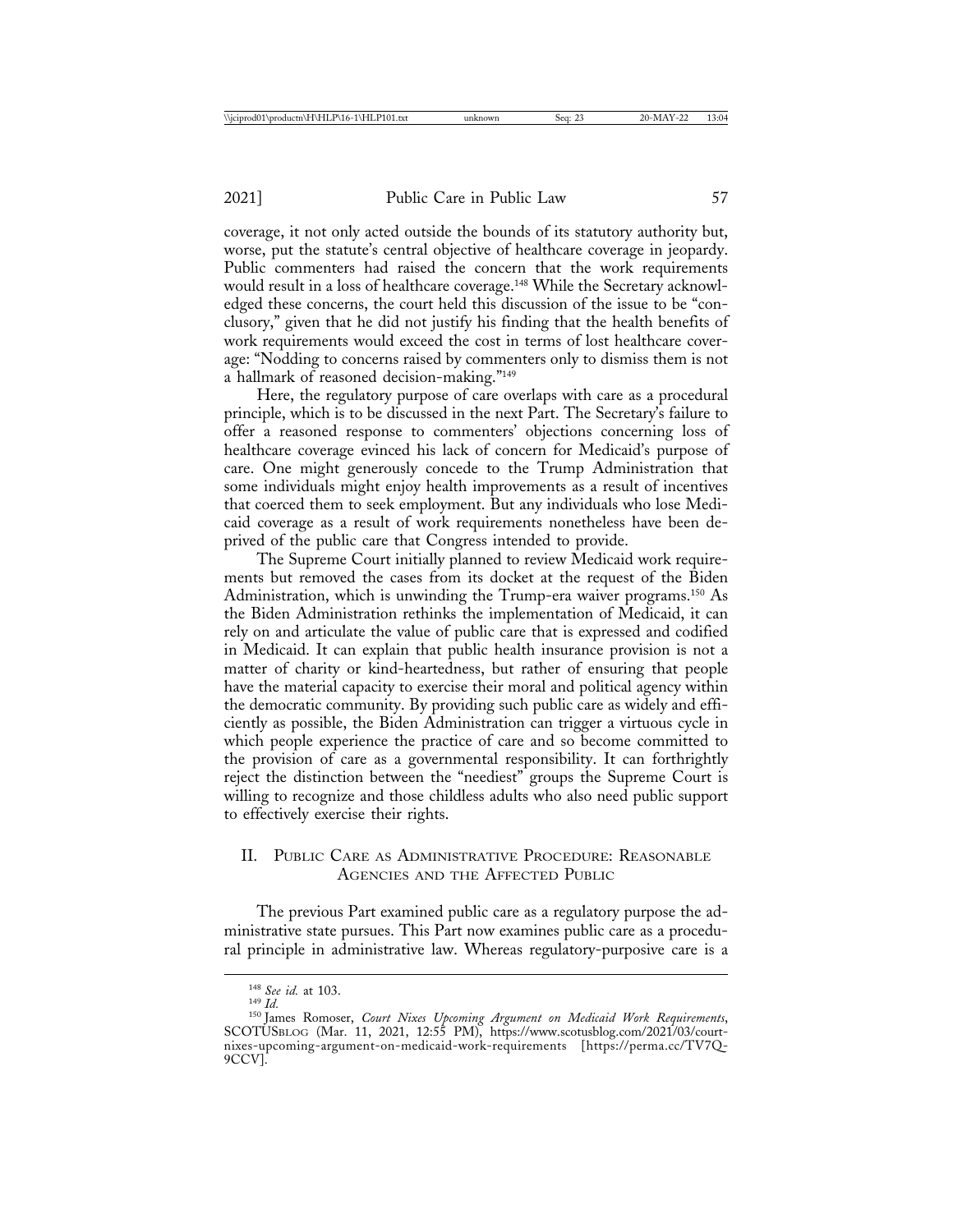*reason* for which the state should act, administrative-procedural care is a *way* in which the state should act. Administrative-procedural care requires that agency officials exercise their discretion in a way that is responsive to the interests of the parties their acts and policies affect and implicate. Agencies' purposive care obligations are "nested" within,<sup>151</sup> constrained, and informed by this broader procedural requirement to demonstrate attention to and deliberate with members of the public. Administrative-procedural care ensures that the effort to provide care does not convert into a coercive effort to dictate to citizens what their interests and needs consist in.

This Part will reappraise core doctrines and procedures of administrative law as obligations of public care. Administrative law, at bottom, aims to ensure that government action is attentive and responsive to human concerns. Agencies must care—and show that they care—about the people their policies impact. Their decisions must take relevant factors into account, not consider inappropriate factors, and respond to the viewpoints and interest of affected parties. Analyzing these core aspects of administrative law as responsibilities of care casts them in a new light. Administrative law should be understood to convey respect and concern not only for the law itself but for private persons the law benefits and burdens. The administrative process does not always adequately exhibit this kind of concern, insofar as public participation in administrative policymaking is skewed towards powerful parties, well-equipped interest groups, and single-minded concern with economic efficiency. This Part will first interpret administrative law's core legal requirements as recognizing procedural care obligations. It will then provide suggestions for how agencies could better comply with these obligations through more extensive and equitable public participation in the administrative process.

## *A. Reasonable Administrative Care*

Administrative law is all about reasonableness. *Chevron* tells us that where a statute is ambiguous, courts should defer to agencies' "reasonable" interpretations.152 This reasonableness determination overlaps with the Administrative Procedure Act's (APA) requirement that agency action cannot be "arbitrary" or "capricious."153 Where statutory requirements are not themselves dispositive of the course of conduct to be taken, the agency must analyze and address the problem in a way that is responsive to all relevant concerns and not misled by extraneous ones.154An agency must provide a

<sup>151</sup> *See* TRONTO, *supra* note 10, at 21 (describing how "care practices can be *nested* in several ways" in the sense that the ultimate care for an individual such as a patient requires that the direct provision of care be informed by relevant professional standards and maintenance of necessary technical knowledge and equipment).

<sup>&</sup>lt;sup>152</sup> Chevron, U.S.A., Inc. v. Nat. Res. Def. Council, Inc., 467 U.S. 837, 845 (1984).<br><sup>153</sup> 5 U.S.C. § 706.<br><sup>154</sup> Motor Vehicle Mfrs. Ass'n of U.S., Inc. v. State Farm Mut. Auto. Ins. Co., 463 U.S. 29, 43 (1983).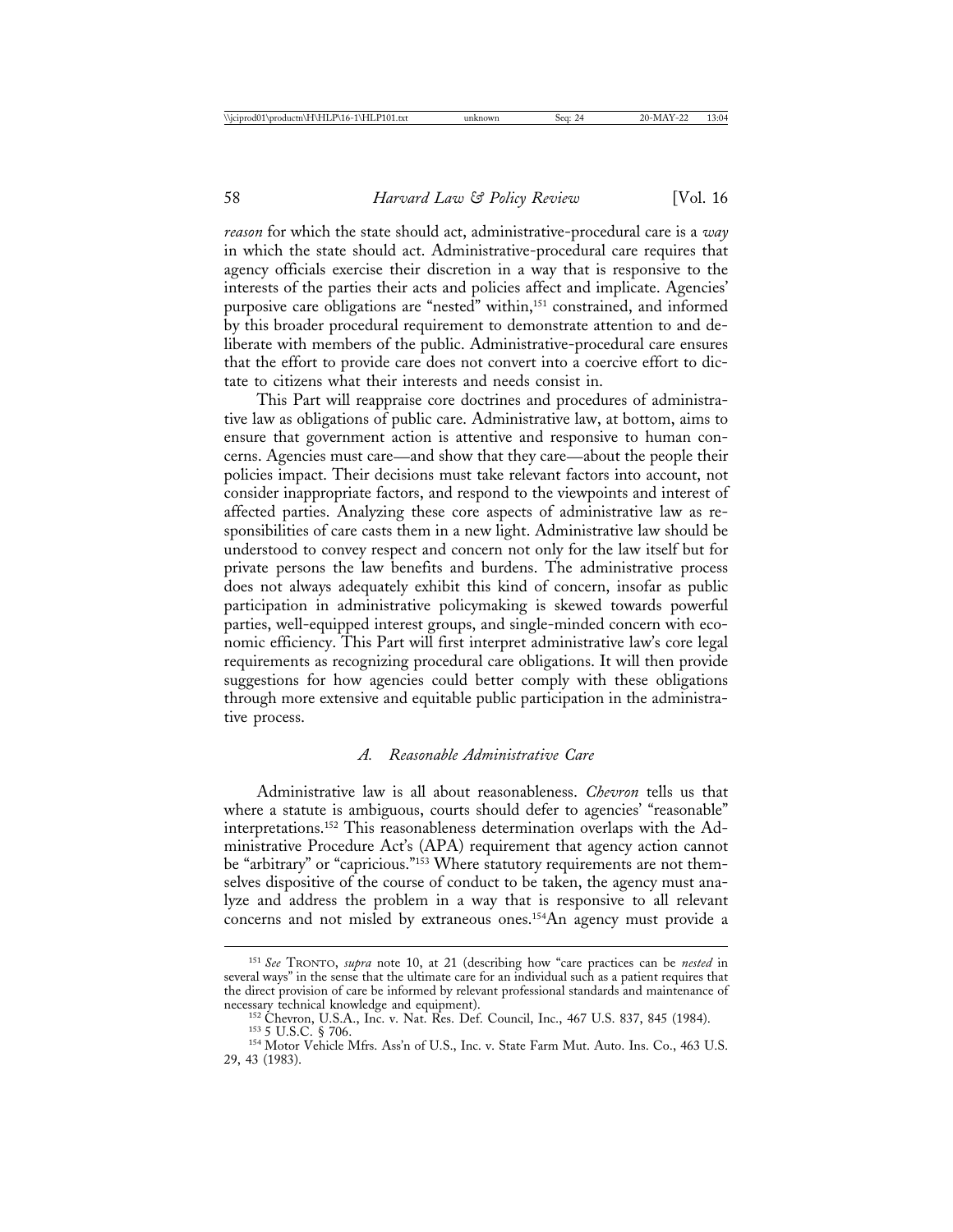"reasoned explanation for its action."155 When it changes policy, it must "display awareness" that it is doing so, explain any altered factual findings, and take into account any "serious reliance interests" engendered by its previous policy.156

As David Zaring has argued, we can conceptualize the many standards of judicial review of administrative action as all imposing a "reasonable agency standard,"<sup>157</sup> analogous to tort law's standard of the "reasonable person."158 The reasonable person exercises "reasonable care,"159 which is "that kind and degree of care, which prudent and cautious men would use, such as is required by the exigency of the case, and such as is necessary to guard against the probable danger."160 Administrative law's reasonableness requirements similarly recognize a duty of care, or attention, consideration, and regard for the interests relevant to agencies' conduct. There are, of course, many important differences between the concept of reasonableness in tort and administrative law, not least that the reasonableness of an agency's conduct will be measured by the agency's articulated explanation for its action rather than simply by the objective reasonableness of its conduct. Whereas tort law centrally concerns private conduct, administrative law concerns public actors who have affirmative legal obligations to provide services, rather than merely a negative obligation not to harm others. Evan J. Criddle describes agencies' affirmative duties as fiduciary obligations to advance the interest of others.161 They are "bound to exercise reasonable prudence when exercising delegated powers."162 In both tort and fiduciary law, reasonable care requires a concern for others that informs and constrains what one would otherwise do. The reasonableness standard "represents the moral judgment of the community"<sup>163</sup> and as such incorporates a requirement of "adequate respect and appreciation" for all of the moral interests that are put at risk or otherwise implicated by the conduct in question.164 The duty of reasonable care is an obligation to consider the welfare of others when one acts in the world.165 It acknowledges the fact that we live together in society

<sup>155</sup> F.C.C. v. Fox Television Stations, Inc., 556 U.S. 502, 515 (2009).<br><sup>156</sup> *Id.*<br><sup>157</sup> David Zaring, *Reasonable Agencies*, 97 VA. L. REV. 136, 138 (2010).<br><sup>158</sup> *See*, *e.g.*, Bethel v. New York City Transit Authorit

INST. 2010).<br><sup>160</sup> Brown v. Kendall, 60 Mass. (6. Cush.) 292 (Mass. 1850).

<sup>&</sup>lt;sup>161</sup> See generally Evan J. Criddle, *Fiduciary Foundations of Administrative Law*, 54 UCLA<br>L. Rev. 117 (2006).<br><sup>162</sup> Id. at 151.

<sup>&</sup>lt;sup>163</sup> 3 FOWLER V. HARPER, FLEMING JAMES JR., & OSCAR S. GRAY, THE LAW OF TORTS § 16.2 at 432–34 (3d ed. 2007).

<sup>&</sup>lt;sup>164</sup> Seana Valentine Shiffrin, *The Moral Neglect of Negligence, in* 3 OXFORD STUDIES IN<br>POLITICAL PHILOSOPHY 200, 201 (David Sobel, Peter Vallentyne & Steven Wall. eds., 2017).

<sup>&</sup>lt;sup>165</sup> The reasonableness standard, of course, has a troubled, gendered history. The "reasonable person" was once the "reasonable man," and the duty of reasonable care historically excluded injuries historically more likely to be suffered by women, such as emotional injuries suffered from witnessing injury to a child. *See* Martha Chamallas & Linda K. Kerber, *Women, Mothers, and the Law of Fright: A History*, 88 MICH. L. REV. 814, 814 (1990). "Care" in tort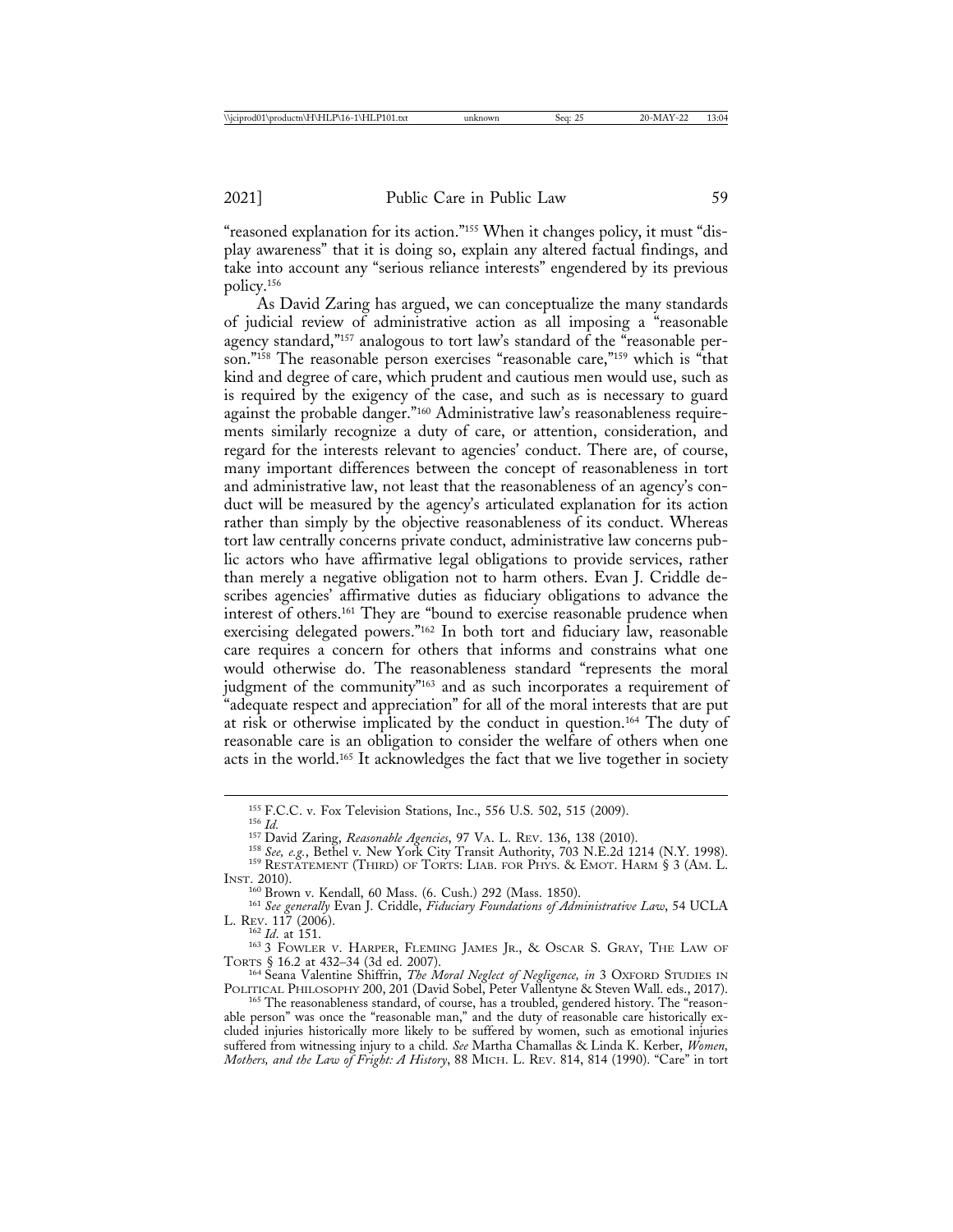and are responsible for how our actions impact one another. To this extent, tort and fiduciary law's notion of reasonableness is comparable to administrative law's, as agencies must consider how their collective actions put at risk or benefit the interests of private parties.

Many failures in agency reasoning can be seen as failures of respect for the interests involved. In *Motor Vehicle Manufacturers Ass'n of United States, Inc. v. State Farm Mutual Automobile Insurance Co.*, 166 the Court held that the National Highway Traffic Safety Administration had unlawfully rescinded a regulation requiring that cars be manufactured with either airbags or automatic seatbelts.<sup>167</sup> It concluded the agency had acted arbitrarily because it had failed to consider the possibility of requiring airbags alone given that the benefits of automatic seatbelts were unproven.168 We might interpret this ruling as concerned with the agencies' carelessness or inattention to the human interest in safety that the statute was meant to protect. Even if it had been legitimate for the agency to act on the basis of the deregulatory policies of the incumbent President,<sup>169</sup> the failure to contemplate an obvious alternative showed a lack of respect for the people whose lives would be put at risk by the deregulatory action.

Administrative-procedural care is also recognized and enforced by the APA's notice-and-comment rulemaking process, in which agencies must publish proposed rules and accept and respond to comments from the public.170 We might understand that process as purely informational, giving affected parties the opportunity to advise the agency of any errors it has made and challenge the agency in court for failure to address them. But there's more to the comment process than that. Responses to comments, which often run scores or even hundreds of pages in the *Federal Register*, express attentiveness to the points of view, the judgments, and the interests of members of the public. Such responses acknowledge that official acts are done on behalf of people and for them, and thus must be sensitive to what the people themselves know and think about the problem at hand.

Notice-and-comment requirements fulfill functions roughly analogous to a physician's fiduciary duty to obtain informed consent from a patient. In both contexts, one party, who has superior knowledge and control over another, must explain a proposed treatment that will affect and may injure the

law long predates and partially excludes the feminist ethic of care, imposing masculine understandings of duty, such as by excluding any affirmative obligation to come to the aid of others. *See, e.g*., Leslie Bender, *The Changing Values in Tort Law*, 25 TULSA L. REV. 759, 767–73 (1990) (arguing that tort law does not currently recognize interpersonal care responsibilities and proposing that it should); Leslie Bender, *A Lawyer's Primer on Feminist Theory and Tort*, 38 J. LEGAL EDUC. 3, 33–34 (1988) (offering a feminist critique of the no-duty-to-rescue rule).<br><sup>166</sup> 463 U.S. 29, 57 (1983).<br><sup>167</sup> *Id.* at 57 (1983).<br><sup>168</sup> *Id.* at 46 (1983).<br><sup>169</sup> *Id.* at 59 (Rehnquist, J., concurring).<br><sup>170</sup> 5 U.S.C. § 553(c).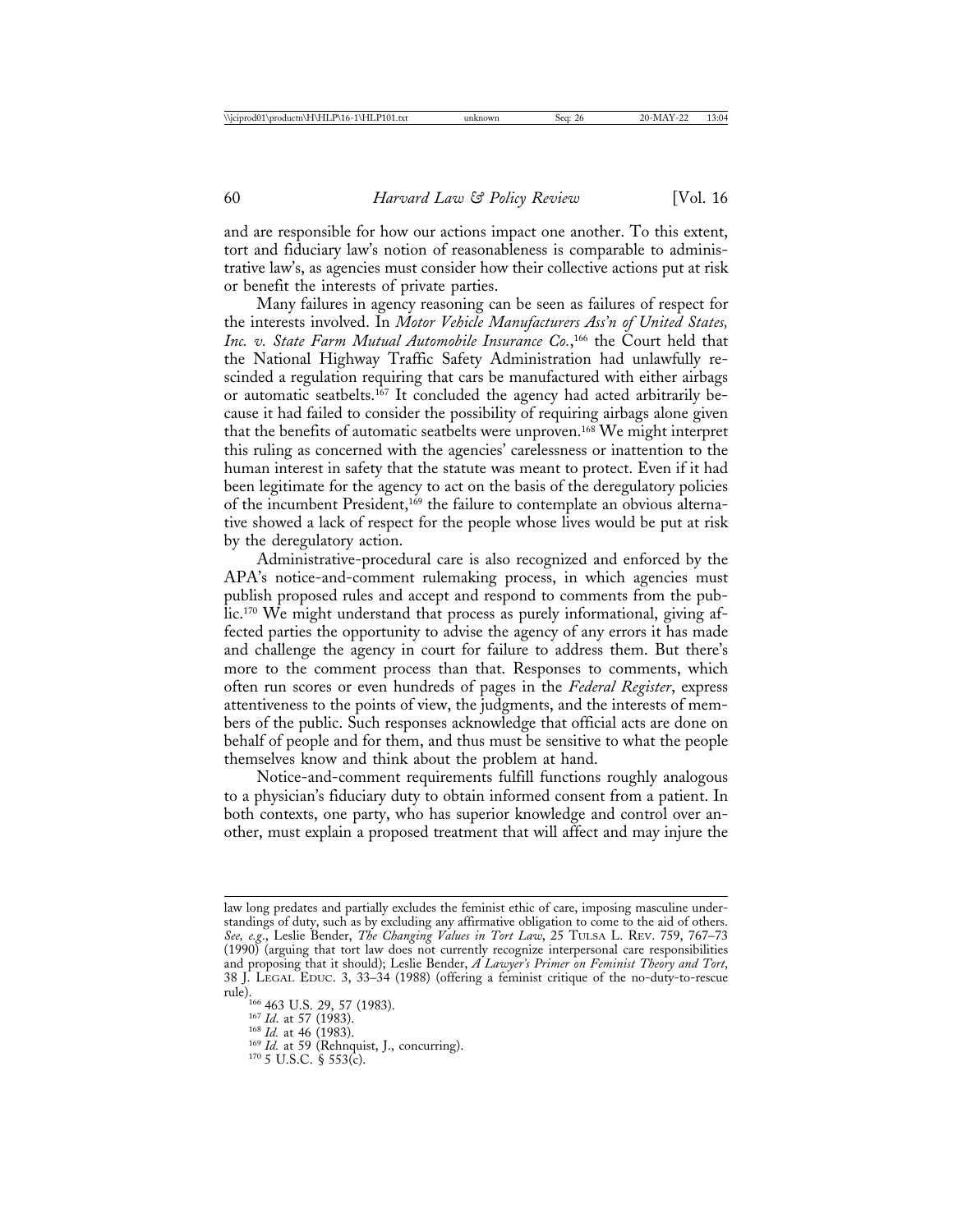dependent party.171 Administrative action, of course, does not require the consent of regulated parties and beneficiaries. But it does generally require that they be notified of proposed courses of conduct and have a meaningful opportunity to communicate their views and interests to the expert agency before it takes binding action. In both the law of informed consent and in administrative law, the decision-making process must respect the "intersubjectivity" of care: the contemplated action must be justified on the basis of the values, interests, and knowledge of both the caregiver and the parties who receive care.<sup>172</sup>

When an agency invests considerable time and effort to respond to comments, it demonstrates not only its diligence but its respect and concern for members of the public.173 By contrast, a failure to respond to relevant comments conveys a failure to consider the way in which rules are likely to affect regulated parties or beneficiaries. For instance, in *United States v. Novia Scotia Food Products Corp.*174 the Court of Appeals for the Second Circuit invalidated a regulation on fish smoking in part for failure to respond to a comment by Nova Scotia that the requirement would "completely destroy" the whitefish products it produced.175 "[T]o sanction silence in the face of such vital questions" would make the notice-and-comment provisions "less than an adequate safeguard against arbitrary decision-making."176 The arbitrariness in question is an unjustified resolution to do as one pleases in the face of evidence that one's conduct will substantially harm the interests of others. This is regulatory negligence.

Such carelessness was a consistent feature of the Trump administration, which had a markedly bad track record in administrative law cases.<sup>177</sup> One of the most notable instances of thoughtless administration was the Department of Homeland Security's failed attempt to rescind the Deferred Action for Childhood Arrivals Program (DACA).178 Chief Justice Roberts held that the rescission was arbitrary and capricious in part because it failed to consider the reliance interests of DACA recipients, including their educational, business, and familial plans, as well as the interests of governments in the revenue and economic benefits of recipients' labor.<sup>179</sup> In this case, the human stakes of agency action were quite plain, as rescission of DACA would have

<sup>&</sup>lt;sup>171</sup> *See e.g.*, Matthew v. Mastromonaco, 733 A.2d 456, 459 (N.J. 1999); Moore v. Regents of the Univ. of Cal., 793 P.2d 479, 496 (Cal. 1990) (en banc).

<sup>&</sup>lt;sup>172</sup> See John P. Goldberg, *The Fiduciary Duty of Care*, in THE OXFORD HANDBOOK OF

FIDUCIARY LAW 405, 414 (Evan J. Criddle et al. eds., 2019).<br><sup>173</sup> *See* Batterton v. Marshall, 648 F.2d 694, 703 (D.C. Cir. 1980) (notice-and-comment<br>provides for "public participation and fairness to affected parties").

<sup>&</sup>lt;sup>174</sup> 568 F.2d 240, 245 (2d Cir. 1977).<br><sup>175</sup> Id. at 245.<br><sup>176</sup> Id. at 253.<br><sup>176</sup> Roundup: Trump-Era Agency Policy in the Courts, N.Y.U. INST. FOR POL'Y INTEGRITY, https://policyintegrity.org/trump-court-roundup [https://perma.cc/2YET-MHKS]*; see also* Robert L. Glicksman & Emily Hammond, *The Administrative Law of Regulatory Slop and Strategy*, 68 DUKE L.J. 1651, 153 (2019) ("[T]he Trump administration has doggedly ignored

some settled administrative-law expectations for agency decisionmaking.").<br><sup>178</sup> Dep't of Homeland Sec. v. Regents of the Univ. of Cal., 140 S. Ct. 1891, 1915 (2020).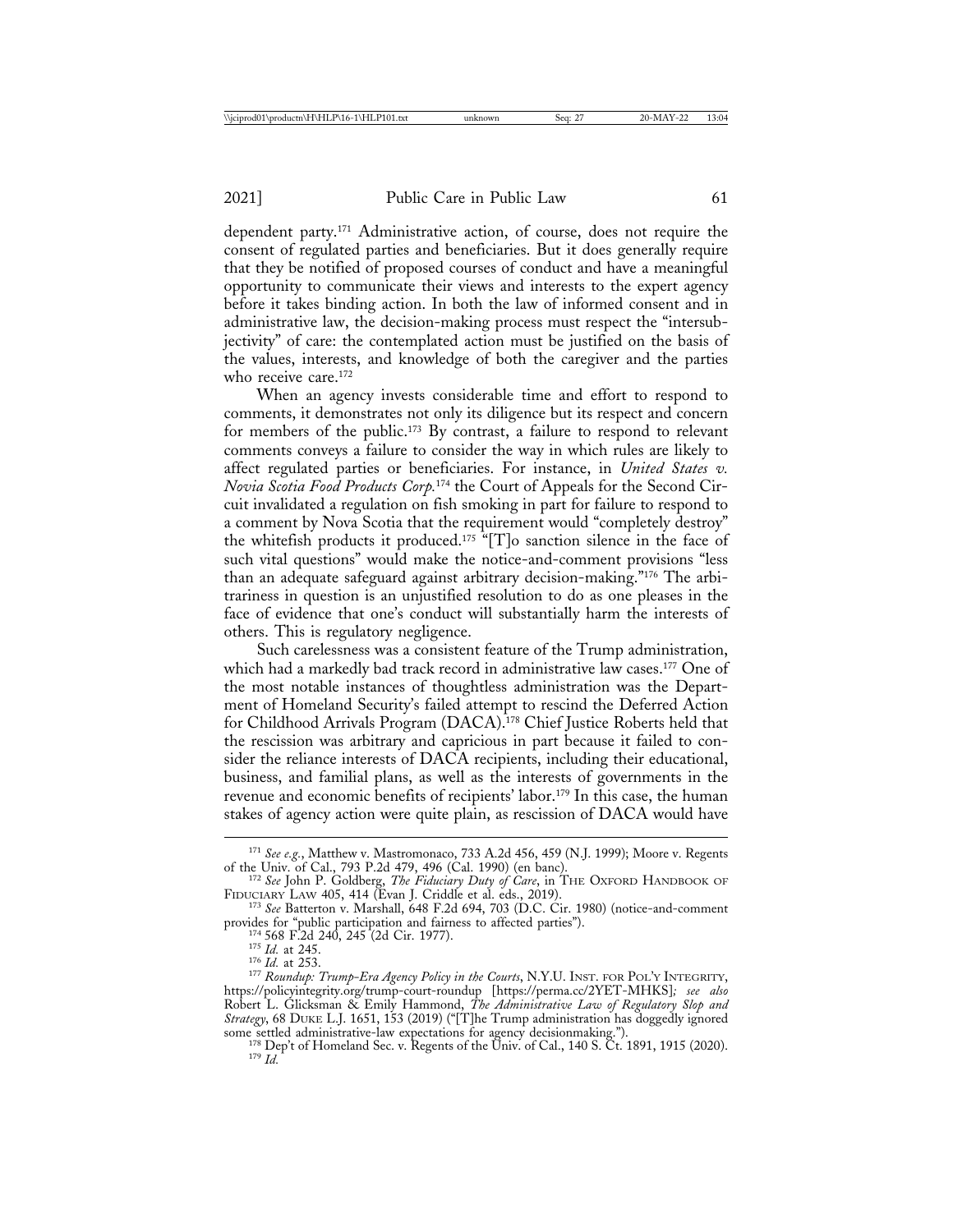left hundreds of thousands of undocumented residents liable to deportation, despite their significant ties to the country. The government's failure to take these interests seriously showed disregard and disrespect for DACA recipients as well as other stakeholders.180 Indeed, as Justice Sotomayor pointed out in her partial concurrence, the respondents' complaints "plausibly alleged" animus, raising a colorable equal protection claim.181Administrative law standards do not require any such showing of an invidious motive, however. It is enough to fail review if the agency has simply ignored important human interests, as though the relevant officials couldn't be bothered, or as though certain people were somehow outside the circle of public concern.

The Trump Administration's Title X rule on federal funding of family planning similarly evinced a failure of procedural care.<sup>182</sup> Title  $\bar{X}$  gives the Secretary of the Department of Health and Human Services (HHS) authority to make grants for family planning services.183 But these grants may not be "used in programs where abortion is a method of family planning."184 The Trump Administration's rule followed on a series of prior interpretations that struck varying balances between reproductive healthcare access and the requirement not to fund abortions. The Trump Administration's rule strongly disfavors interests in reproductive health and freedom relative to the rule it replaced, which was issued at the end of the Clinton Administration.185 It forbids Title X providers from making abortion referrals, requires physical and financial separation of Title X projects from abortion-related activities, and permits providers to decline to discuss abortion in the course of providing pregnancy counseling, which is required by appropriations rider to be "nondirective."186

In *California v. Azar*,<sup>187</sup> the Ninth Circuit Court of Appeals reversed the district court and upheld this rule, concluding that it rested on a reasonable interpretation of the law under *Chevron* and was adequately justified on the record.188 That holding was questionable for two reasons. First, it strains credulity that pregnancy counseling could be truly "nondirective" where providers must offer referral for prenatal services, must not refer for abortion, and may refuse to provide abortion counseling even if a patient seeks information about abortion.189 As Judge Paez put it in dissent, the rules ensure that "patients are steered toward childbirth at every turn."190 They direct the patient away from an option a patient may seek to understand and that the

<sup>&</sup>lt;sup>180</sup> On the interests in social recognition and inclusion implicated in DACA, see Blake Emerson, *The Claims of Official Reason: Administrative Guidance on Social Inclusion*, 128 YALE

<sup>&</sup>lt;sup>181</sup> 140 S. Ct. at 1917 (Sotomayor, J., concurring in part and dissenting in part).<br><sup>182</sup> *See* 84 Fed. Reg. 7714 (Mar. 4, 2019).<br><sup>183</sup> 42 U.S.C. § 300(a).<br><sup>183</sup> 42 U.S.C. § 300(a).<br><sup>185</sup> *See* 65 Fed. Reg. 41270 (July 3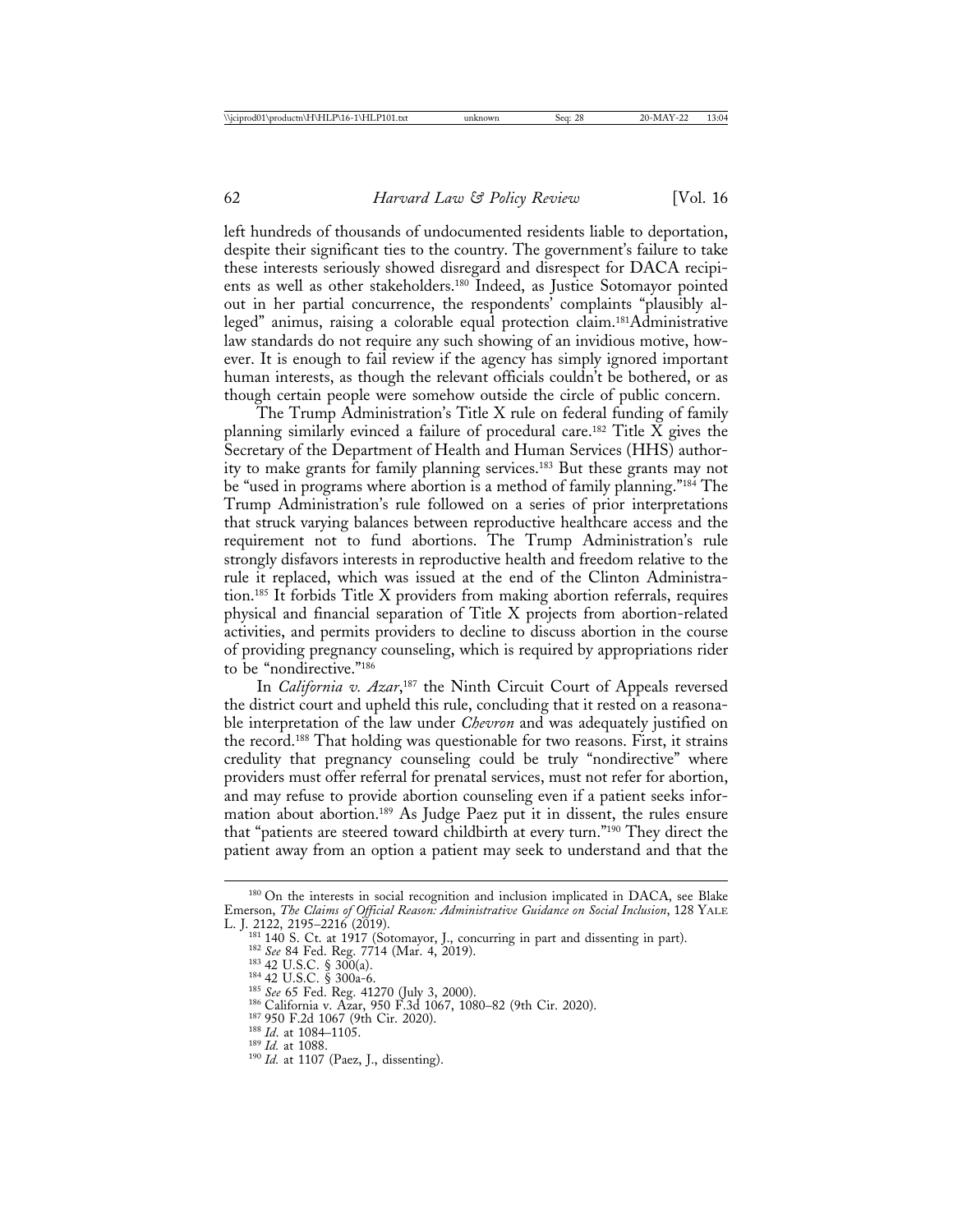Constitution makes available to them.191 In this sense, the rule fails to show reasonable care for the reproductive aspects of the human condition and the autonomy interests they implicate.<sup>192</sup> The second problem with the court's conclusion was that the agency did not adequately address commenters' concern that the rule's constraints would force major providers to leave the program entirely to maintain their ethical obligations to patients.193 HHS was sanguine that new providers with moral or religious convictions would come in to fill the gap, but did not provide any real evidence for its predictions.194 In this respect, the ruling failed to give adequate attention to the expressed viewpoints and interests of regulatory beneficiaries.195

Here, as with the DACA rescission, the failure to take seriously concrete harms that the agency had been alerted should have rendered the action arbitrary. The rule's restrictions threaten to dismantle the infrastructure of family planning services for many low-income Americans.196 That is a particularly stark failure of care, as it impacts both caregiving parents and cared-for dependents. The Biden Administration's HHS has proposed a rule that would rescind the Trump Administration rule and largely reinstitute previous requirements, including allowing abortion referral.197 As it revises and finalized the proposal, the agency should advance the purpose of public care by construing grant recipients' obligations broadly. For instance, the final rule might require abortion referrals upon clients' request but allow re-

<sup>193</sup> See Azar, 950 F.3d 1067, at 1116 (Paez, J., dissenting).<br><sup>194</sup> See 84 Fed. Reg. 7714, 7781 (Mar. 4, 2019); Azar, 950 F.3d at 1116 (Paez, J., dissenting).<br><sup>195</sup> HHS further argued that the rule's provisions disallowing abortion referrals and al-

lowing providers to refuse abortion counseling were necessary to protect religious conscience. *See* 84 Fed. Reg. 7714, 7747–49 (Mar. 4, 2019). It is not clear, however, how Title X rules could place legally cognizable burdens on religious conscience given the courts' prior jurisprudence on subsidies in this field. The Court has held, in a prior case on Title X regulations, that the right to abortion is not disfavored by the state's decision not to fund abortion. *See* Rust v. Sullivan, 500 U.S. 173, 193 (1991). If that is so, there should be no basis for claiming that religious conscience rights are burdened where the state conditions receipt of federal family planning funds on the provision of abortion referral or counseling. If the constitutional right to abortion is preserved even if the government chooses not to subsidize it, presumably the same principle ought to apply for religious conscience rights.<br><sup>196</sup> As a consequence of the rules, Planned Parenthood, which serves forty percent of Title

X recipients, announced that it has ceased participating in the program. Sarah McCammon, *Planned Parenthood Withdraws from Title X Program Over Trump Abortion Rule*, NPR (Aug. 19, 2019), https://www.npr.org/2019/08/19/752438119/planned-parenthood-out-of-title-x-

 $19786$  Fed. Reg. 19,812, 19,818 (Apr. 15, 2021).

<sup>&</sup>lt;sup>191</sup> *See, e.g.*, Roe v. Wade, 410 U.S. 113 (1973); Planned Parenthood of Se. Pa. v. Casey, 505 U.S. 833 (1992).

<sup>&</sup>lt;sup>192</sup> It is worth noting here that Carol Gilligan's original work on the ethic of care considered women's moral reasoning over abortion decision as its central example. GILLIGAN, *supra* note 24, at 64–128. She describes, based on interviews, different stages of moral reasoning in which pregnant women thought through their care-responsibilities in determining whether or not to have an abortion. Because the regulatory structure of the Title X rule proactively discourages abortion and allows providers to conceal abortion options from pregnant persons, it plays a paternalistic role in depriving women of this sort of moral agency. This regulation is an example of a pathology of care—an attempt to make a moral judgment for pregnant persons rather than give them the resources to make the decision on their own.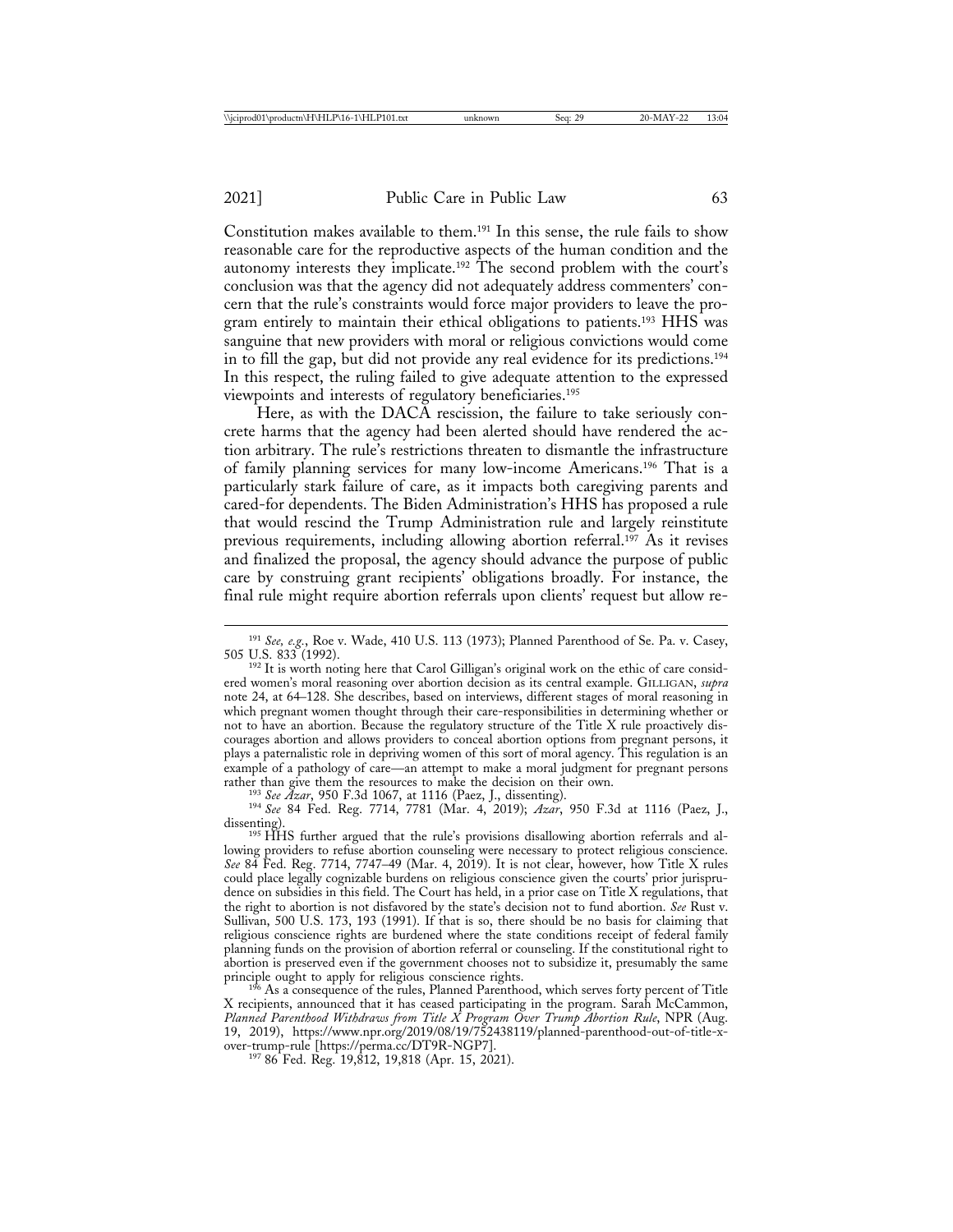cipients with self-certified conscience objections not to provide abortion counseling.198 HHS should meet the procedural obligation of public care by giving careful consideration to the input of all affected parties, including particularly the beneficiaries of the Title X program—the people who require reproductive healthcare services to participate freely and equally within economic, social, and political life.

#### *B. Heightening Care Obligations*

While administrative law requires agencies to exercise public care, the public law system today is too unequal and too preoccupied with efficiency concerns to meet the procedural demands of care. In the heady days of the Civil Rights Revolution, the expansion of hearing and public participation rights was motivated by the need to open the administrative process to the input of marginalized groups.199 Rulemaking today is often something different. The process tends to be dominated by powerful regulated parties as opposed to diffuse beneficiaries.200 The changes made to proposed rules tend to reflect this imbalanced participation.201 Moreover, agencies are usually reluctant to make significant changes to their regulatory policies on the basis of the comments they receive. Given that courts often look skeptically at significant changes between the proposed and final rule,<sup>202</sup> agencies have strong incentives to "get it right the first time"203 rather than treat the comment period as a genuine opportunity for public deliberation. The consequence is that the comment period theatrically rehearses the more informal kinds of stakeholder engagement that went on when the rule was being developed.204 At least in some important cases, this pre-comment period is also "monopolized by regulated parties."<sup>205</sup>

<sup>198</sup> The proposal would allow but not require both referrals and counseling. *Id.* <sup>199</sup> *See, e.g.*, Off. of Commc'n of the United Church of Christ v. F.C.C., 359 F.2d 994

<sup>(</sup>D.C. Cir. 1966); Goldberg v. Kelly, 397 U.S. 254 (1970). *See generall*y Charles A. Reich, *The*

*Law of the Planned Society*, 75 YALE L. J. 1227 (1966). <sup>200</sup> *See* Jason Webb Yackee & Susan Webb Yackee, *A Bias Toward Business? Assessing Interest Group Influence on the U.S. Bureaucracy,* 68 J. POL. 128, 128–29 (2006); Cynthia R. Farina, Dmitry Epstein, Josiah Heidt, & Mary J. Newhart, *Knowledge in the People: Rethinking*

<sup>&</sup>lt;sup>201</sup> See Amy McKay & Susan Webb Yackee, Interest Group Competition on Federal Agency *Rules*, 35 AM. POL. RSCH. 336, 350 (2007); Wendy Wagner, Katherine Barnes & Lisa Peters, *Rulemaking in the Shade: An Empirical Study of EPA's Air Toxic Emissions Standards*, 63 AD-MIN. L. REV. 99, 130–32 (2011).<br>
<sup>202</sup> *See, e.g.*, Nat'l Black Media Coal. v. F.C.C., 791 F.2d 1016, 1022 (2d Cir. 1986)

<sup>(&</sup>quot;While a final rule need not be an exact replica of the rule proposed in the Notice, the final rule must be a logical outgrowth of the rule proposed. Clearly, if the final rule deviates too sharply from the proposal, affected parties will be deprived of notice and an opportunity to

respond to the proposal.") (internal citations and quotations omitted). <sup>203</sup> William F. West, *Inside the Black Box: The Development of Proposed Rules and the Limits*

*of Procedural Controls*, 41 ADMIN. & SOC. 576, 582 (2009). <sup>204</sup> E. Donald Elliott, *Re-Inventing Rulemaking*, 41 DUKE L. J. 1490, 1492 (1992). <sup>205</sup> *See* Wagner, Barnes & Peters, *supra* note 201, at 125.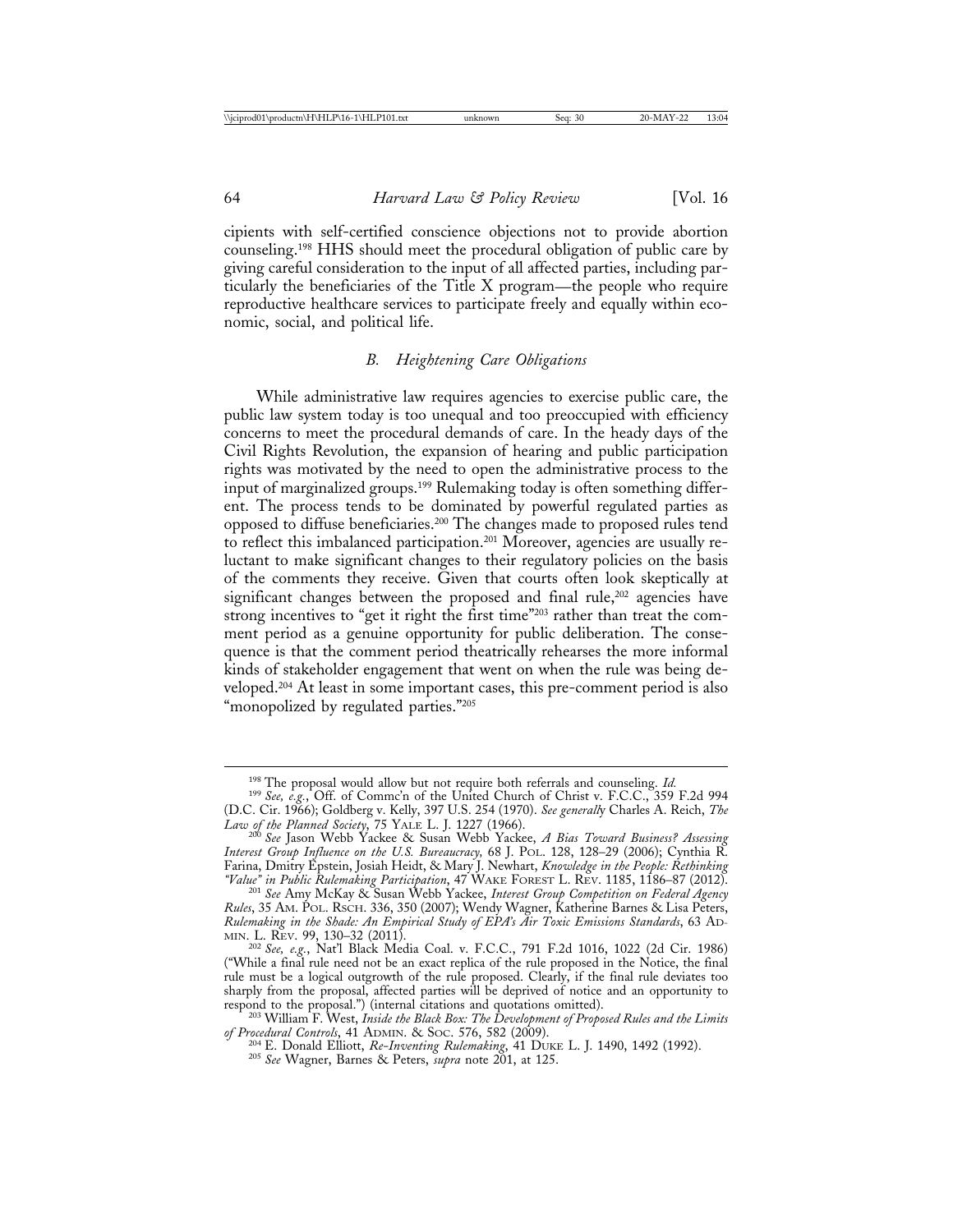The structural imbalances in the rulemaking process evince a procedural failure of public care. The comment period has arguably become an opportunity for regulated industries to push the agency to adopt favorable rules and pack the rulemaking record with as many objections to regulatory protections as possible. As currently constituted and practiced, the procedure shows a lack of attention and concern for the interests of beneficiaries.

Similar problems plague regulatory impact analysis, which focuses on the monetary costs and benefits of agency action. Regulatory impact analysis has been a staple of the American administrative state since the method was introduced by the Reagan Administration. According to Executive Orders  $12,866^{206}$  and  $13,563$ ,  $2^{07}$  agencies must submit major rules to the White House's Office of Information and Regulatory Affairs (OIRA) for review. Agencies must prepare regulatory impact analyses that measure the monetary costs and benefits of their rules.208 Though these executive orders allow agencies to note and rely on qualitative values like fairness, equity, and dignity,209 costs and benefits are to be monetized or otherwise quantified where possible.210 Even under Democratic Presidents, regulatory review has often taken a skeptical eye towards regulation and functioned as a "one-way ratchet" to reduce and delay regulatory interventions.<sup>211</sup> The Trump administration's iteration of this process altogether excluded consideration of benefits, taking the deregulatory philosophy of the past forty years to an absurd extreme.<sup>212</sup>

Even honestly and competently conducted cost-benefit analysis can constitute its own kind of carelessness. Economic losses are inevitably easier to count in dollars than non-economic gains, such as health or dignitary effects. And the methods of translation are prone to underestimate and misrepresent their value. The "value of a statistical life," for instance, is based on how much money people in high risk jobs are willing to accept for a certain percentage increase in the risk of death.213 The amount of money such people will accept for a certain percentage risk of increased death is a function not of some objectively true valuation of their safety but rather of the price the labor market will bear and their need for income to meet their needs.214 Such prices, in turn, are the product of current social arrangements, which

<sup>&</sup>lt;sup>206</sup> Exec. Order No. 12,866, 58 Fed. Reg. 51,735 (Sept. 30, 1993).<br><sup>207</sup> Exec. Order No. 13,563, 3 C.F.R. 13,563 (2011).<br><sup>208</sup> *See* 3 C.F.R. 13,563 at 215–16.<br><sup>209</sup> *Id. 209 Id. 209 Id. 209 C*FF. OF MGMT & BUDGET, A-4, REGULATORY IMPACT ANALYSIS: A PRIMER 1, 18 (Sept. 17, 2003), https:// obamawhitehouse.archives.gov/sites/default/files/omb/assets/regulatory\_matters\_pdf/a-4.pdf [https://perma.cc/KZ46-F9HS]. <sup>211</sup> *See* Rena Steinzor, *The Case for Abolishing Centralized White House Regulatory Review*,

<sup>1</sup> MICH. J. ENV. & ADMIN. L. 209, 268–72 (2012). <sup>212</sup> *See generally* Richard Revesz, *Editorial*—*The Trump Administration's Attacks on Regula-*

*tory Benefits*, 14 REV. ENV. ECON. AND POL'Y 2 (2020). <sup>213</sup> *See* Cass Sunstein, *Are Poor People Worth Less than Rich People? Disaggregating the Value*

*of Statistical Lives* 2 (John M. Olin Program in L. & Econ., Working Paper No. 207, 2004). <sup>214</sup> *Id*. at 25–26.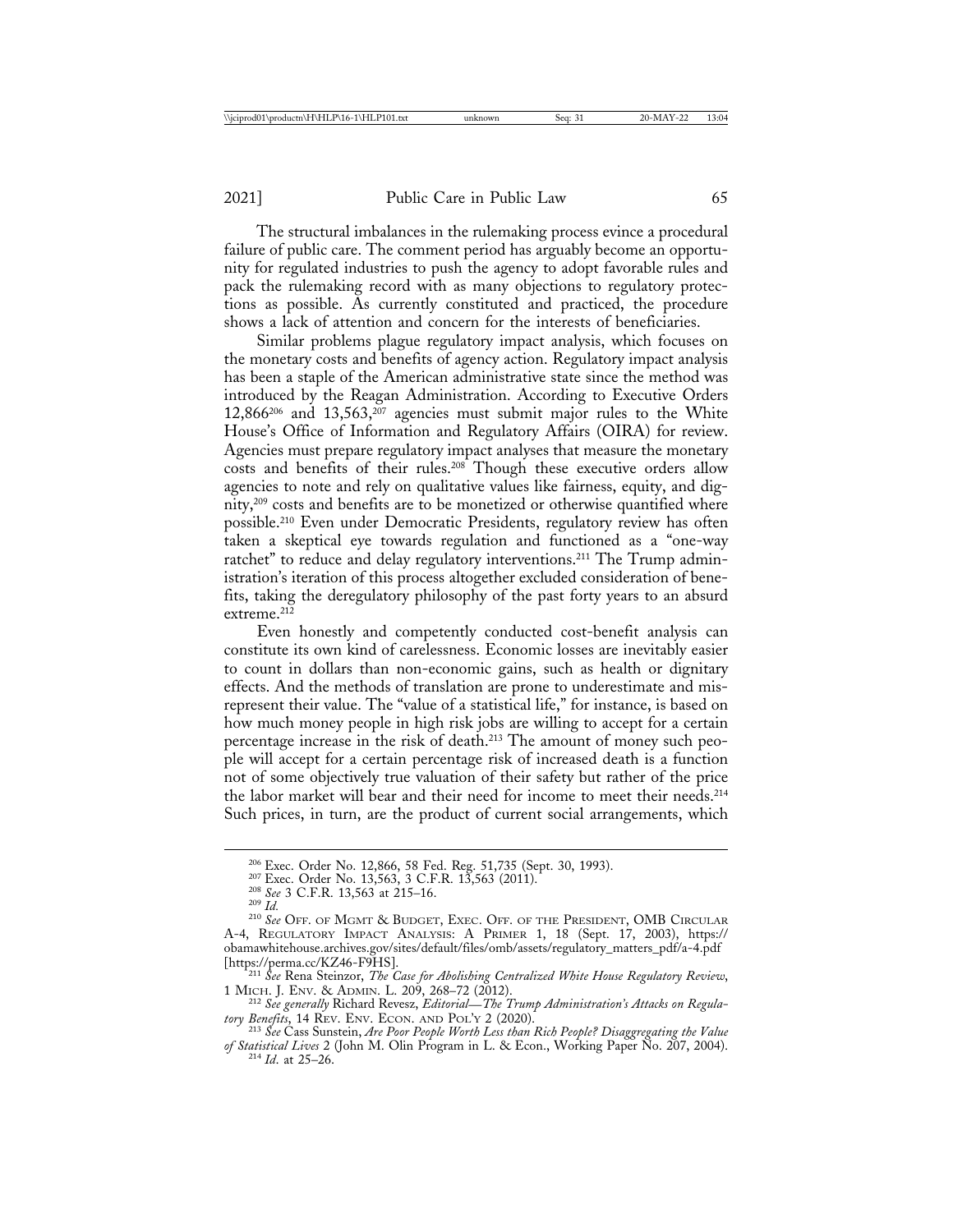may themselves be inefficient, unfair, even dominating. When the government takes current "willingness to pay" or "willingness to accept" as the baseline by which to measure whether and how to regulate, it naturalizes economic conditions as they are, rather than placing in question whether such conditions are in need of fundamental reform. In addition, this approach treats values like life and health as fungible with monetary values, so that life saved by a regulatory requirement is balanced against a certain amount of money firms and others have to pay out or forgo to meet a regulatory requirement. This translation serves the important function of showing that non-economic values such as life have significant economic value as well.<sup>215</sup> Accounting of this sort can prove powerful in preventing unjustified deregulatory actions.<sup>216</sup> But cost-benefit analysis risks moral myopia and distortion when it becomes the primary method of reasoning through regulatory alternatives, as it has today.

The problem is not the concern with economic effects per se, which are certainly central in assessing whether and how to regulate. Rather, the failure of care consists in the effort to turn each and every human value into a dollar amount, instead of trying to understand the distinctive features of multiple values and the social groups who hold them.<sup>217</sup> Consider, for instance, that in tort law, the costs and benefits of conduct are part, but not all, of how trial courts are supposed to assess whether a party acted reasonably.<sup>218</sup> In the encompassing moral language of the common law, factors like custom and the number of persons whose interests are put at risk are relevant, above and beyond net utility, in determining whether reasonable care was exercised.<sup>219</sup>

Administrative reasoning should (re)learn to incorporate, and to articulate rationally, such a pluralistic understanding of moral and political values. Instead, the fiction of the perfectly competitive market has come to set the normative baseline for human goods that are not in fact rooted in their exchange value.220 It is symptomatic of the neoliberal regime we inhabit that public policy is evaluated primarily from the standpoint of economic efficiency, rather than from the standpoint of equality, positive freedom, or social solidarity.221 This approach fails to recognize citizens' and others' rights

<sup>&</sup>lt;sup>215</sup> John D. Graham, *Saving Lives through Administrative Law and Economics*, 157 U. PA. L. Rev. 395, 465–81 (2008).

<sup>&</sup>lt;sup>216</sup> Caroline Cecot, *Deregulatory Cost-Benefit Analysis and Regulatory Flexibility*, 68 DUKE L.J. 1593, 1628–36 (2019).

<sup>&</sup>lt;sup>217</sup> ELIZABETH ANDERSON, VALUE IN ETHICS AND ECONOMICS 192 (1993). <sup>218</sup> United States v. Carroll Towing Co., 159 F.2d 169, 173 (2d Cir. 1947) (stating costbenefit test for negligence but noting that, if custom dictated greater or lesser precautions than

<sup>&</sup>lt;sup>219</sup> Restatement (Second) of Torts § 293 (Am. L. Inst. 1965). <sup>220</sup> WENDY BROWN, EDGEWORK: CRITICAL ESSAYS ON KNOWLEDGE AND POLITICS 42 (2005). <sup>221</sup> *See* Jedediah Britton-Purdy, David Singh Grewal, Amy Kapcznski & K. Sabeel

Rahman, *Building a Law-and-Political-Economy Framework: Beyond the Twentieth-Century Synthesis*, 129 YALE L J. 178, 1797–1800 (2020); Corinne Blalock, *Neoliberalism and the Crisis of Legal Theory*, 77 L. & CONTEMP. PROBS. 71, 72–73 (2014).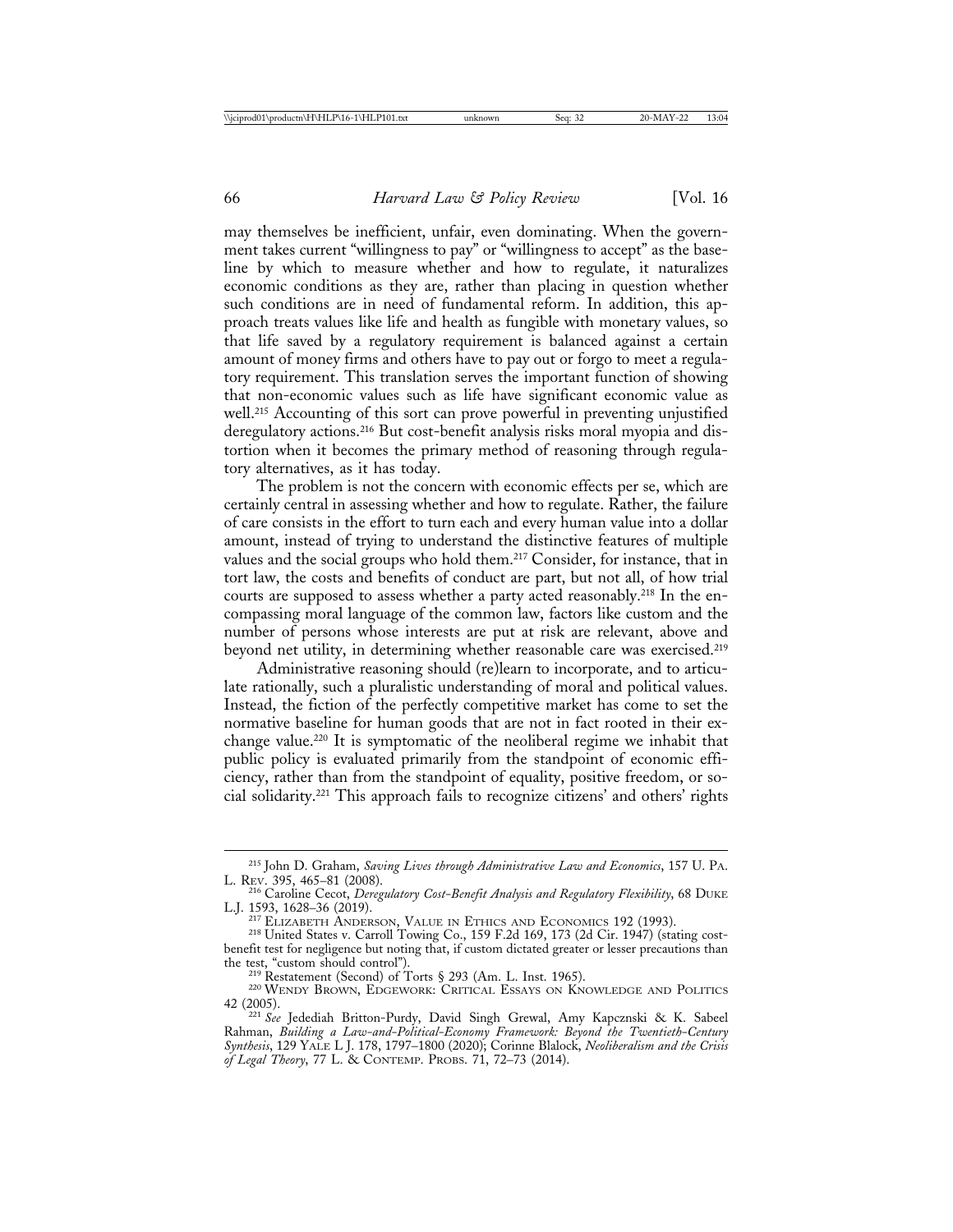and capacities as moral agents to determine what level of risk they are willing to accept under conditions of profound uncertainty.<sup>222</sup>

President Biden's memorandum on *Modernizing Regulatory Review* takes a step in the direction of public care.<sup>223</sup> Substantively, it deemphasizes the weighing of monetary cost and benefits and highlights instead the multiple values that are implicated in the administrative process, including "racial justice" and "the interests of future generations," and other non-quantifiable benefits, as well as distributional concerns.224 Procedurally, it directs the Office of Management and Budget to reform regulatory review collaboratively with staff in executive departments and agencies in a way that would conform to the principles of structural-constitutional care discussed in Part III below. This Memorandum, on its own, is merely a shift in tone, not a detailed program. But it shows a noteworthy effort to change the focus of review away from overall economic gain and towards other human concerns the administrative state must attend to.

It is unlikely that simply fine-tuning cost benefits analysis will give adequate weight to value pluralism or to distributional concerns. The information costs of accurate distributional analysis and the difficulties of translating non-monetary values into dollars make it difficult to shoehorn concerns other than economic efficiency into a fundamentally economic framework.225 Reorienting our administrative process around a philosophy of public care would therefore require more robust deliberative democratic processes to engage the affected public.<sup>226</sup> There are some promising practices already underway. Brian Feinstein has examined and recommended extension of "identity conscious" participation provisions in federal regulatory agencies that aim to give voice to otherwise underrepresented constituencies.<sup>227</sup> Michael Sant'Ambrogio and Glen Staszewski have documented how the Forest Service, Nuclear Regulatory Commission, and the Consumer Financial Protection Bureau engage in extensive public involvement during the process of formulating their rules.<sup>228</sup> Based on their research and proposals, the Administrative Conference of the United States (ACUS) has recom-

 $^{222}$ DOUGLAS A. KYSAR, REGULATING FROM NOWHERE: ENVIRONMENTAL LAW AND THE SEARCH FOR OBJECTIVITY 47, 90 (2010).

<sup>&</sup>lt;sup>223</sup> 86 Fed. Reg. 7223 (Jan. 26, 2021).<br><sup>224</sup> *Id.* 225 On the informational and expressive challenges of distributionally weighted cost-bene-<br><sup>225</sup> On the informational and expressive challenges of distributionally weigh fit analysis, see Daniel Hemel, *Regulation and Redistribution with Lives in the Balance*, U. CHI. L. REV. (forthcoming 2021), https://papers.ssrn.com/sol3/papers.cfm?abstract\_id=3796235 [HTTPS://PERMA.CC/GNJ2-MEZL]. On the failure of cost-benefit analysis to capture value

pluralism, see ANDERSON, *supra* note 217, at 147–67 (1993).<br><sup>226</sup> *See* EMERSON, *supra* note 17, at 149–85 (normative defense of the need for egalitarian public participation in the administrative state).<br><sup>227</sup> Brian Feinstein, *Identity-Conscious Administrative Law: Lessons from Financial Regula*-

*tors*, GEO. WASH. L. REV. (forthcoming 2021), https://ssrn.com/abstract=3787704 [HTTPS://

<sup>&</sup>lt;sup>228</sup> Michael Sant'Ambrogio & Glen Staszewski, Democratizing Rule Development, 98 WASH. U.L. REV. 793, 823–26 (2021).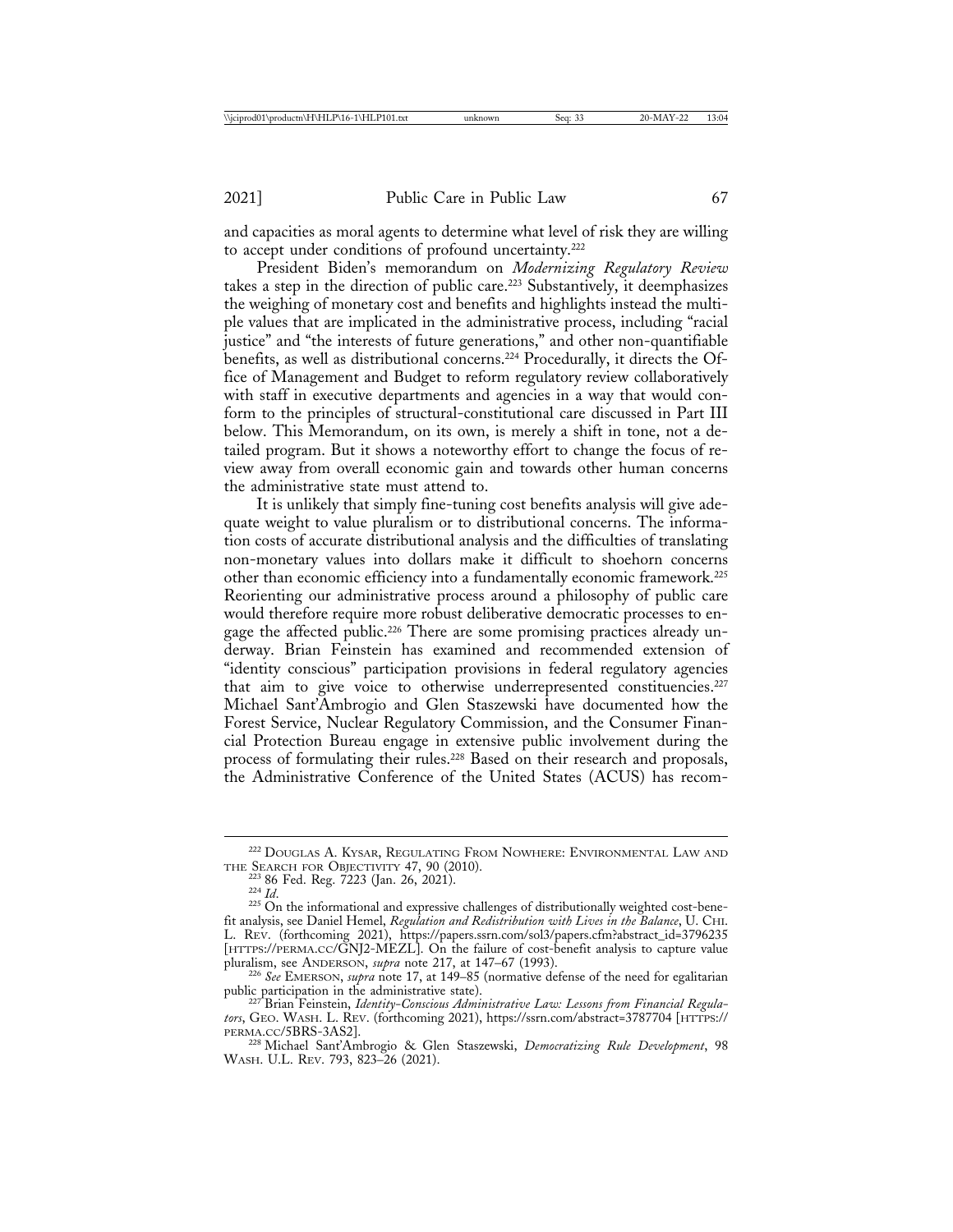mended that agencies adopt general policies explaining their pre-notice participation procedures.229 The ACUS Recommendation also provides that:

When agencies believe that their public engagement may not reach all affected interests, they should consider conducting outreach that targets experts not already likely to be involved, individuals with knowledge germane to the proposed rule who do not typically participate in rulemaking, and members of the public with relevant views that may not otherwise be represented.230

Public participation and engagement are costly, however, and agencies must already comply with a number of onerous procedural requirements, not least of which is the White House's regulatory review process itself.231 The costs of participation might be compensated for by allowing agencies to avoid the OIRA review process if they engage in sufficiently robust and inclusive public participation prior to issuance of proposed rules. For example, an agency might avoid OIRA review on a particular rule if it engages in prenotice listening sessions composed of a cross-section of relevant stakeholders, including in particular those ordinary citizens and marginalized groups that do not ordinarily contribute to the agency's rulemaking process. The agency would then have to document how these listening sessions informed the proposal and explain how its regulation took into account the viewpoints and interests of all groups, including those who ordinarily do not participate in the rulemaking. The proposed rule would need to be cleared by a "regulatory public defender" within the agency or detailed from the White House with responsibility to ensure that the agency had demonstrated due engagement and consideration of all affected interests.232

This proposal is meant to be experimental, allowing some agencies to go on with ordinary regulatory review processes, and others to begin to develop a new and inclusive regulatory discourse that would demonstrate care for a wider spectrum of human interests.

## III. PUBLIC CARE AS CONSTITUTIONAL STRUCTURE: THE QUALIFIED HIERARCHY OF THE EXECUTIVE

The previous Parts articulated the regulatory purpose of care and the set of administrative procedures that require officials to take due consideration of relevant social interests when they implement the law. This Part now turns to official relations within the executive branch, in particular the relationship between the President, principal officers, and the civil service. I re-

<sup>229</sup> ADMIN. CONF. OF THE U.S., Notice of Adoption of Recommendation 2018–7, Public Engagement in Rulemaking, 84 Fed. Reg. 2139, 2146 (Feb. 6, 2019).<br><sup>230</sup> *Id.* at 2148.<br><sup>231</sup> See EMERSON, *supra* note 17, at 175.<br><sup>232</sup> The proposal for a regulatory public defender is from Mariano-Florentino Cuellar,

*Rethinking Regulatory Democracy*, 57 ADMIN. L. REV. 411, 491 (2005).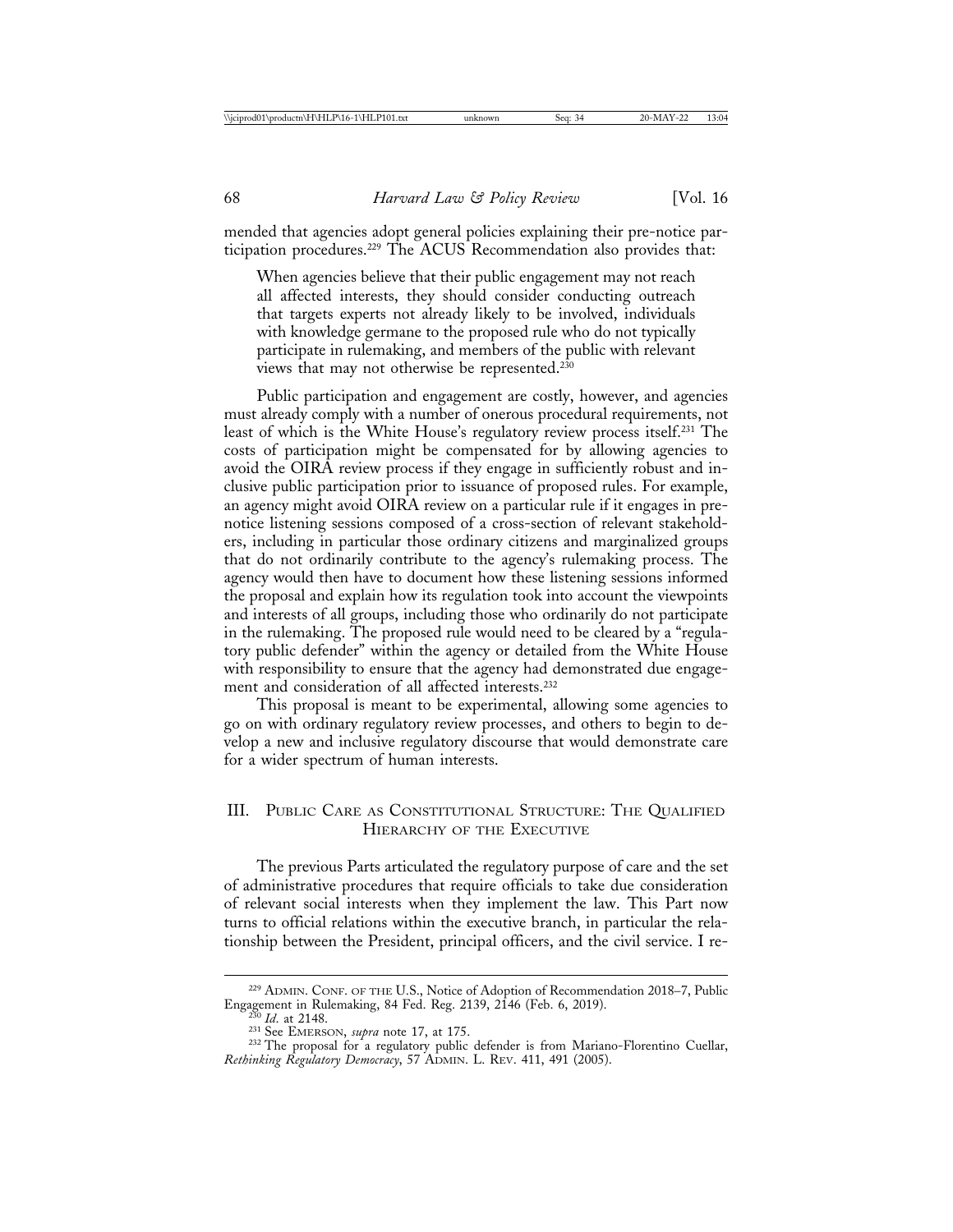fer to the subset of public care obligations that apply to the President's relation to other administrative officials as structural-constitutional care*.*

Structural-constitutional care is textually anchored in Article II of the Constitution, which provides that the President "shall take Care that the Laws be faithfully executed."233 I argue for an understanding of the President's caretaking obligation as a responsibility to defer to and respect the reasonable judgments of other officials while maintaining the integrity of law-administration as a whole. This interpretation departs from "unitary" theories of the executive234 in understanding the President's caretaking obligation not as license for unilateral command but as an injunction to deliberate with other responsible executive officers. Structural-constitutional care is a responsibility to work with other officials rather than to subject them to one's will. Such care is a component of the more general principle of public care, insofar as it requires one particular official—the President—to take into account the interest, viewpoints, and values of other officeholders. Having interpreted the Take Care Clause in light of the principle of public care, I argue that the Clause supports limitations on the President's power to remove administrative officials. Such restrictions reinforce the President's caretaking obligation, which he has incentives to shirk, with specific protections that encourage intra-branch deliberation and law-oriented decisionmaking. More broadly, structural-constitutional care would oblige the President and appointed officials to heed the reasoned advice of career officials with relevant authority and expertise.

#### *A. Taking Care and Executive Branch Structure*

Proponents of "unitary" presidential control over administration have interpreted the Take Care Clause as granting or at least affirming a presidential power to control how all other executive officials exercise their discretion.235 They argue that the President must have whatever powers are necessary to ensure that other executive officials implement the laws faithfully. He could not guarantee these other officials' faithful execution if he could not direct and remove them.236 In *Seila Law v. Consumer Financial Protection Bureau*, 237 the Supreme Court relied on this reasoning to hold unconstitutional a statutory restriction on the President's power to remove the Director of the Consumer Financial Protection Bureau (CFPB).238 In cases like this, the Take Care Clause operates to confirm the President's unilateral power over other executive officers.

<sup>233</sup> U.S. CONST. art. II, § 3, cl. 5. <sup>234</sup> *E.g.,* Stephen G. Calabresi & Kevin H. Rhodes, *The Structural Constitution: Unitary Executive, Plural Judiciary*, 105 HARV. L. REV. 1153 (1992).<br><sup>235</sup> *Id.* at 1167 (1992).<br><sup>236</sup> *See* Myers v. United States, 272 U.S. 52, 117 (1926); Morrison v. Olson, 487 U.S. 654,

<sup>726 (1988) (</sup>Scalia, J., dissenting). <sup>237</sup> 140 S. Ct. 2183 (2020). <sup>238</sup> *Id*. at 2197.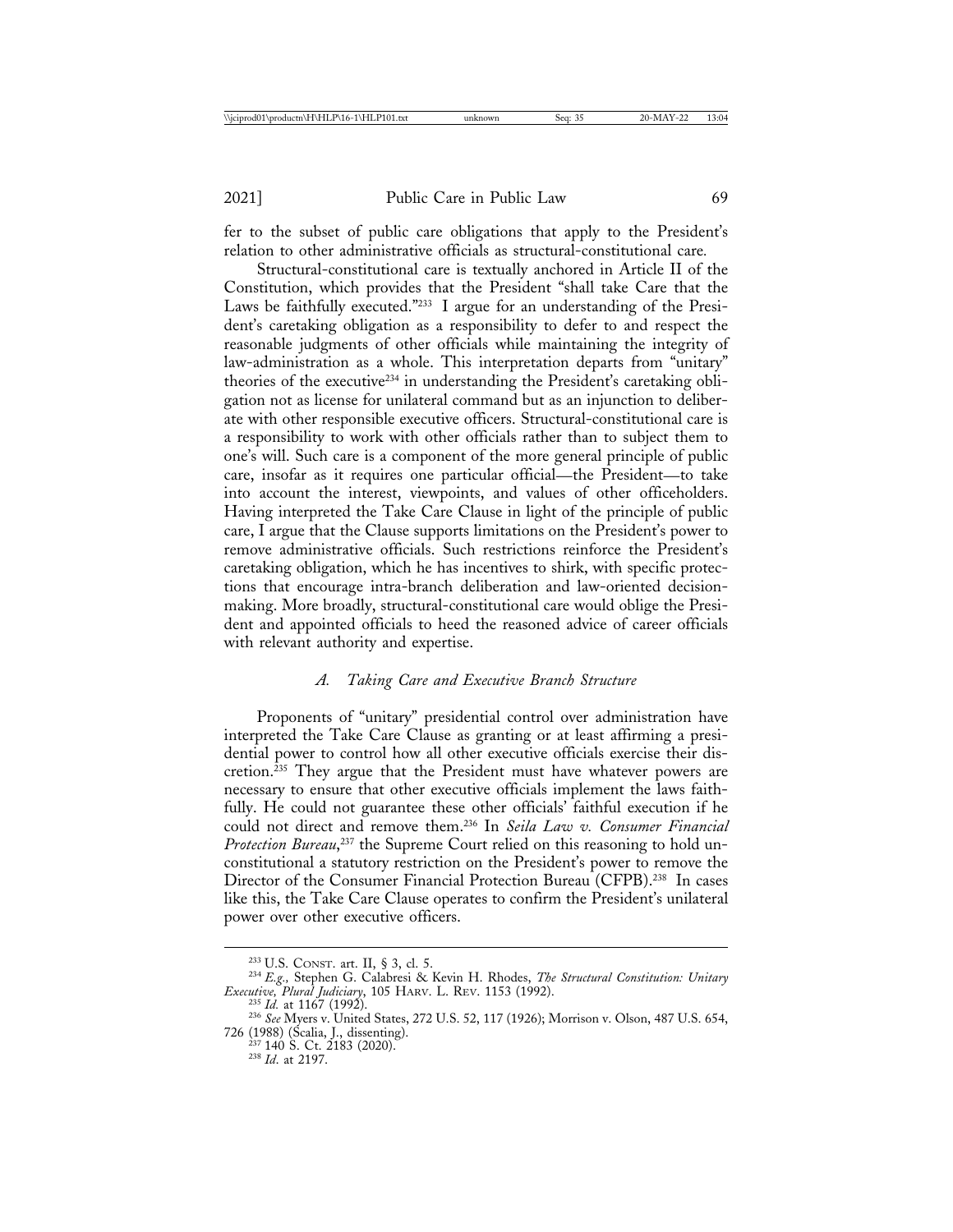The Clause as understood by unitary theorists underscores stereotypically masculine understandings of political power, favoring dominance, authority, and control over deliberation, attentiveness, and interdependency.239 It therefore runs contrary to the principal of public care this paper has developed. It is important to underscore, however, that the unitary theory is not only inconsistent with the moral insights of feminist and Progressive political thought but also unconvincing as a matter of textual interpretation and original public meaning. As Justice Kagan noted in partial dissent in *Seila Law*, the Clause "speaks of duty, not power."240 It obliges the President to safeguard and maintain the steady, conscientious, and fair implementation of law. The caretaking obligation does not augment but rather restricts the President's supervision to the "faithful" execution of the law. Professors Andrew Kent, Ethan J. Leib, and Jed Shugerman have shown that "faithful execution" in the Founding Era was a fiduciary obligation associated with "true, honest, diligent, due, skillful, careful, good faith, and impartial execution of law."241

These official qualities are markedly different from attitudes of "direction" and "control" that usually predominate in discussions of the Executive.242 They are instead oriented towards preserving, improving, and attending to interests other than one's own.243 An honest person says the truth, rather than whatever is most convenient to them, so that the facts are known. One who is skillful and diligent does their job in the right way, rather than in the way that is easiest or most profitable, so that the work is of good quality. The President's caretaking obligation, similarly, is a duty to orient his conduct toward the law rather than his own interest, so that the acts of government are reliably motivated by, linked to, and confined within known and stable rules.244 This duty of care requires "special attention" to ensure that the requirements established and the powers granted by statute are put into effect.<sup>245</sup> The law must guide the President's conduct, and the law's sound administration must count as one of his ends.

The caretaking obligation extends further than particular statutes and towards preservation of the constitutional system that authorizes law and limits it.<sup>246</sup> The President, like other officeholders, is a caretaker for the Constitution and the laws. He holds certain legal powers in trust, to be used

he shall take the following Oath or Affirmation:—'I do solemnly swear (or affirm) that I will

<sup>&</sup>lt;sup>239</sup> Eileen McDonagh & Paula A. Monopoli, THE GENDERED STATE AND WOMEN's POLITICAL LEADERSHIP, IN FEMINIST CONSTITUTIONALISM: GLOBAL PERSPECTIVES*,* 169, 179–81 (2012).<br><sup>240</sup> 140 S. Ct. at 2228 (Kagan, J., dissenting in part).

<sup>&</sup>lt;sup>241</sup> Andrew Kent, Ethan J. Leib & Jed Handelsman Shugerman, *Faithful Execution and Article II*, 132 HARV. L. REV. 2111, 2118 (2019).

<sup>242</sup> See, e.g., Myers, 272 U.S. at 117; Seila Law, 140 S. Ct. at 2203–04.<br><sup>242</sup> See, e.g., Myers, 272 U.S. at 117; Seila Law, 140 S. Ct. at 2203–04.<br><sup>243</sup> Evan J. Criddle & Evan Fox-Decent, *Guardians of the Legal Order: Th* 

*sions of Public Fiduciaries,* FIDUCIARY GOVERNMENT 67, 84 (2017). <sup>244</sup> *Seila Law*, 140 S. Ct. at 2228 (Kagan, J., dissenting in part) (the Take Care Clause requires "fidelity to law itself, not to every Presidential policy preference").<br><sup>245</sup> Kent, Leib & Shugerman, *supra* note 241, at 2134.<br><sup>246</sup> See also U.S. CONST. art. II, § 1, cl. 8 ("Before he enter on the Execution of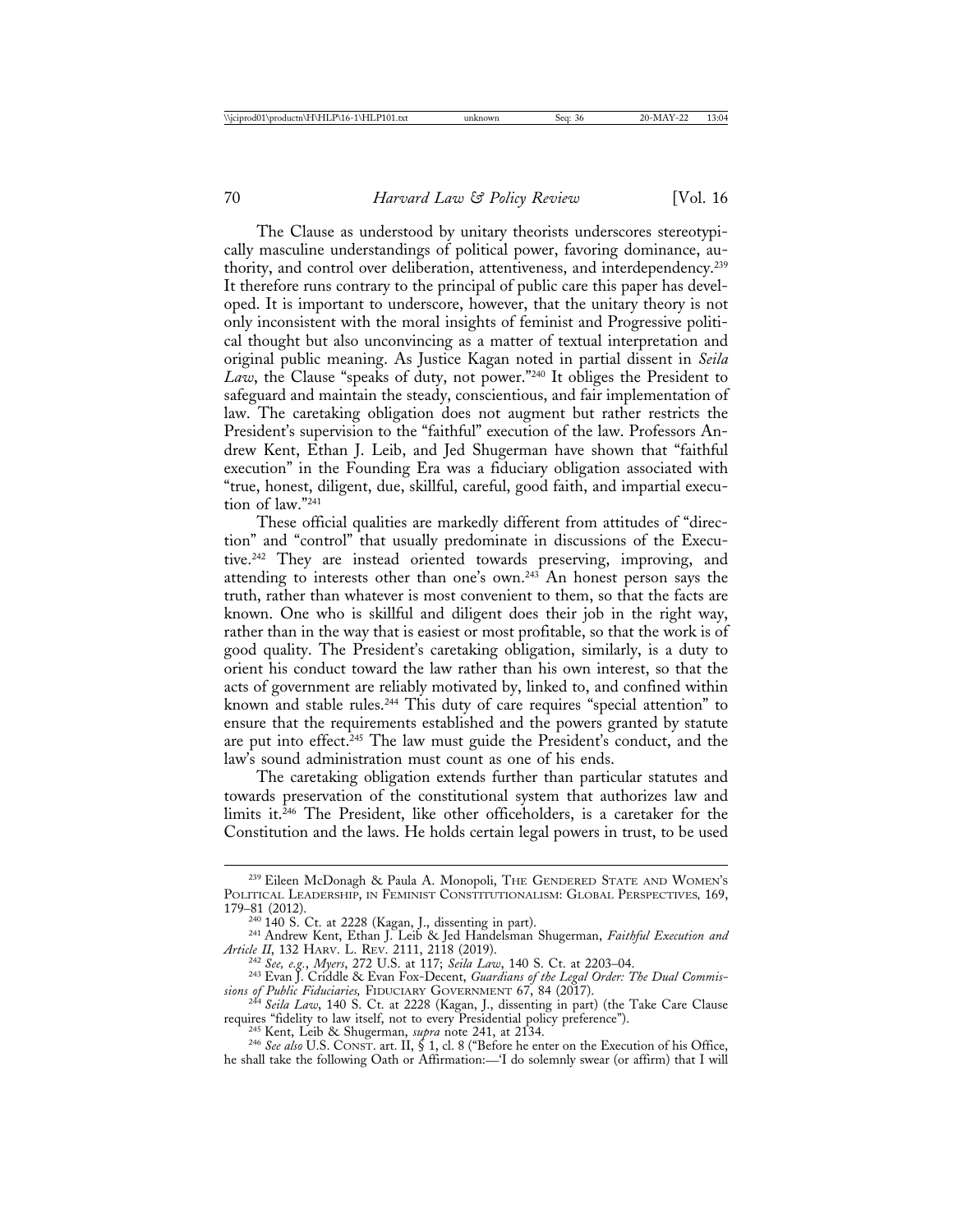appropriately for the common interest. That means there may be some things the President or his voters want him to do, even things that the law might formally allow him to do, that he should not do because they will undermine the impartial administration of law or the health of the constitutional order as a whole.<sup>247</sup>

We need not rely on hypotheticals to understand what it is for the President to breach his caretaking obligations. What David L. Noll calls "administrative sabotage," aiming to subvert and cripple statutorily mandated programs, has been a lasting strategy of political efforts to dismantle the administrative state.<sup>248</sup> Though Democratic Presidents have hardly been innocent of breaches of caretaking duties,<sup>249</sup> these failures of care have been particularly pronounced on the conservative side of the aisle where the welfare state is concerned, given the Republican Party's ideological opposition to the statutory purposes underlying that state. The Trump Administration was rife with examples.250 As Nicholas Bagley has shown, "President Trump . . . exploited his position as the head of the executive branch . . . to sabotage the very law he is charged with administering,"251 in particular the Affordable Care Act. His very first executive order directed executive branch agencies to "take all actions consistent with the law to minimize the unwarranted economic and regulatory burdens of the Act."252 This was an example of complying with the letter of the law while failing to care for its spirit. The instances of sabotage were legion: cutting ninety percent of the budget for HealthCare.gov, undermining the ACA's coverage regulations with expansion of "short term" and "association health plans," and ending cost-sharing payments to insurers.253

Emanuel, eds. 2020). <sup>252</sup> Exec. Order. No. 13,765, 82 Fed. Reg. 8351 (Jan. 20, 2017). <sup>253</sup> *See* Bagley, *supra* note 251, at 198–202.

faithfully execute the Office of President of the United States, and will to the best of my Ability, preserve, protect and defend the Constitution of the United States.'"). <sup>247</sup> *See* Neil S. Siegel, *After the Trump Era: A Constitutional Role Morality for Presidents and*

*Members of Congress*, 107 GEO. L. J. 109, 146–54 (2018) (describing rhetorical, procedural, and substantive requirements of political officials' role, including reaching out to and deliberating with members of the other party and adhering to established norms and conventions). Insofar as Siegel's understanding of official role morality requires political moderation, it differs from public care, which includes a substantive commitment to support individuals' moral and political agency. But administrative-procedural and structural-constitutional care may often require moderation and compromise with viewpoints other than that of the President and the Presi-

<sup>&</sup>lt;sup>248</sup> David L. Noll, *Administrative Sabotage*, 120 MICH. L. REV. (forthcoming 2021), https://papers.ssrn.com/sol3/papers.cfm?abstract\_id=3880678 [https://perma.cc/SW3N-

<sup>&</sup>lt;sup>249</sup> See generally Joshua Blackman, Presidential Maladministration, 2018 U. ILL. L. REV. 398 (2019). <sup>250</sup> Blake Emerson, *The Departmental Structure of Executive Power: Subordinate Checks from*

*Madison to Mueller*, 38 YALE J. REG. 91, 156 (2021). <sup>251</sup> NICHOLAS BAGLEY, EXECUTIVE POWER AND THE AFFORDABLE CARE ACT, IN

THE TRILLION DOLLAR REVOLUTION: HOW THE AFFORDABLE CARE ACT TRANSFORMED POLITICS, LAW, AND HEALTH CARE IN AMERICA 192–93 (Abbe R. Gluck & Ezekiel J. Emanuel, eds. 2020).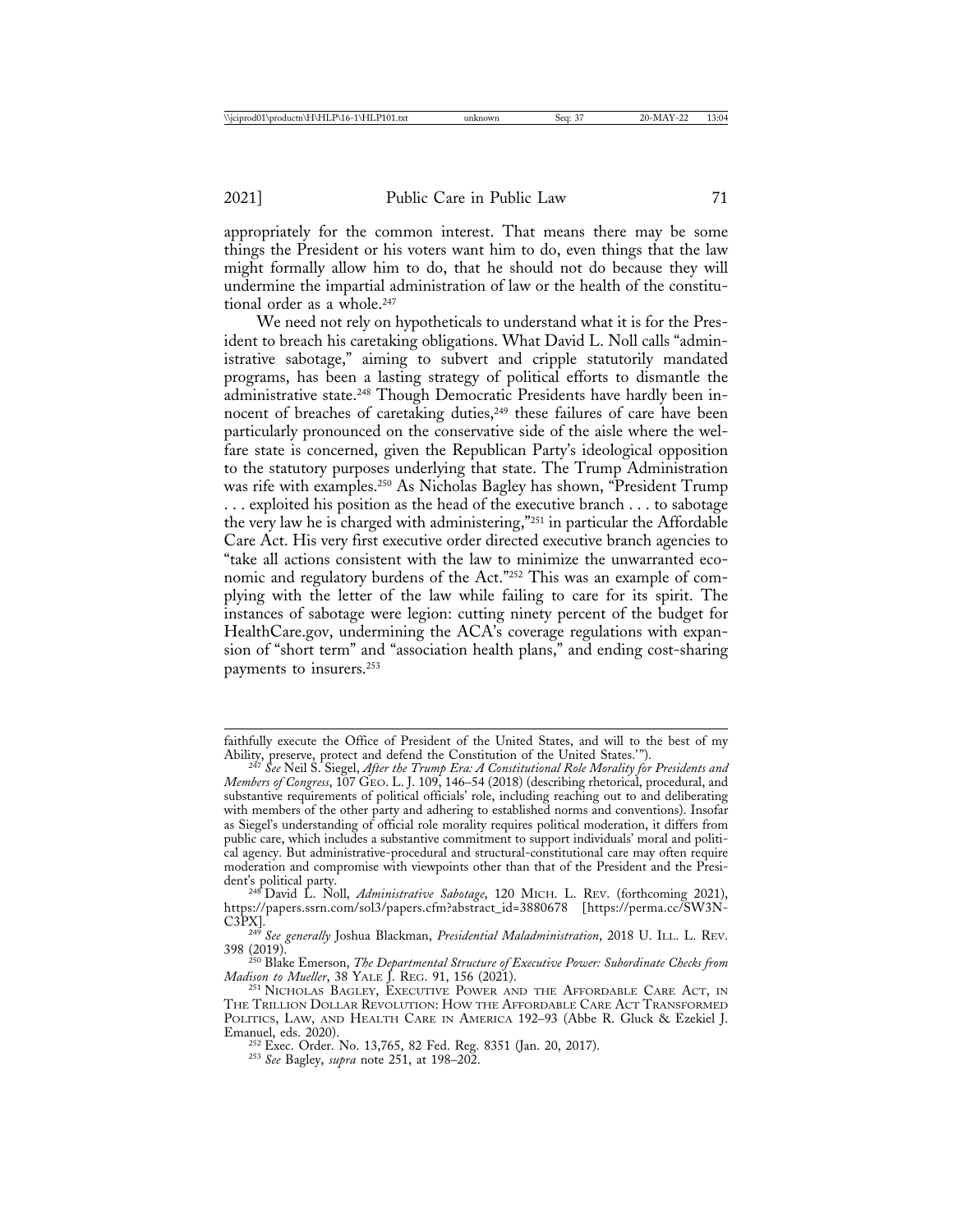A number of cities brought suit, alleging that such instances constituted a violation of the President's caretaking obligation.254 While the District Court for the District of Maryland dismissed these claims, the court's argument turned largely on the judiciary's capacity to interfere in matters left to executive discretion, rather than with the underlying question of whether the President had failed to exercise his discretion so as to faithfully execute the law.255 Whether or not the court was correct on that jurisdictional question, the point here is that the substance of the caretaking obligation is to ensure that the laws are administered well and that the legal system as a whole remains functional.256 This obligation leaves significant leeway in the President's hands to determine what the sound administration of law requires. But the content of the take-care obligation cannot be determined wholly subjectively according to the President's will; in that case it would not be a meaningful legal duty at all. A President's attempts to make the laws unworkable because he does not like them or because they contravene his political commitments violates his caretaking obligations—whether or not such violations are justiciable.

This way of thinking about presidential caretaking has implications for the constitutional structure of the executive branch. The first is that the hierarchical structure of the branch must be qualified or partially flattened by the requirements of due caretaking. As Gillian Metzger has argued, the Take Care Clause together with other constitutional provisions requires the President's "overall hierarchical control and accountability" over and for the subordinate offices and agencies of the executive branch.<sup>257</sup> Unlike unitary theorists of the executive, however, Metzger does not understand this "duty to supervise" as requiring presidential control over all decisions within the branch. Rather it can be and, in many contexts, should be met instead through "systematic" forms of bureaucratic control such as the use of audits and the issuance of circulars and enforcement guidance.<sup>258</sup> This account rightly focuses on the obligations, rather than merely the powers, of the presidency, and shifts attention away from personal, plebiscitary authority towards steadier forms of administrative routine.

Understanding the President's caretaking role complicates Metzger's emphasis on hierarchy, however. To ground the duty to supervise, Metzger relies in part on the hierarchical structure contemplated in the Appointments Clause, $259$  which provides that the President may appoint principal officers to lead executive departments and empowers Congress to vest the appointment of inferior officers in those principals.260 But the Appointments Clause

<sup>254</sup> *See, e.g.,* City of Columbus v. Trump, 453 F.Supp.3d 770 (D. Md. 2020). <sup>255</sup> *Id.* at 800–04. <sup>256</sup> *See* Shalini Bhargava Ray, *Abdication Through Enforcement*, 96 IND. L.J. (forthcoming

<sup>2021),</sup> https://ssrn.com/abstract=3573110 [https://perma.cc/R8ZX-K8XR]. <sup>257</sup> Gillian Metzger, *The Constitutional Duty to Supervise*, 124 YALE L.J. 1836, 1845

<sup>&</sup>lt;sup>258</sup> *Id.* at 1840.<br><sup>259</sup> Id. at 1879.<br><sup>260</sup> U.S. CONST. art. II, sec. 2, cl. 2.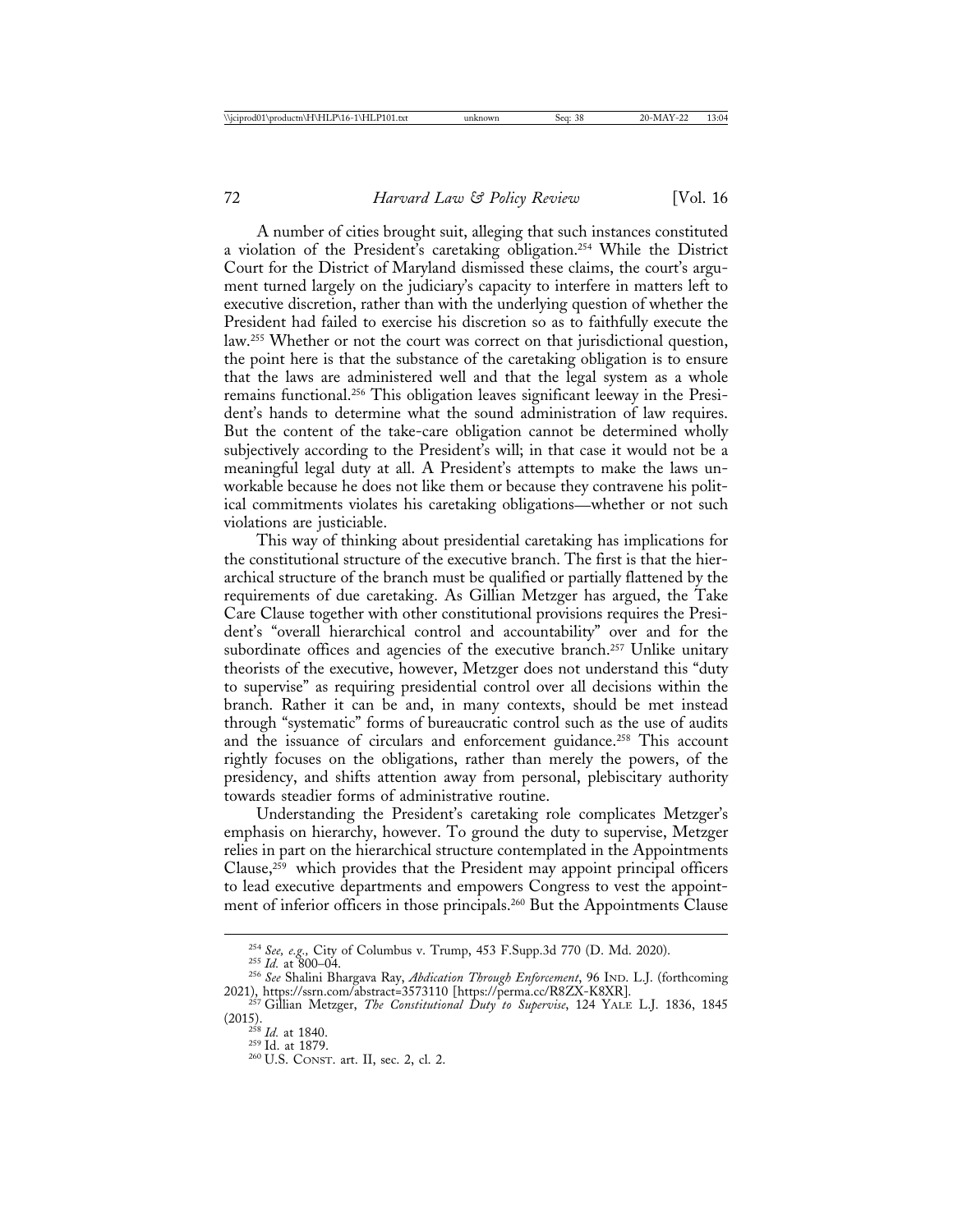also incorporates lateral checks amongst the branches, including the requirement of senatorial advice and consent and Congress' power to vest the appointment of inferior officers in the courts.<sup>261</sup> In addition, when the President nominates an official to head a department, the President's caretaking obligations should be understood to require her to select someone with subject-matter and managerial skills that are "germane" to that post.<sup>262</sup> For instance, the very first Congress required that the attorney general be "learned in the law."263 Picking an attorney general with no background or training in law would be inconsistent with the President's caretaking responsibilities as applied to her appointment powers. The legal obligation to match the candidate to the official role is politically rather than judicially enforced by way of the senate's advice and consent role. But it is a genuine obligation nonetheless, which may go underenforced without senatorial watchfulness. As George A. Kraus and Anne Joseph O'Connell have shown, there are often significant tradeoffs between President's incentives to choose "loyal" officers and to choose "competent" ones.<sup>264</sup>

Beyond the initial appointment decision, due regard for the law also requires that the President respect and heed the independent judgment of the officials she appoints. The President, at a minimum, must seriously entertain the viewpoints of subordinate officials with knowledge about the legal issues in question in order to show that her conduct is appropriately oriented toward the law. As Shalev Roisman has argued, the President has a "duty to deliberate," which requires "gathering relevant information and making a considered judgment before exercising power delegated directly to her."265 If she does not listen to what qualified subordinates think about areas within their jurisdiction, she is likely to err as to what the law requires. That is because such officials' narrower remit should enable them to devote their attention to the problems before them and understand their workings much better than a President who must oversee the execution of all laws at once.

<sup>&</sup>lt;sup>261</sup> *Id*. The third option for inferior officers is that the President may appoint them "alone," without senatorial consent. *Id.* This possibility confirms presidential control but complicates the hierarchy. *Id; see* Emerson, *supra* note 250, at 114–15.<br><sup>262</sup> *See* Shoemaker v. United States, 147 U.S. 282, 301 (1893); Weiss v. United States, 510

U.S. 163, 174 (1994). These cases allow the assignment of additional "germane" duties to officers beyond the duties of the office to which they were appointed. This conclusion implies that germaneness inquiries might apply to the Appointments Clause generally. *See* Anne Joseph O'Connell, *Actings*, 120 COLUM. L. REV. 613, 663 (2020) ("All but the strictest formalists . . . would permit a person confirmed to a 'germane' position to serve temporarily in a different, principal Office."). It would be anomalous if germaneness were constitutionally relevant to the assignment of additional duties to an already appointed officer but not to the prior

<sup>&</sup>lt;sup>263</sup> An Act to establish the Judicial Courts of the United States, ch. 20, § 35, 1 Stat. 73, 93

<sup>(1789).</sup> <sup>264</sup> George A. Kraus & Anne Joseph O'Connell, *Loyalty*–*Competence Trade-off's for Top U.S. Federal Bureaucratic Leaders in the Administrative Presidency Era*, 49 PRES. STUD. Q. 527,<br>530 (2019).

<sup>&</sup>lt;sup>265</sup> Shalev Roisman, *Presidential Law*, 105 MINN. L. REV. 1269, 1292 (2021). For arguments against the currently limited reviewability of presidential decisions, see generally Kevin Stack, *The Reviewability of the President's Statutory Powers*, 62 VAND. L. REV. 1171 (2009); Kathryn Kovacs, *Constraining the Statutory President*, 98 WASH. U.L. REV. 62 (2020).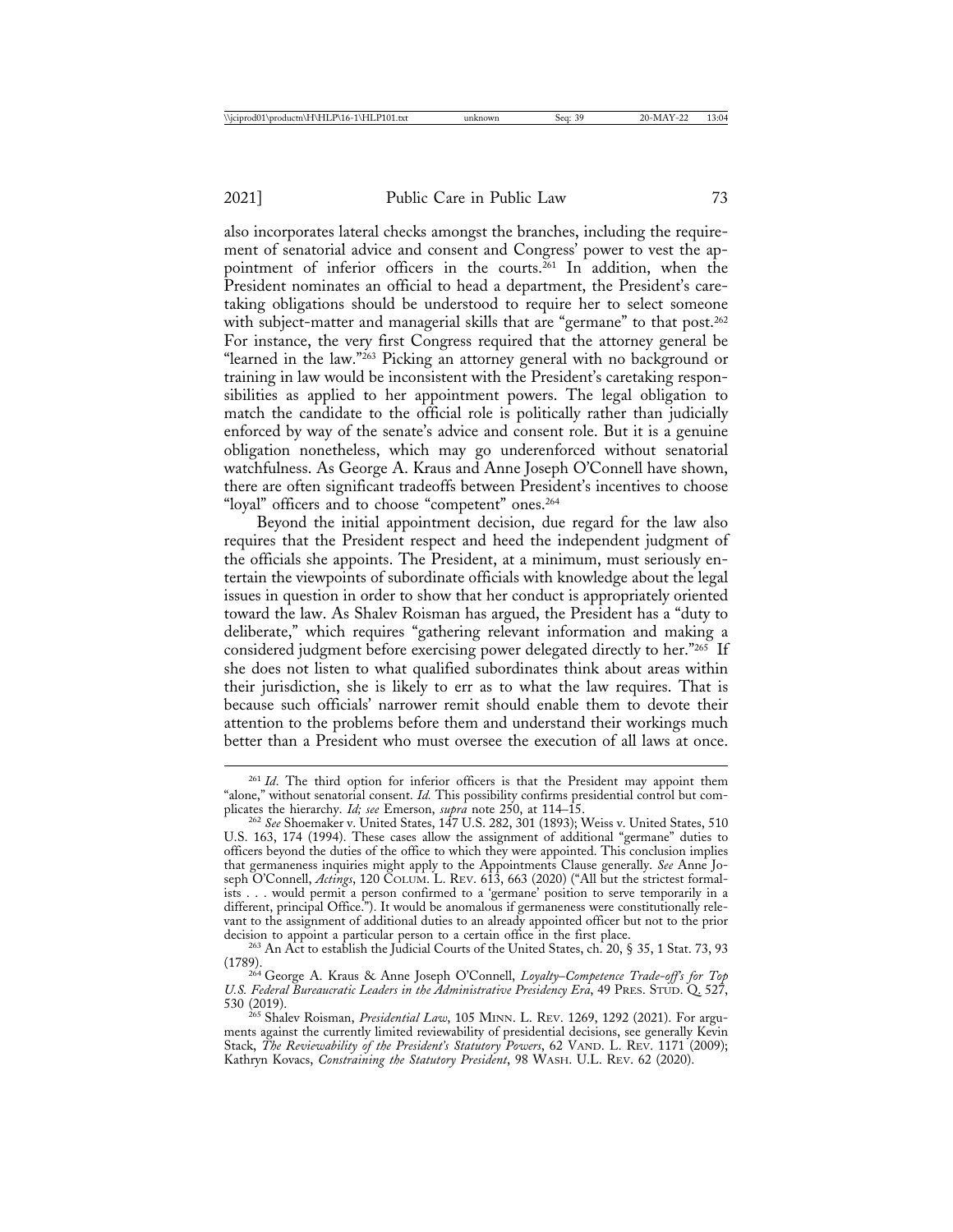Reliance on the judgment of subordinate officials with specific authority and expertise provides some security that the ultimate decision will be guided by the purposes of the law rather than by irrelevant political or policy concerns foisted upon a compliant bureaucracy.

In the usual case of legislative delegation, where Congress vests discretionary power in an official other than the President, such as a cabinet secretary, the President does not possess authority to dictate how the statutorily designated officer exercises her power. While some unitary theorists claim that the President possesses such power, and Presidents often act as if they possess it, such an implied right of direction is difficult to square with statutory text explicitly vesting authority in another official.266 Moreover, the President's structural-constitutional obligation to faithfully enforce the law requires her to support the administrative-procedural care obligations that statutory law and judicial interpretation have imposed on agencies. The President therefore has the duty and power to ensure that agencies exercise their authority reasonably, which might include alerting agencies to any political preferences of the White House that are relevant to the statutory scheme the agency implements. But the President does not have the power to dictate the agency's course of conduct or require that it consider a factor that is irrelevant to the statutory scheme. A public care perspective on executive power would reject those occasional decisions in which reviewing courts seem to approve of such White House interference.<sup>267</sup> It insists that the agency act for reasons grounded in the law rather than the President's will.

Taking care of the law, in other words, requires what Joan Tronto has called "caring with"—a democratic ethos that relies not on command and control but on "plurality, communication, trust, and respect."268 Without ignoring the President's electoral mandate to speak for the nation as a whole, structural-constitutional care insists also on a democratic organization of offices which, to borrow Seana Valentine Shiffrin's terms, "manifests equality in its explicit structure."269 Executive branch relations based on "trust" between the President and other officers are likely not only to enhance the programmatic quality of administration but also to reflect back on citizens an image of their own deliberative responsibilities.<sup>270</sup>

Structural-constitutional care therefore requires a substantially qualified official hierarchy. Beyond the Take Care Clause itself, the Opinion Clause empowers the President to "require the Opinion, in writing, of the principal

<sup>266</sup> *See generally* Kevin Stack, *The President's Statutory Powers to Administer the Laws*, 106 COLUM. L. REV. 263 (2006).<br><sup>267</sup> See Sierra Club v. Costle, 657 F.2d 298, 408 (D.C. Cir. 1981).<br><sup>268</sup> See TRONTO, *supra* note 10, at 35.<br><sup>269</sup> Seana Valentine Shiffrin, *Speaking Amongst Ourselves: Democracy and the Law*,

TANNER LECTURES ON HUMAN VALUES 16 (Apr. 18–19, 2017), https://tannerlec-

<sup>&</sup>lt;sup>270</sup> See generally WILLIAM G. RESH, RETHINKING THE ADMINISTRATIVE PRESIDENCY: TRUST, CAPITAL, AND APPOINTEE-CAREER RELATIONS IN THE GEORGE W. BUSH AD-MINISTRATION (2015). On the trust-promoting features of administrative procedure, see generally Edward H. Stiglitz, *Delegating for Trust*, 166 U. PA. L. REV. 633 (2018).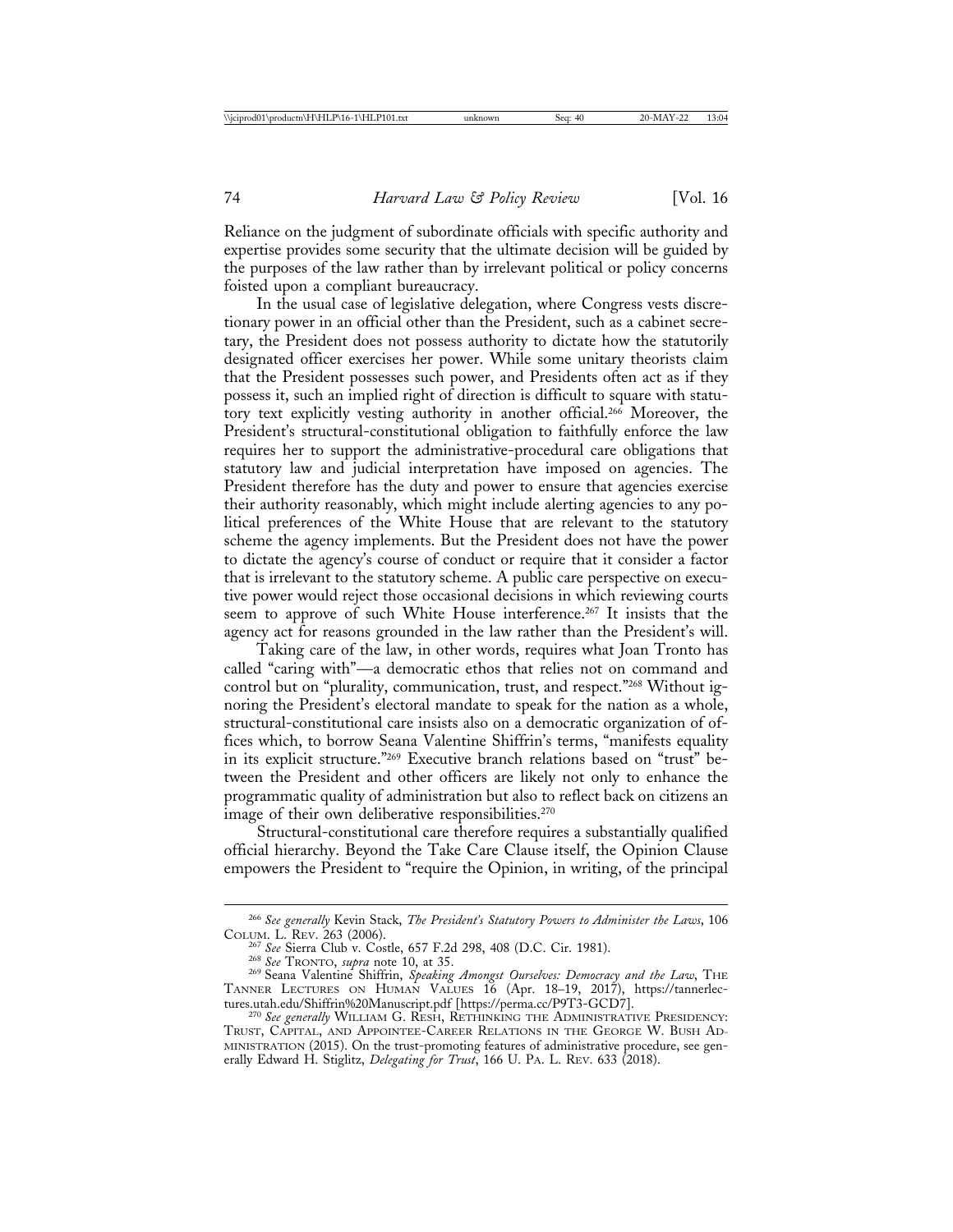Officer in each of the executive Departments, upon any Subject relating to the Duties of their respective Offices."271 The Clause pulls in two directions. It suggests that the President would have final decisional authority over some matters of law administration. At the same time, as Peter Shane has argued, the clause expresses an "ethos of deliberation."272 It indicates that the President's conduct should, at least in certain cases, be guided by the input of his principal officers.<sup>273</sup> The Clause implies that these officers' opinions must be independent from the President's. It would be of no use to the President's careful decision-making if the principal officers were lackeys who merely flattered the President with what he wanted to hear. Furthermore, these officers' opinions must concern "the Duties of their respective Offices."274 Such duties are separate from the President's will and power, because the executive departments are established not by the President, but by Congress.275 If the President is to respect the law, he must consider the written opinions conveyed to him by the officers Congress empowers.276

Failure to consider subordinates' judgments, by contrast, may evince a failure to act on the basis of law. If the President or his political appointees altogether ignore the considered views of administrative officials who work on and attend to particular policy issues on a daily basis, there will be reason to suspect that the law is merely a pretext for the political officials' actions, rather than the reason for which they act.<sup>277</sup> This concern with presidential policy concerns undermining agency decision-making arose when the Obama Administration interfered with the Food and Drug Administration's decision to offer the Plan-B contraceptive over the counter. In *Tummino v. Torti*, 278 the District Court for the Eastern District of New York found the

<sup>276</sup> The Office of Legal Counsel plays a significant role in providing such advice, but the degree to which it offers genuinely impartial opinions and constraints is fiercely disputed. *Compare* Trevor Morris, *Stare Decisis in the Office of Legal Counsel*, 110 COLUM. L REV. 1448, 1455–58 (2010) *with* Peter M. Shane, *Executive Branch Self-Policing in Times of Crisis: The Challenges for Conscientious Legal Analysis,* 5 J. NAT'L SEC. L. & POL'Y 507, 517–18 (2012) *and* Daphna Renan, *The Law Presidents Make*, 103 VA. L. REV. 805, 809–10 (2017). The executive branch also relies heavily on interagency working groups to vet regulations where multiple agencies have a stake in the issue. *See* Peter M. Shane, *Political Accountability in a System of Checks and Balances: The Case of Presidential Review of Rulemaking*, 48 ARK. L. REV. 161, <sup>182</sup>–83 (1995); Roisman, *supra* note 265, at 1326–31. <sup>277</sup> *See* Dep't of Com. v. New York, 139 S. Ct. 2551, 2575 (2019) (Secretary of Com-

merce's decision to add citizenship question was arbitrary because it was based on a pretextual rationale). Justice Roberts in this case missed the opportunity to underscore the relationship between pretext and the Secretary's failure to listen to the advice of subordinates, in this case

<sup>278</sup> 603 F. Supp. 2d 519 (E.D.N.Y. 2009).

<sup>&</sup>lt;sup>271</sup> U.S. CONST. art. II, §. 2, cl. 1.<br><sup>272</sup> PETER M. SHANE, MADISON'S NIGHTMARE: HOW EXECUTIVE POWER THREATENS<br>AMERICAN DEMOCRACY 11 (2009).

<sup>&</sup>lt;sup>273</sup> Emerson, *supra* note 250, at 111–12.<br><sup>274</sup> U.S. CONST. art. II, §. 2, cl. 1. 275 *See* U.S. CONST. art. II, § 2, cl. 2 ("Congress may by Law vest the Appointment of such inferior Officers, as they think proper, in the President alone, in the Courts of Law, or in the Heads of Departments."); *Id.* art. I, § 8, cl. 18 (Congress has power to "carr[y] into Execution" powers vested in "the Government of the United States, or in any Department or Officer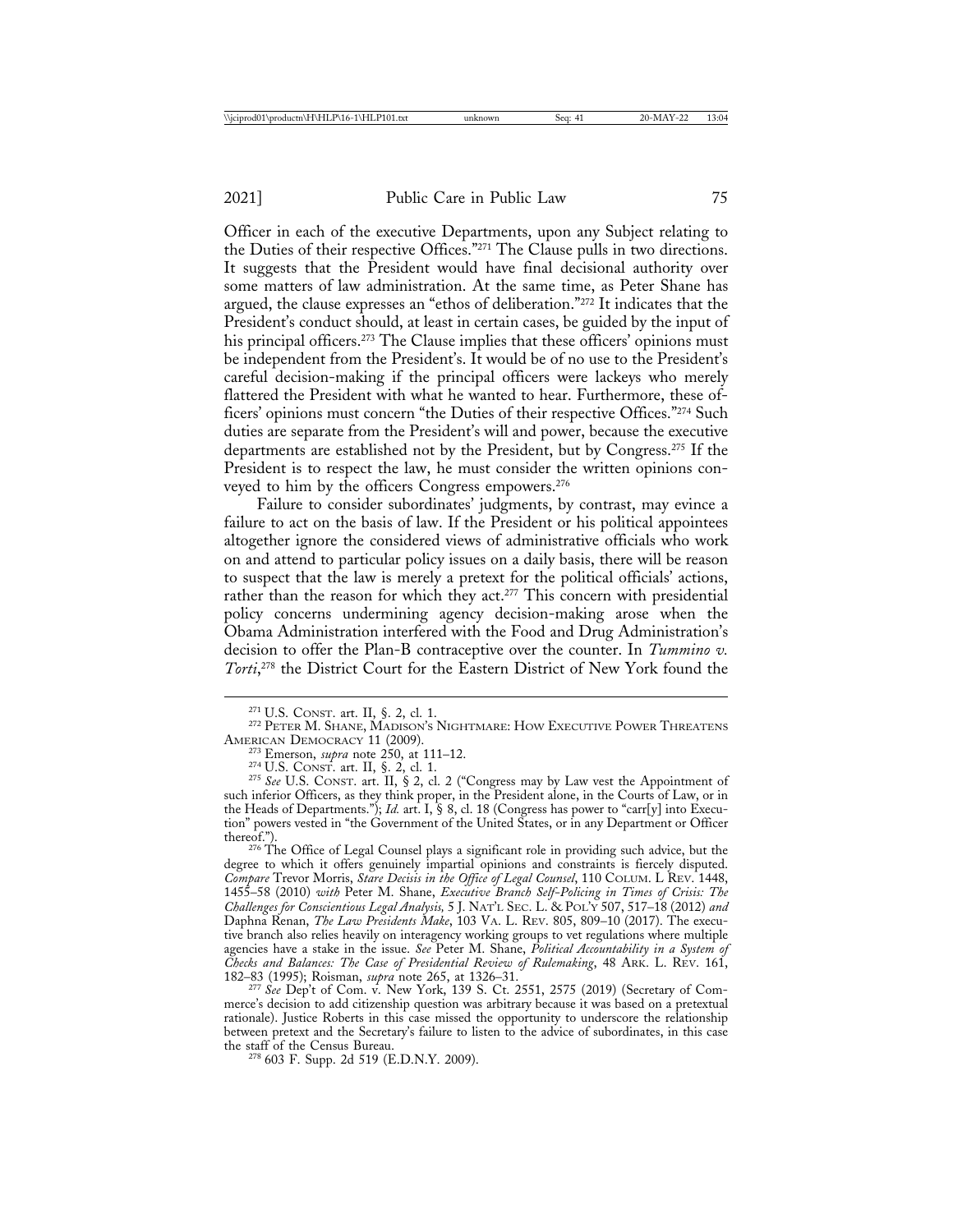resulting decision unlawful, in part because the White House "wrested control over the decision-making . . . from staff that would have normally issued the final decision[.]"279 In many other cases, courts rely on reports from agency staff to assess whether the agency leadership's decision is well-reasoned.<sup>280</sup> Reliance on the record composed by inferior officers and other subordinate officials empowers these officials to contest arbitrary assertions of policy preference and encourages instead a "dialogue inside the agency."281 Caretaking thus requires not only a stable system for applying policy downwards through the hierarchy but a complementary system for communicating information and judgments upward.

The Trump Administration's response to the COVID-19 pandemic evinced a failure of caretaking in this specific, structural sense: he failed to listen to and interfered with the work of the professional government officials who staff and constitute the executive departments, particularly the Department of Health and Human Services, and its component agency, the Centers for Disease Control.<sup>282</sup> We also saw Trump flout mask wearing guidance and reject school closure recommendations from government scientists.283 Trump's conduct constituted a failure of care in the direct, purposive sense that the President could have done more to protect people physically

<sup>279</sup> Tummino v. Torti, 603 F. Supp. 2d 519, 523 (E.D.N.Y. 2009) (FDA action on Plan B unlawful because "wrested control over the decision-making . . . from staff that normally would issue the final decision"). For the leading discussion, see Lisa Heinzerling, *The FDA's Plan B*

*Fiasco: Lessons for Administrative Law*, 111 GEO. L.J. 962, 981–82 (2014). <sup>280</sup> *See, e.g.*, Balt. Gas & Elec. Co. v. Nat. Res. Def. Council, Inc., 462 U.S. 87, 104 (1983) (relying in part on "staff reports" to conclude agency action not arbitrary and capricious); Mobil Pipe Line Co. v. FERC, 676 F.3d 1098, 1099, 1102–05, 1103 n.2 (D.C. Cir. 2012) (Kavanaugh, J.) (relying on Federal Energy Regulatory Commission "expert staff" to

<sup>&</sup>lt;sup>281</sup> See E. Donald Elliott, *Chevron Matters: How the Chevron Doctrine Redefined the Roles of Congress, Courts, and Agencies*, 16 VILL. ENVTL. L.J. 1, 12 (2005); *see also* Emerson, *supra* note 250, at 145–47. <sup>282</sup> *See, e.g.*, Cheyenne Haslett & Anne Flaherty, *Amid Pandemic, Confidence in CDC Er-*

*odes with Questions of Political Interference*, ABC NEWS (Sept. 26, 2020), https:// abcnews.go.com/Politics/amid-pandemic-confidence-cdc-erodes-questions-political-interference/story?id=73239582 [https://perma.cc/5YN6-JGFW]; Eric Lipton, David E. Sanger, Maggie Haberman, Michael D. Shear, Mark Mazzetti & Julian E. Barnes , *He Could Have Seen What Was Coming: Behind Trump's Failure on the Virus*, N.Y. TIMES (Apr. 11, 2020), https://www.nytimes.com/2020/04/11/us/politics/coronavirus-trump-response.html [https:// perma.cc/84LC-YPTG]; Abby Goodnough & Maggie Haberman, *White House Rejects C.D.C.'s Coronavirus Reopening Plan*, N.Y. TIMES (July 14, 2020), https://www.nytimes.com/ 2020/05/07/us/politics/trump-cdc.html [https://perma.cc/A9JE-LRFG]; Sheryl Gay Stolberg, *A C.D.C. Official Says She Was Ordered to Destroy an Email Showing Trump Appointees Attempted to Interfere with a Report's Publication*, N.Y. TIMES (Dec. 9, 2020), https:// www.nytimes.com/live/2020/12/10/world/covid-19-coronavirus/a-cdc-official-says-she-wasordered-to-destroy-an-email-showing-trump-appointees-attempted-to-interfere-with-a-re-

ports-publicati [https://perma.cc/PRZ4-WAHN]. <sup>283</sup> Tara McKelvey, *Coronavirus: Trump to Defy 'Voluntary' Advice for Americans to Wear Masks*, BBC NEWS (Apr. 4, 2020), https://www.bbc.com/news/world-us-canada-52161529 [https://perma.cc/DXA5-N98X] Eliza Relman, *Trump is Forcing the CDC to Ease School Reopening Guidelines Despite Experts' Warnings that Kids Will Be Super-Spreaders*, BUS. INSIDER (Jul. 8, 2020), https://www.businessinsider.com/trump-defies-cdc-director-threatens-cutsstates-with-closed-schools-2020-7 [https://perma.cc/TY7V-79BU]; Associated Press, *The Latest: Trump Contradicts CDC Director on Vaccines, Masks*, AP NEWS (Sept. 16, 2020), https:/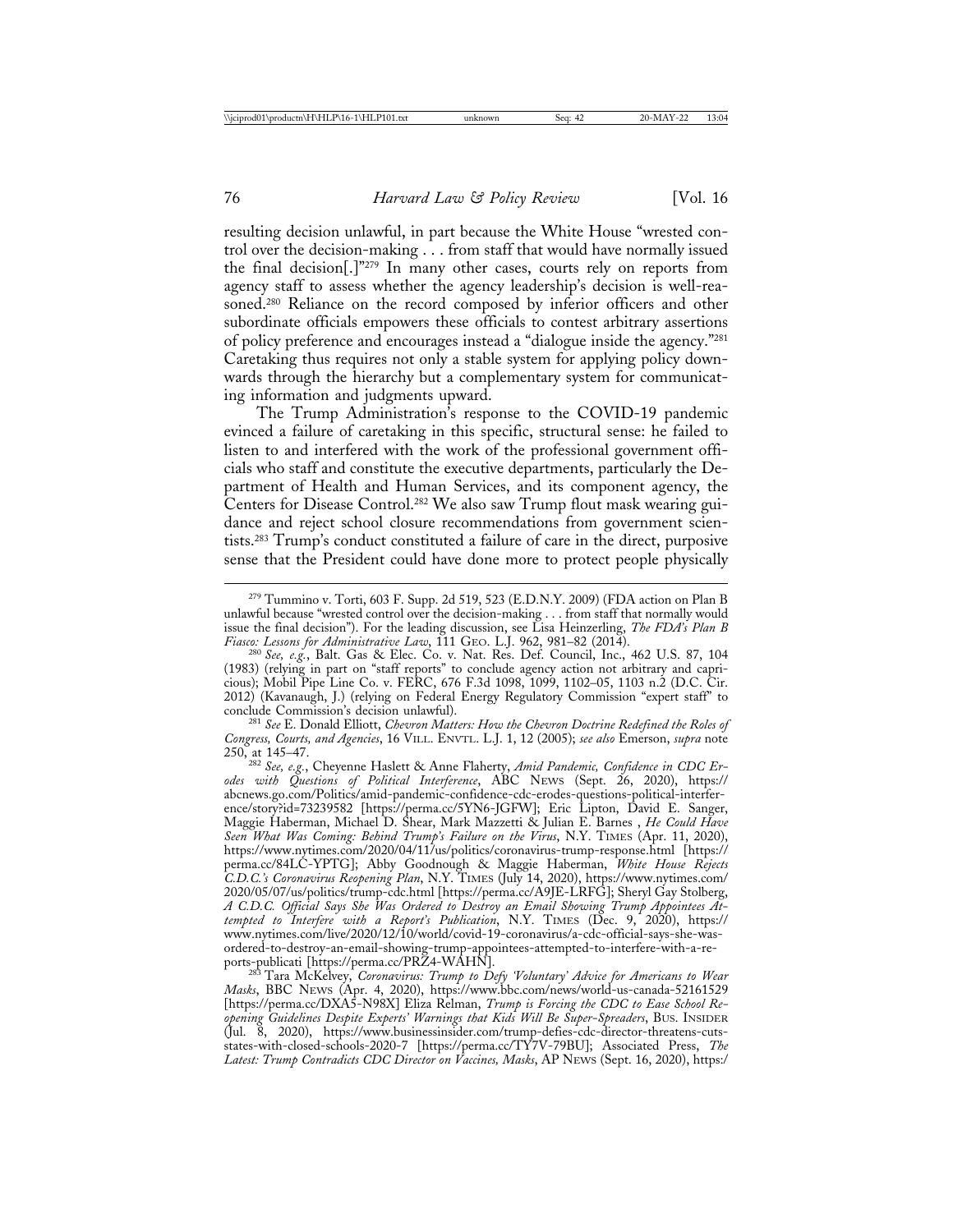against a deadly virus.284 But it also represented a related failure to preserve the structures of deliberation, comity, and jurisdictional differentiation that the Constitution contemplates for the executive branch.285 This not to say that scientists are infallible or that government officials are generally better informed than private parties. Indeed, the administrative-procedural dimension of care discussed in Part II emphasizes the need for government agencies to consult with private parties who hold relevant information and valueorientations. The point here is that presidential caretaking depends on extensive consultation that informs executive policymaking. When the President and political appointees ignore and even threaten the independent judgment of agency officials, they fail to fulfill their obligation to carefully and faithfully execute the law.

While these lapses have been acute during the Trump administration, the problem is not one of personal psychology but of broader trends in ideological and institutional development. For decades, Presidents across both parties have chipped away at the subordinate checks within the executive, undermining the civil service and attempting to maximize presidential control.286 The regulatory review process described in Part II.B has been a part of that trend, imposing centralized White House direction over executive agency rulemaking. The unitary theory of the executive and now-Justice Kagan's theory of presidential administration fortify this trend with constitutional and democratic justifications for extensive presidential control.287 At the same time, as William H. Simon has diagnosed in the realm of welfare administration, the civil service has long been hollowed out by disinvestment and by increasingly stringent hierarchical constraints on the discretion of lower-level officials, reducing not only the prestige but the professional ethos and judgment of government service.<sup>288</sup> Such "proletarianization" of the civil service has converged with what Jon D. Michaels calls "deep service contracting," in which private contractors, "working for practically every federal agency, draft legal memoranda for agency leadership, produce economic and scientific studies critical to the rulemaking process, design government license and benefit applications, . . . and author parts of final rules[.]"289 Outsourcing of this sort undermines the internal checks and balances within the administrative state, as contractors do not enjoy the same employment pro-

<sup>/</sup>apnews.com/article/election-2020-virus-outbreak-health-delaware-wilmington-9e5568

c6d2a6e7a3f05bc4e8b57fc8aa [https://perma.cc/RGJ5-NHCB]. <sup>284</sup> *See* Alyssa Bilinski & Ezekiel J. Emanuel, *COVID-19 and Excess All-Cause Mortality in the US and 18 Comparison Countrie*s, 324 JAMA 2100 (2020), https://jamanetwork.com/journals/jama/fullarticle/2771841 [https://perma.cc/LLB2-TGE6] ("Compared with other countries, the US experienced high COVID-19–associated mortality and excess all-cause mortality into September 2020. . . . This may have been a result of several factors, including weak public

health infrastructure and a decentralized and a decentralized and the panel of the panel of the pandemic of the pandemic 256 *See* Jon D. MICHAELS, CONSTITUTIONAL COUP: PRIVATIZATION'S THREAT TO AMERICAN DEMOCRACY 82–118 (

AMERICAN DEMOCRACY 82–118 (2017). <sup>287</sup> Kagan, *supra* note 14, at 2331–39. <sup>288</sup> *See generally* Simon, *supra* note 66. <sup>289</sup> *See* MICHAELS, *supra* note 286, at 111–12.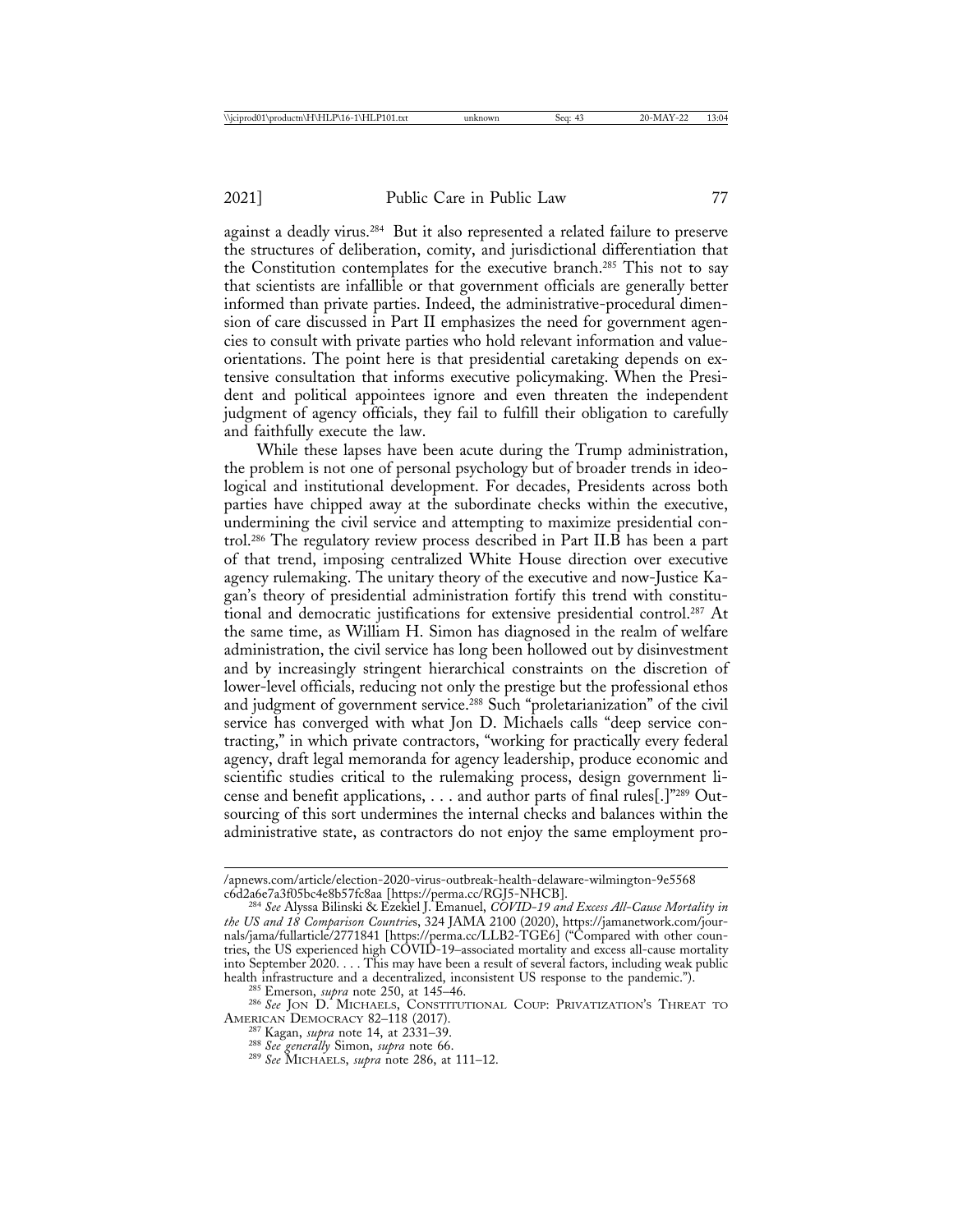tections as civil servants, and so are more likely to bend to the will of their political principals.290

The Trump Administration's criticism of the "deep state" took aim at the already weakened deliberative structures within the branch.291 As Michaels has argued, however, the American state's "depth" is a virtue.<sup>292</sup> The civil service is socially, economically, disciplinarily, jurisdictionally, and politically diverse, recreating the complex ecosystem of American democracy within the executive branch.<sup>293</sup> Structural-constitutional care requires that we reverse the trend toward consolidated unitary power and increase the quality, quantity, and independence of the civil service. The President must enjoy advice from and work under the salutary constraint imposed by professionals with subject-matter expertise and policy perspectives that do not necessarily align with her own. Such a qualified hierarchy will help to ensure that the law is executed with care for the information and values that are relevant to the legislative scheme Congress enacts.

#### *B. Careful Removal*

The principle of qualified hierarchy has implications for the question of for-cause removal. Hierarchy requires that the President, directly or indirectly, supervise all persons within the executive branch. But must she be able to fire any of them for whatever reason she wants? Unitary executive theorists take that position.294 In this Section, I argue that a proper understanding of the President's caretaking obligation supports congressional power to impose removal restrictions on both principal and inferior officers. More broadly, public care requires the diffusion of authority throughout the executive branch hierarchy, so that political decisions are informed and constrained by professional norms and other relevant policy values.

*Seila Law* embraced the unitary executive view that the President must be able to control and remove other executive officers.295 In his opinion for the Court, Chief Justice Roberts held that it was unconstitutional for Congress to condition the removal of the single Director of the CFPB on "ineffi-

<sup>&</sup>lt;sup>290</sup> *Id.* at 126–30.<br><sup>291</sup> See Kelsey Brugger, *Trump Order Looks to Dismantle the 'Deep State[,]'* E&E NEWS (Oct. 20, 2020), https://www.eenews.net/stories/1063716869 [https://perma.cc/9X8Y-8R5F]; Reuters Staff, *Trump Says Without Proof that FDA 'Deep State' Slowing COVID Trials*, REUTERS (Aug. 22, 2020), https://www.reuters.com/https://perma.cc/8H4S-BLFFarticle/ushealth-coronavirus-trump-fda/trump-says-without-proof-that-fda-deep-state-slowing-covid-

trials-idUSKBN25I0LF [https://perma.cc/8H4S-BLFF]. <sup>292</sup> *See generally* Jon D. Michaels, *The American Deep State*, 93 NOTRE DAME L. REV. 1653 (2018). For a more ambivalent assessment of depth, see STEPHEN SKOWRONEK, JOHN A. DEARBORN & DESMOND KING, PHANTOMS OF A BELEAGUERED REPUBLIC: THE DEEP

<sup>&</sup>lt;sup>295</sup> See Michaels, *supra* note 292, 1660–63.<br><sup>294</sup> See Michaels, *supra* note 292, 1660–63.<br><sup>295</sup> See Ganesh Sitaraman, *The Political Economy of the Removal Power*, 134 HARV. L. REV. 352, 375–82 (2020).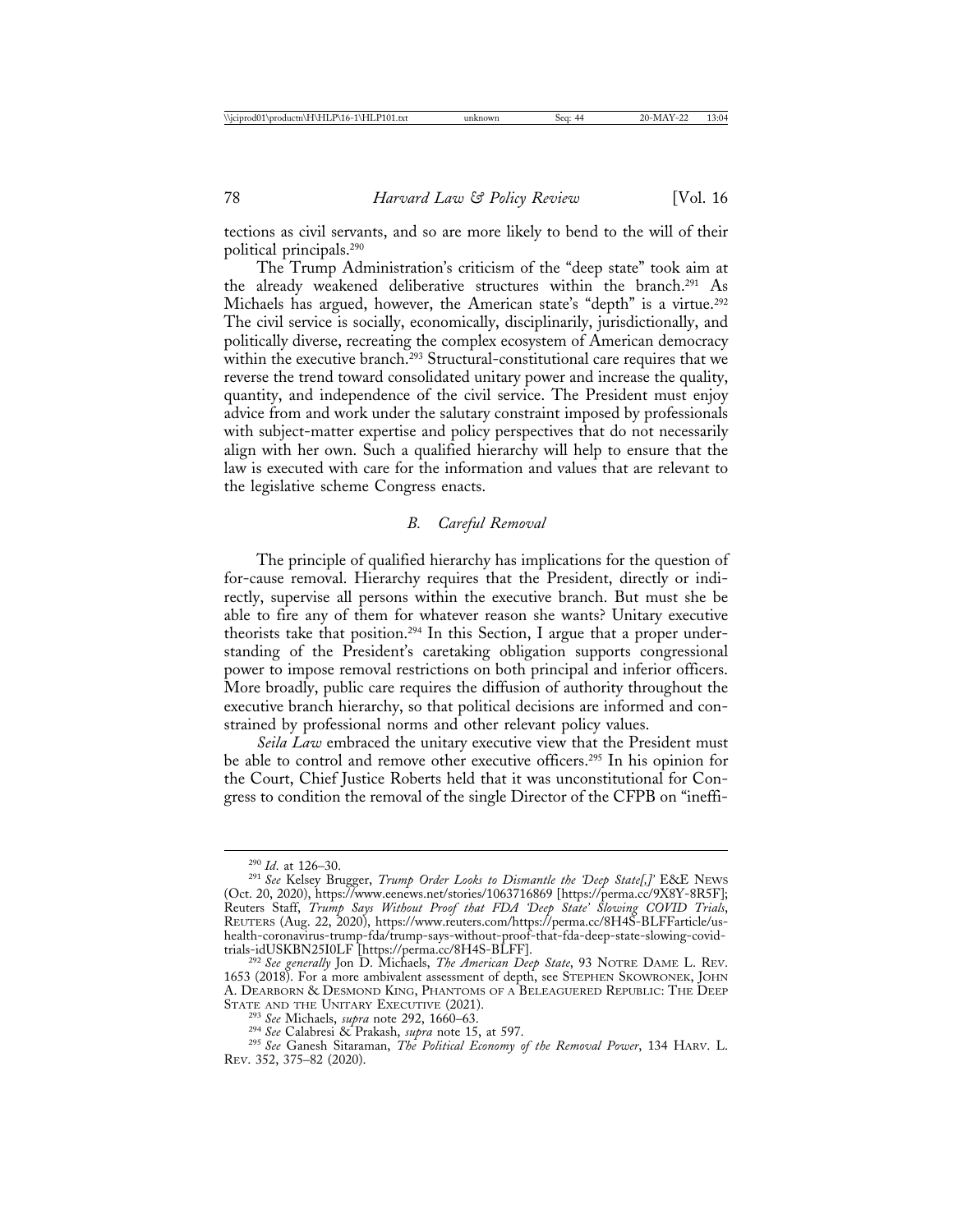ciency, neglect of duty, or malfeasance in office."296 The holding itself is fairly modest, as it leaves the CFPB otherwise intact and does not reach multi-member bodies such as the Federal Trade Commission and the Securities Exchange Commission or restrictions on the removal of inferior officers. However, the logic of the opinion and of the Roberts Court's removal jurisprudence more broadly is to erode restrictions on the President's ability to remove, and thus to command and control, other officers within the executive.297 The reasoning of *Seila Law* puts into doubt the constitutionality of for-cause removal protections in other independent agencies. It permits forcause removal for the heads of "multimember agencies that do not wield substantial executive power."298 But what counts as "substantial" is left undefined. Already, in *Collins v. Yellen*, 299 the Supreme Court has held unconstitutional removal restrictions on the head of the Federal Housing Finance Authority, who arguably wields significantly less coercive power over private parties than the CFPB Director.

*Seila Law* and *Collins* also heighten concern that protections for lowerlevel civil servants will be held unconstitutional or otherwise undermined by executive actions. Roberts treats protections on "inferior officers" as an "exception" to the President's unilateral control of the executive branch, lying at the "outermost constitutional limits of permissible congressional restrictions on the President's removal power."300 This characterization follows on other recent holdings that expose such restrictions to constitutional challenge. In *Lucia v. Securities and Exchange Commission*, 301 the Court held that administrative law judges (ALJs) of the Commission count as such "inferior Officers.""<sup>302</sup> Removal restrictions on ALJs generally may now prove problematic, as such judges can only be removed for good cause by the Merit Systems Protection Board, the members of which may themselves only be removed for good cause.303 The Court in *Free Enterprise Fund* ruled that similar "dual for-cause" restrictions were unconstitutional.304 As Justice Breyer observed in his concurrence in *Lucia*, these holdings together "risk" transforming administrative law judges from independent adjudicators into dependent adjudicators, serving at the pleasure" of political appointees.<sup>305</sup>

The Trump administration also took steps to undermine independent decisional authority and advice-giving by career civil servants. One executive order, explicitly relying on *Lucia*, removed administrative law judges from the competitive service and allowed agencies to choose their ALJs directly

<sup>296</sup> Seila Law LLC v. Consumer Fin. Prot. Bureau, 140 S. Ct. 2183, 2197 (2020); 12

U.S.C. § 5491(c)(3) (2018).<br>
<sup>297</sup> See also Free Enter. Fund v. Pub. Co. Accounting Oversight Bd., 561 U.S. 477 (2010).<br>
<sup>298</sup> Seila Law, 140 S. Ct. at 2199.<br>
<sup>299</sup> 141 S. Ct. 1761, 1784 (2021).<br>
<sup>300</sup> Seila Law, 140 S. C

*cation*, 69 DUKE L. J. 1695, 1709–11 (2020).<br><sup>304</sup> Free Enter. Fund v. Pub. Co. Acct. Oversight Bd., 561 U.S. 477, 492 (2010).<br><sup>305</sup> Lucia v. S.E.C., 138 S. Ct. at 2060 (Breyer, J., concurring in part).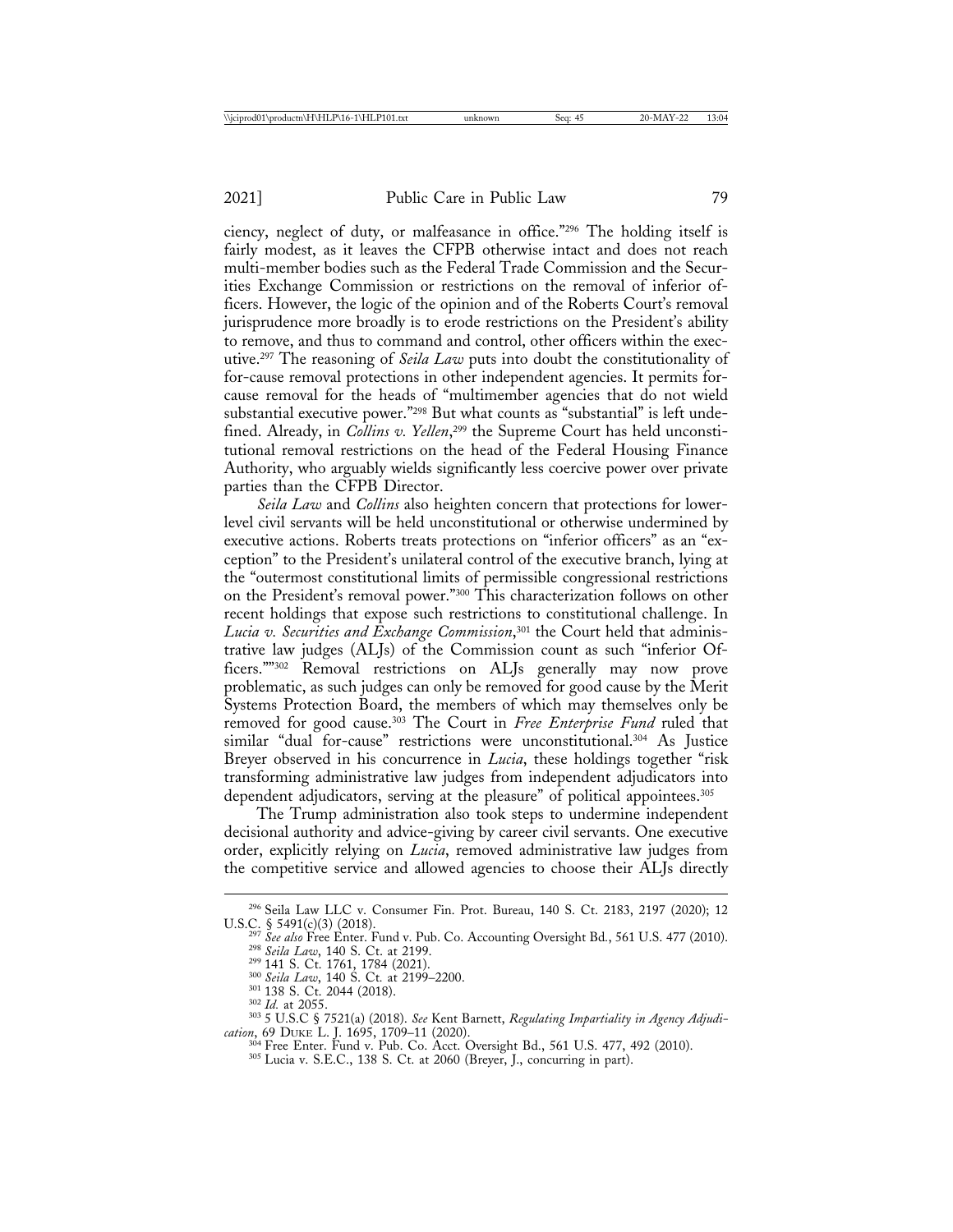rather than from a list provided by the Office of Personnel Management.<sup>306</sup> Another executive order sought to exempt officials with policymaking responsibilities from civil service protections.307 Momentum has thus built to institute the unitary executive theory through a combination of stringent constitutional rules against statutory removal restrictions and executive actions that subject subordinate administrative officials to political control. Though Biden swiftly rescinded Trump's directive regarding protections for policy staff, he has not done the same with regards to ALJ protections.<sup>308</sup> Meanwhile the broader project of undermining the independence of the civil service remains alive and well in the conservative establishment.<sup>309</sup>

The principle of qualified hierarchy that stems from the presidential caretaking obligations provides a constitutional basis to allow Congress to restrict the President's removal powers over both principal and inferior executive officers. It is hard to see how the President's executive power—which is limited by his duty of *faithful* execution—could be undermined by statutory requirements that he can only remove officials for "good" reasons, such as "inefficiency, neglect of duty, or malfeasance in office."310 If an official fails on any of those accounts, care for the proper administration of law might in fact require the President to remove her and replace her with someone competent. Removal for other reasons, such as policy disagreements within the bounds of law, may undermine the President's caretaking responsibilities. As I argued in the last Section, presidential caretaking requires that subordinate officials within the executive exercise and communicate independent judgment. If the President may remove executive officials simply on the grounds that they disagree about policy, such officers will have reason not to communicate contrary opinions to the President for fear of reprisal.

Presidents, meanwhile, face strong incentives to act unilaterally. Deliberation is costly, can cause delay, and can create openings for political opposition to contest the President's decisions. First-term Presidents usually want to win reelection, and reelection may require delivering on campaign

<sup>306</sup> Exec. Order 13,843, Excepting Administrative Law Judges from the Competitive Ser-

vice, 83 Fed. Reg. 32,755 (July 10, 2018). 307 Exec. Order 13,957, Creating Schedule F in the Excepted Service, 85 Fed. Reg. 67,635 (Oct. 21, 2020).

<sup>&</sup>lt;sup>308</sup> Exec. Order 14,029, Revocation of Certain Presidential Actions and Technical Amendment, 86 Fed. Reg. 27,025, 27026 (May 14, 2021); Exec. Order, 14,003, Protecting the Federal Workforce, 86 Fed. Reg. 7231, 7231 (Jan. 27, 2021).<br><sup>309</sup> James Sherk, *Increasing Accountability in the Civil Service*, CENTER FOR AMERICAN

FREEDOM, https://americafirstpolicy.com/docs/trump-civili-service-reform.pdf [https:// perma.cc/AXW2-257K]; Nicole Ogrysko, *Schedule F is gone, but the debate continues in Congress*, FED. NEWS NETWORK (Feb. 24, 2021), https://federalnewsnetwork.com/workforce/ 2021/02/schedule-f-is-gone-but-the-debate-continues-in-congress/ [https://perma.cc/BC7V-CU97]. <sup>310</sup> See Morrison v. Olson, 487 U.S. 654, 692 (1988) (a "good cause" restriction on inferior

officers does not "impermissibly burden" the President's executive power); *see also* Jerry Mashaw, *Of Angels, Pins, and For-Cause Removal: A Requiem for the Passive Virtues*, U. CHI. L. REV. ONLINE (2020), https://lawreviewblog.uchicago.edu/2020/08/27/seila-mashaw/ [https:// perma.cc/2X8P-DZN9].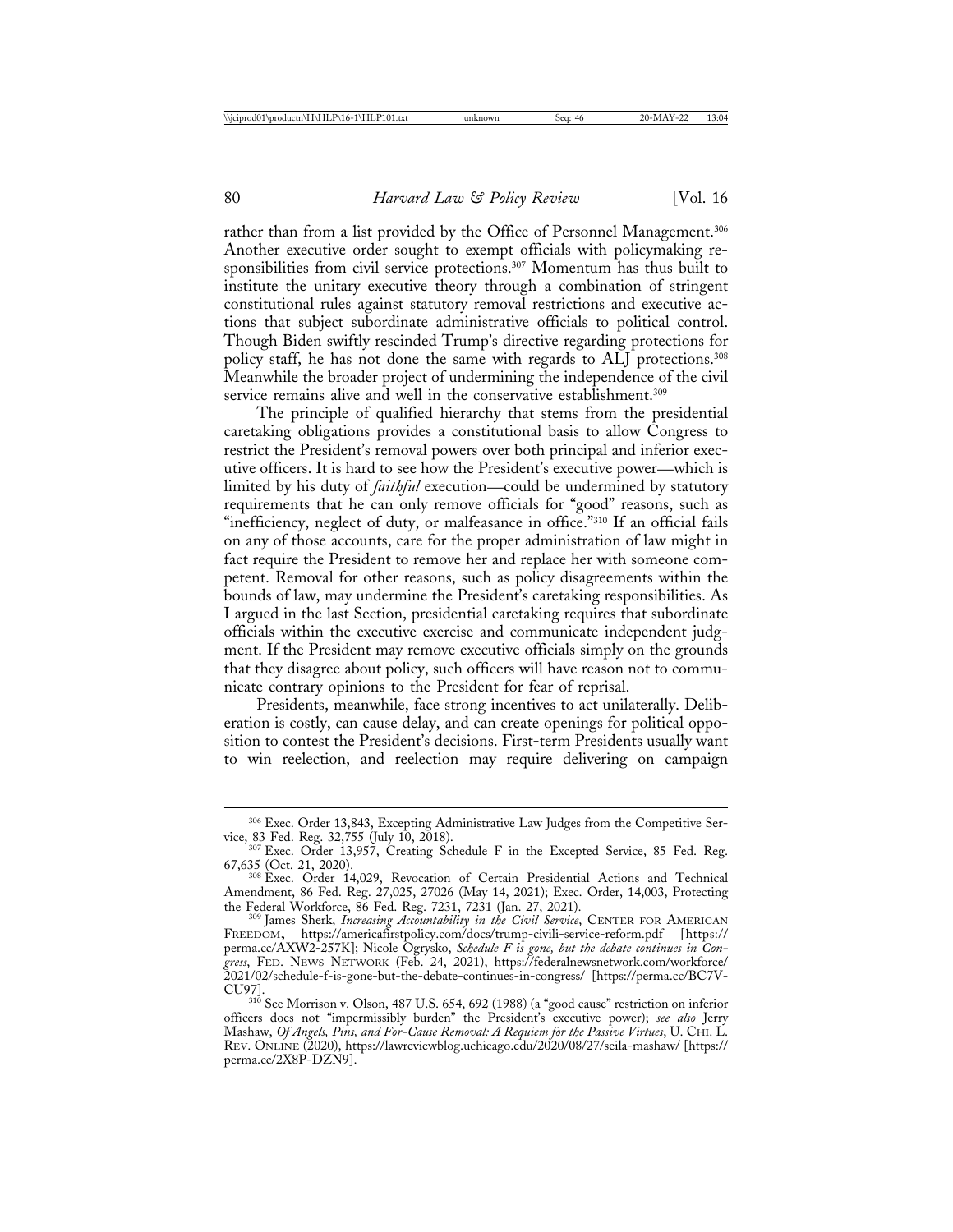promises to use the powers of their office to fulfill various policy goals.<sup>311</sup> The constitutional caretaking obligation therefore requires external reinforcement to ensure that the President fulfills the duty the Constitution bestows upon him. Administrative law principles of reason giving, record keeping, and rule following achieve this to some extent. Removal restrictions are necessary because they, unlike most administrative law rules, concern the President's power directly.

These restrictions are important not solely, or even principally, because of the specific protection they give one official. More important is the ethos of independent deliberative responsibility they communicate to executive branch personnel. The Court's removal jurisprudence further undermines executive officials' orientation toward law and orients them instead toward the will of the President. If such an attitude becomes dominant within the government, then careful implementation of law will give way to obedience to presidential policy. That servile self-understanding would likely seep out into the broader public, which will witness and experience the work of government not as the joint product of mutually responsive officials but rather as the hierarchical implementation of a charismatic leader's commands. Biden's invocation of the presidential duty of care invites us to step back from the brink of such presidentialist authoritarianism.<sup>312</sup> A more deliberative, pluralistic, and caring executive branch does not require that the President refrain from removing officials he has statutory authority to remove or that he forgo all supervision and influence over the conduct of government agencies. Nor does it require Congress to insulate each and every executive officer from removal. Rather, it requires the President, Congress, and the Court to approach and structure the execution of law as a collaborative endeavor, in which directives are conditioned and delimited by due consideration.

By rolling back parts of the Trump Administration's assault on the civil service, the Biden Administration has taken a first step to reestablish a qualified hierarchy within the executive. Michaels and I have argued elsewhere that Biden might also require executive agencies to issue procedural rules that would require agency heads to "heed the advice of career staff" and defer to their consensus advice.313 This proposal aligns with Simon's earlier criticism of the transformation in welfare administration in the 1970 and '80s, when the welfare bureaucracy was deskilled and subject to strict hierarchical control.314 What is needed today, as Simon put it then, is for public law and executive branch practice to recognize civil servants' "claims to participate in interpreting the goals" of the policies they administer.315 The professions that constitute the civil service, such as law, public administration, and social and

<sup>&</sup>lt;sup>311</sup> Terry M. Moe & Scott A. Wilson, *The President and the Politics of Structure*, 5 LAW & CONTEMP. PROBS. 1, 11 (1994).

<sup>&</sup>lt;sup>312</sup> See generally Blake Emerson & Jon D. Michaels, *Abandoning Presidential Administration: A Civil Governance Agenda to Promote Democratic Equality and Guard Against Creeping*

*Authoritarianism*, 68 UCLA L. REV. DISC. 418 (2021). <sup>313</sup> *See* Emerson & Michaels, *supra* note 312, at 436. <sup>314</sup> *See generally* Simon, *supra* note 66. <sup>315</sup> *Id.* at 1264.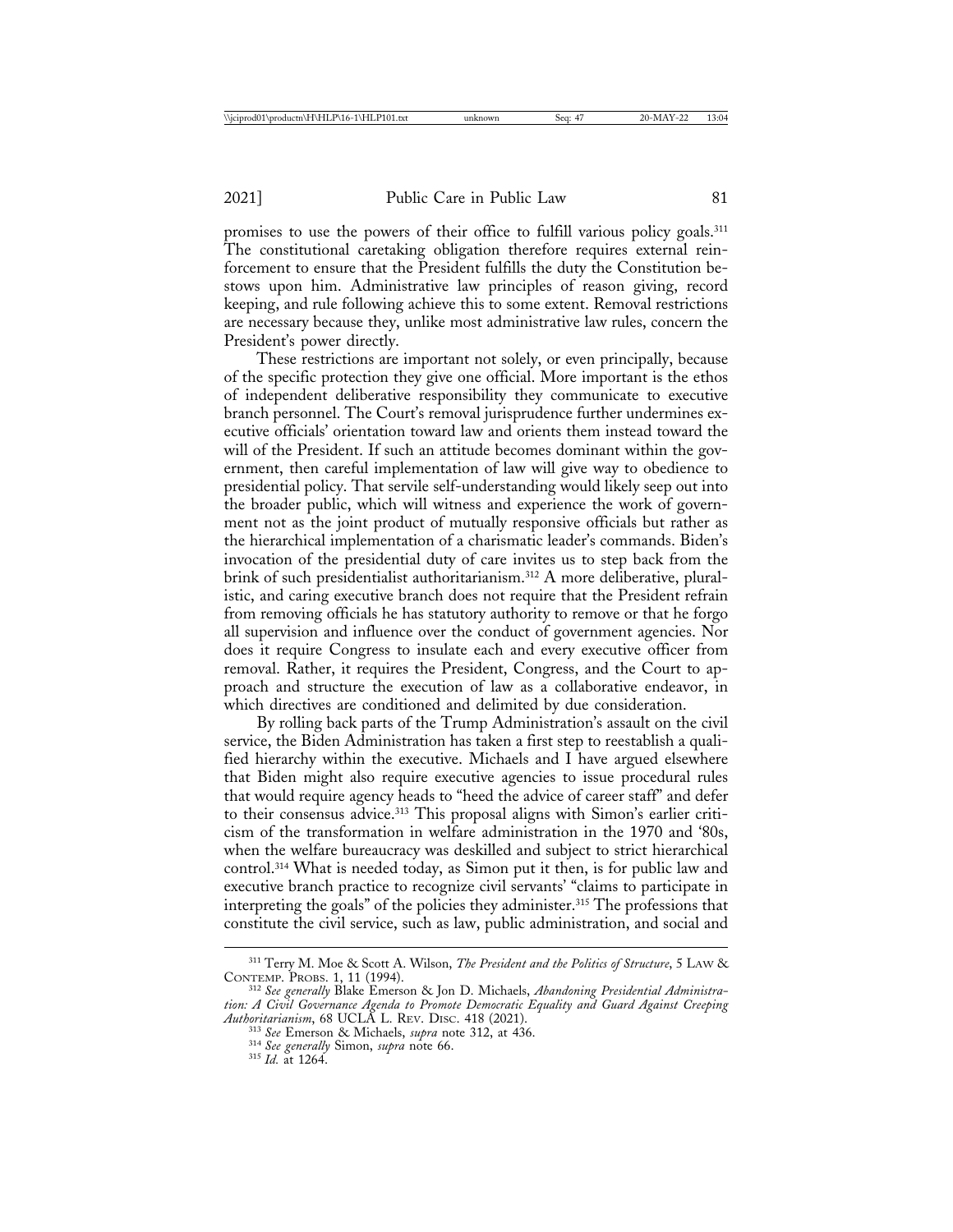natural science "provide evidence of the possibility of universalistic and altruistic commitment in public life and of responsibility and autonomy in work."316 Formally respecting civil servants' independent judgment might in some cases impose costs on the Biden Administration's implementation of progressive policy priorities, including those that embody the regulatory purpose of care. But such a diffusion of responsibility would have the virtue of communicating to career and elected officials, and to the public at large, that the law is to be administered through thoughtful consultation, rather than by dictate from on high. Structural-constitutional care requires as much.

#### **CONCLUSION**

This Article has outlined the principle of public care along its three dimensions. The principle of public care generally requires officials to implement the law in a way that responds to and advances the interests of those the law affects. More specifically, it requires the President to listen to subordinates so as to evince an orientation towards law rather than solely her own objectives. It further requires agencies to attend to the input of affected parties in implementing policy. And public care requires government to provide individuals with the resources they need to exercise their moral and political agency. The argument has focused on those aspects of public care that are already embedded in U.S. constitutional and statutory law. These commitments to care could be more fully implemented through executive and legislative actions that disown presidential unilateralism, require agencies to deliberate with affected parties on materially equal terms, and more broadly provide health- and other care services to members of the public. Public care presents an attractive model for what government should do and how it ought to do it, orienting official practice towards mutual aid and concern rather than the creation of a maximally efficient marketplace.

There are, to be sure, tensions within this vision. Administrative-procedural care requires due regard for the perspectives of all affected parties. But in a nation where many are deeply committed to isolated individualism and limited government, some parties are unlikely to accept care as a regulatory purpose, preferring instead that government leave people to their own devices. Those perspectives need to be taken seriously. But the practice of care does not mean accepting each and every viewpoint simply because those viewpoints are widely or profoundly held. It rather requires that policies en-

<sup>&</sup>lt;sup>316</sup> Id. at 1266. Simon's emphasis on professionalism borrows from the German philosopher G.W.F. Hegel's understanding of the state bureaucracy as "the universal class," and rejects Max Weber's formalistic model of bureaucratic rationality. *Id.* at 1224–45. Hegel's thought also underlies my argument for Progressive administration in THE PUBLIC'S LAW, *see* EMERSON, *supra* note 17, at 23–37, 61–118, though I unfortunately did not encounter Simon's argument during my research. Whereas Simon focuses on the value of professionalism and the class position of the welfare bureaucracy, THE PUBLIC'S LAW emphasizes the ethical orientation of the Hegelian administrative state towards preserving individual autonomy and the way in which this ideal was democratized in the hands of the American Progressives.